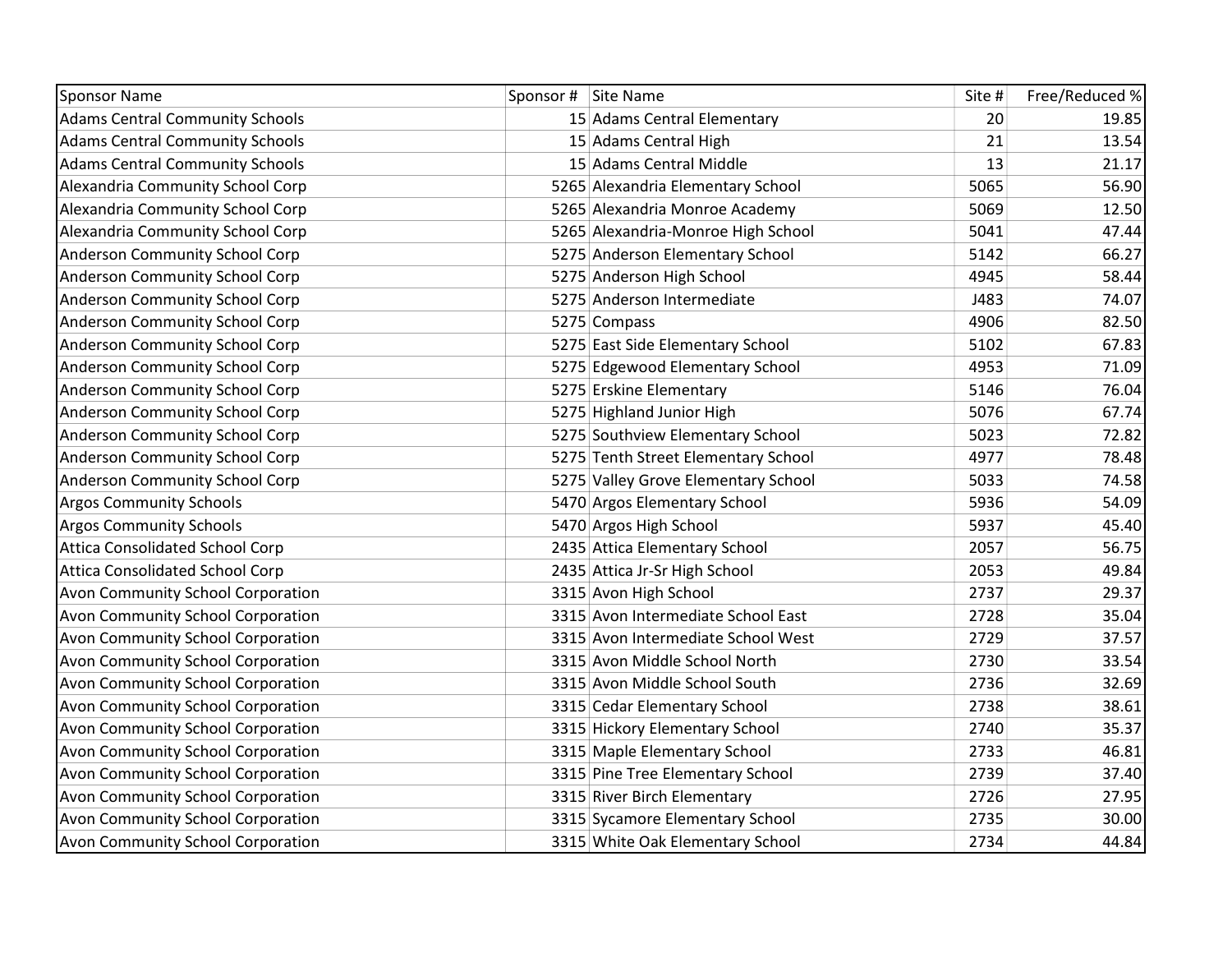| <b>Barr Reeve Community Schools</b>     | 1315 Barr-Reeve High School                    | 1069 | 22.22 |
|-----------------------------------------|------------------------------------------------|------|-------|
| <b>Barr Reeve Community Schools</b>     | 1315 Barr-Reeve Intermediate School            | 1075 | 24.56 |
| <b>Bartholomew Consolidated Schools</b> | 365 Central Middle School                      | 390  | 38.03 |
| <b>Bartholomew Consolidated Schools</b> | 365 Clifty Creek Elementary School             | 328  | 67.72 |
| <b>Bartholomew Consolidated Schools</b> | 365 Columbus East High School                  | 399  | 28.48 |
| <b>Bartholomew Consolidated Schools</b> | 365 Columbus North High School                 | 397  | 24.91 |
| <b>Bartholomew Consolidated Schools</b> | 365 CSA Fodrea                                 | 375  | 27.65 |
| <b>Bartholomew Consolidated Schools</b> | 365 CSA-Lincoln                                | 346  | 22.37 |
| <b>Bartholomew Consolidated Schools</b> | 365 Frances Smith Elementary School            | 371  | 54.82 |
| <b>Bartholomew Consolidated Schools</b> | 365 Lillian Schmitt Elementary School          | 369  | 64.47 |
| <b>Bartholomew Consolidated Schools</b> | 365 Mt. Healthy Elementary School              | 353  | 35.85 |
| <b>Bartholomew Consolidated Schools</b> | 365 Northside Middle School                    | 395  | 33.03 |
| <b>Bartholomew Consolidated Schools</b> | 365 Parkside Elementary School                 | 357  | 32.19 |
| <b>Bartholomew Consolidated Schools</b> | 365 Rockcreek Elementary School                | 366  | 30.09 |
| <b>Bartholomew Consolidated Schools</b> | 365 Southside Elementary School                | 392  | 15.84 |
| <b>Bartholomew Consolidated Schools</b> | 365 Taylorsville Elementary School             | 377  | 73.42 |
| <b>Bartholomew Consolidated Schools</b> | 365 The Richard L. Johnson Early Education Ctr | 354  | 41.11 |
| <b>Bartholomew Consolidated Schools</b> | 365 W.D. Richards Elementary School            | 363  | 24.19 |
| <b>Batesville Community School Corp</b> | 6895 Batesville High School                    | 7217 | 21.03 |
| <b>Batesville Community School Corp</b> | 6895 Batesville Intermediate School            | 7229 | 33.19 |
| <b>Batesville Community School Corp</b> | 6895 Batesville Middle School                  | 7219 | 28.66 |
| <b>Batesville Community School Corp</b> | 6895 Batesville Primary School                 | 7218 | 28.18 |
| <b>Baugo Community School Corp</b>      | 2260 Jimtown Elementary School                 | 1705 | 48.01 |
| <b>Baugo Community School Corp</b>      | 2260 Jimtown High School                       | 1701 | 33.68 |
| <b>Baugo Community School Corp</b>      | 2260 Jimtown Intermediate School               | 1707 | 41.43 |
| <b>Baugo Community School Corp</b>      | 2260 Jimtown Jr. High School                   | 1703 | 39.29 |
| Beech Grove City Schools                | 5380 Beech Grove High School                   | 5449 | 58.01 |
| <b>Beech Grove City Schools</b>         | 5380 Beech Grove Middle School                 | 5453 | 59.08 |
| <b>Beech Grove City Schools</b>         | 5380 Central Elementary School                 | 5457 | 58.00 |
| <b>Beech Grove City Schools</b>         | 5380 Hornet Park Elementary School             | 5463 | 50.80 |
| <b>Beech Grove City Schools</b>         | 5380 South Grove Intermediate School           | 5461 | 61.11 |
| <b>Benton Community School Corp</b>     | 395 Benton Central Jr-Sr High School           | 445  | 39.02 |
| <b>Benton Community School Corp</b>     | 395 Boswell Elementary School                  | 433  | 78.74 |
| <b>Benton Community School Corp</b>     | 395 Otterbein Elementary School                | 421  | 34.17 |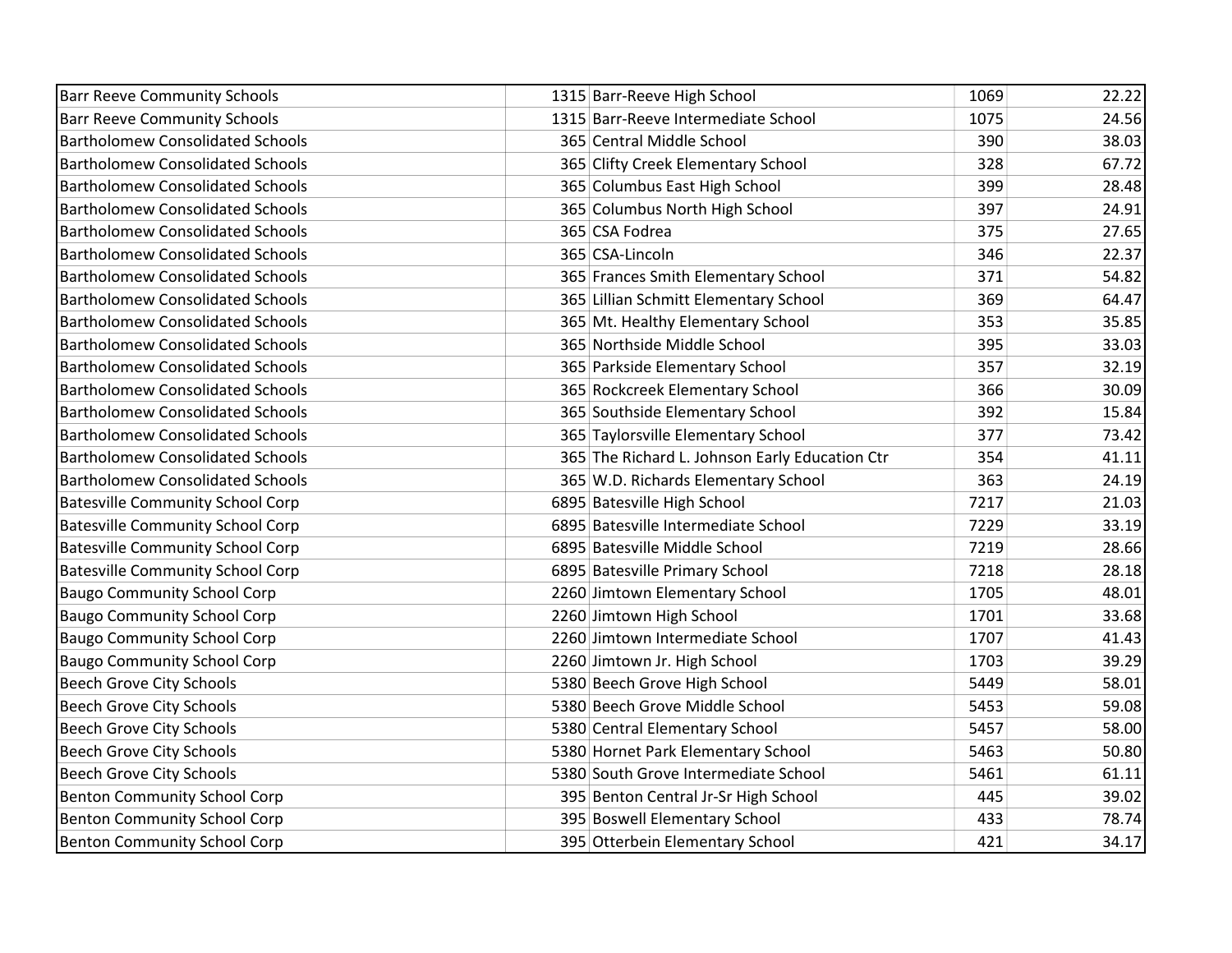| <b>Benton Community School Corp</b>     | 395 Prairie Crossing Elementary School | 446  | 55.04 |
|-----------------------------------------|----------------------------------------|------|-------|
| <b>Blackford County Schools</b>         | 515 Blackford Intermediate School      | 494  | 58.85 |
| <b>Blackford County Schools</b>         | 515 Blackford Jr./Sr. High School      | 489  | 47.45 |
| <b>Blackford County Schools</b>         | 515 Montpelier School                  | 485  | 66.67 |
| <b>Blackford County Schools</b>         | 515 Northside Elementary               | 501  | 65.65 |
| <b>Bloomfield School District</b>       | 2920 Bloomfield Elementary School      | 2417 | 39.79 |
| <b>Bloomfield School District</b>       | 2920 Bloomfield Jr/Sr High School      | 2419 | 35.98 |
| <b>Blue River Valley Schools</b>        | 3405 Blue River Valley Elementary      | 2803 | 43.38 |
| <b>Blue River Valley Schools</b>        | 3405 Blue River Valley Jr/Sr High      | 2801 | 32.31 |
| <b>Bluffton-Harrison MSD</b>            | 8445 Bluffton High School              | 9089 | 41.30 |
| <b>Bluffton-Harrison MSD</b>            | 8445 Bluffton-Harrison Elementary Schl | 9098 | 47.60 |
| <b>Bluffton-Harrison MSD</b>            | 8445 Bluffton-Harrison Middle School   | 9093 | 43.46 |
| Borden-Henryville School Corporation    | 935 Henryville Elementary School       | 767  | 27.47 |
| Borden-Henryville School Corporation    | 935 Henryville Jr & Sr High School     | 765  | 22.52 |
| Borden-Henryville School Corporation    | 935 William W Borden Elementary School | 815  | 28.66 |
| Borden-Henryville School Corporation    | 935 William W Borden High School       | 813  | 13.80 |
| <b>Bremen Public Schools</b>            | 5480 Bremen Elementary & Middle School | 5943 | 45.01 |
| <b>Bremen Public Schools</b>            | 5480 Bremen Senior High School         | 5941 | 33.99 |
| <b>Brown County Schools</b>             | 670 Brown County High School           | 573  | 35.35 |
| <b>Brown County Schools</b>             | 670 Brown County Intermediate School   | 571  | 49.21 |
| <b>Brown County Schools</b>             | 670 Brown County Jr. High School       | 587  | 42.48 |
| <b>Brown County Schools</b>             | 670 Helmsburg Elementary School        | 581  | 37.04 |
| <b>Brown County Schools</b>             | 670 Sprunica Elementary School         | 585  | 44.27 |
| <b>Brown County Schools</b>             | 670 Van Buren Elementary School        | 577  | 36.36 |
| <b>Brownsburg Community School Corp</b> | 3305 Brown Elementary School           | 2706 | 23.55 |
| <b>Brownsburg Community School Corp</b> | 3305 Brownsburg East Middle School     | 2720 | 25.94 |
| <b>Brownsburg Community School Corp</b> | 3305 Brownsburg High School            | 2709 | 23.70 |
| <b>Brownsburg Community School Corp</b> | 3305 Brownsburg West Middle School     | 2713 | 25.75 |
| <b>Brownsburg Community School Corp</b> | 3305 Cardinal Elementary               | 2727 | 29.97 |
| <b>Brownsburg Community School Corp</b> | 3305 Delaware Trail Elementary         | 2718 | 24.81 |
| <b>Brownsburg Community School Corp</b> | 3305 Eagle Elementary School           | 2711 | 19.43 |
| <b>Brownsburg Community School Corp</b> | 3305 Lincoln Elementary School         | 2744 | 26.61 |
| <b>Brownsburg Community School Corp</b> | 3305 Reagan Elementary School          | 2714 | 27.12 |
| <b>Brownsburg Community School Corp</b> | 3305 White Lick Elementary School      | 2723 | 21.39 |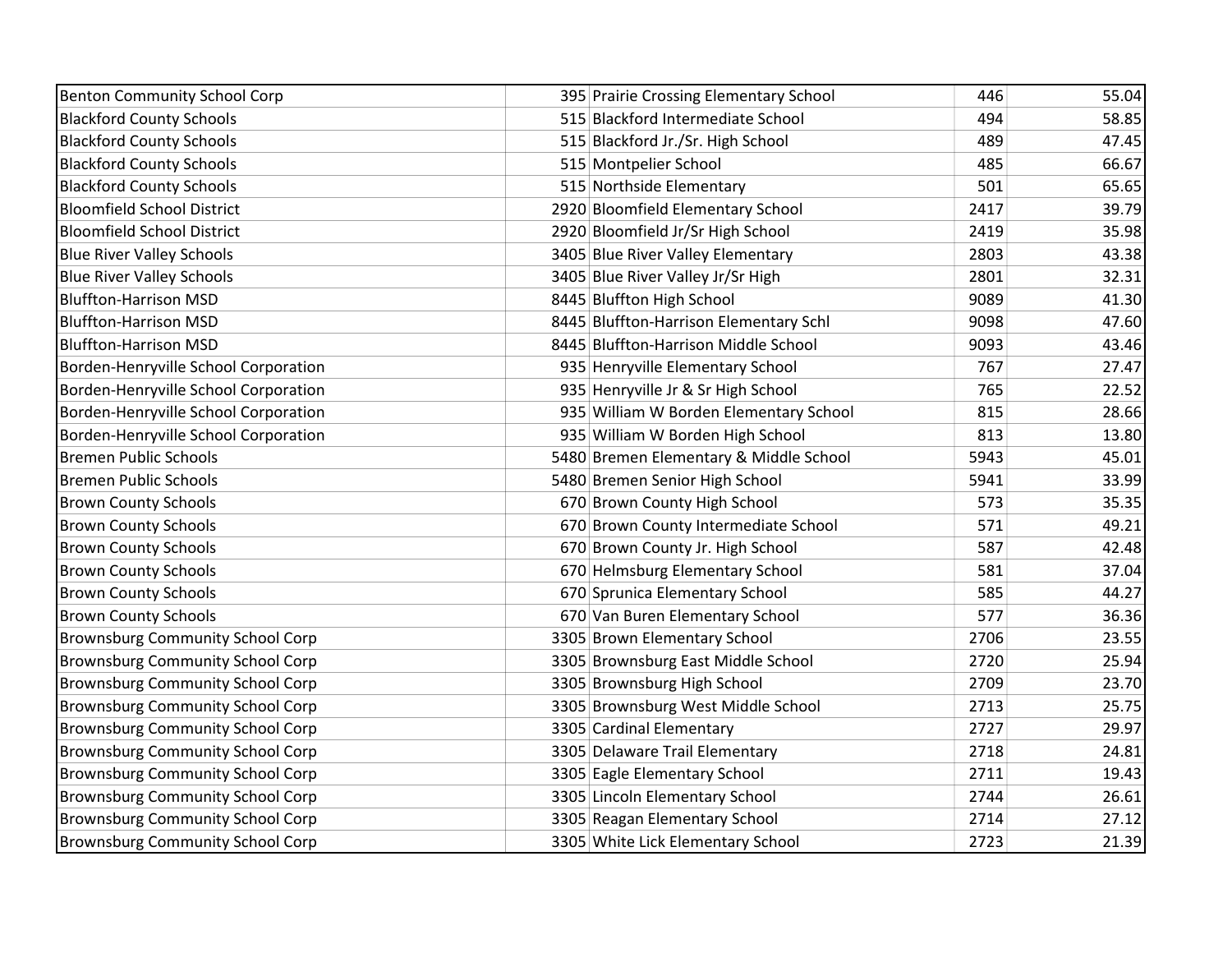| <b>Brownstown Central Community School Corporation</b> | 3695 Brownstown Central High School   | 3126 | 31.05 |
|--------------------------------------------------------|---------------------------------------|------|-------|
| Brownstown Central Community School Corporation        | 3695 Brownstown Central Middle School | 3107 | 37.21 |
| <b>Brownstown Central Community School Corporation</b> | 3695 Brownstown Elementary School     | 3129 | 46.36 |
| <b>Cannelton City Schools</b>                          | 6340 Cannelton Jr. - Sr. High School  | 6733 | 60.59 |
| Carmel Clay School Corp Educational Services Center    | 3060 Carmel Elementary School         | 2509 | 15.30 |
| Carmel Clay School Corp Educational Services Center    | 3060 Carmel High School               | 2505 | 10.36 |
| Carmel Clay School Corp Educational Services Center    | 3060 Carmel Junior High School        | 2511 | 15.52 |
| Carmel Clay School Corp Educational Services Center    | 3060 Cherry Tree Elementary           | 2508 | 12.68 |
| Carmel Clay School Corp Educational Services Center    | 3060 Clay Junior High School          | 2506 | 11.00 |
| Carmel Clay School Corp Educational Services Center    | 3060 College Wood Elementary School   | 2510 | 4.13  |
| Carmel Clay School Corp Educational Services Center    | 3060 Creekside Middle School          | 2520 | 4.66  |
| Carmel Clay School Corp Educational Services Center    | 3060 Forest Dale Elementary School    | 2518 | 22.61 |
| Carmel Clay School Corp Educational Services Center    | 3060 Mohawk Trails Elementary School  | 2516 | 8.45  |
| Carmel Clay School Corp Educational Services Center    | 3060 Orchard Park Elementary School   | 2513 | 31.90 |
| Carmel Clay School Corp Educational Services Center    | 3060 Prairie Trace Elementary School  | 2515 | 9.72  |
| Carmel Clay School Corp Educational Services Center    | 3060 Smoky Row Elementary             | 2512 | 4.96  |
| Carmel Clay School Corp Educational Services Center    | 3060 Towne Meadow Elementary          | 2522 | 7.03  |
| Carmel Clay School Corp Educational Services Center    | 3060 West Clay Elementary             | 2526 | 2.05  |
| Carmel Clay School Corp Educational Services Center    | 3060 Woodbrook Elementary School      | 2507 | 5.83  |
| <b>Carroll Consolidated School Corp</b>                | 750 Carroll Elementary School         | 629  | 37.57 |
| <b>Carroll Consolidated School Corp</b>                | 750 Carroll Jr.-Sr. High School       | 621  | 22.04 |
| <b>Caston School Corporation</b>                       | 2650 Caston Elementary                | 2157 | 57.01 |
| <b>Caston School Corporation</b>                       | 2650 Caston Jr-Sr High School         | 2159 | 44.14 |
| Center Grove Community School Corporation              | 4205 Center Grove Elementary School   | 3435 | 8.20  |
| Center Grove Community School Corporation              | 4205 Center Grove High School         | 3437 | 16.27 |
| Center Grove Community School Corporation              | 4205 Center Grove Middle School       | 3441 | 13.22 |
| <b>Center Grove Community School Corporation</b>       | 4205 Center Grove Middle School North | 3443 | 24.00 |
| Center Grove Community School Corporation              | 4205 Maple Grove Elementary School    | 3439 | 18.57 |
| Center Grove Community School Corporation              | 4205 North Grove Elementary School    | 3440 | 28.10 |
| Center Grove Community School Corporation              | 4205 Pleasant Grove Elementary School | 3444 | 26.77 |
| Center Grove Community School Corporation              | 4205 Sugar Grove Elementary School    | 3434 | 22.86 |
| <b>Center Grove Community School Corporation</b>       | 4205 Walnut Grove Elementary School   | 3438 | 13.89 |
| Centerville-Abington Community Schools                 | 8360 Centerville Elementary           | 8983 | 46.34 |
| Centerville-Abington Community Schools                 | 8360 Centerville Junior High          | 8982 | 42.70 |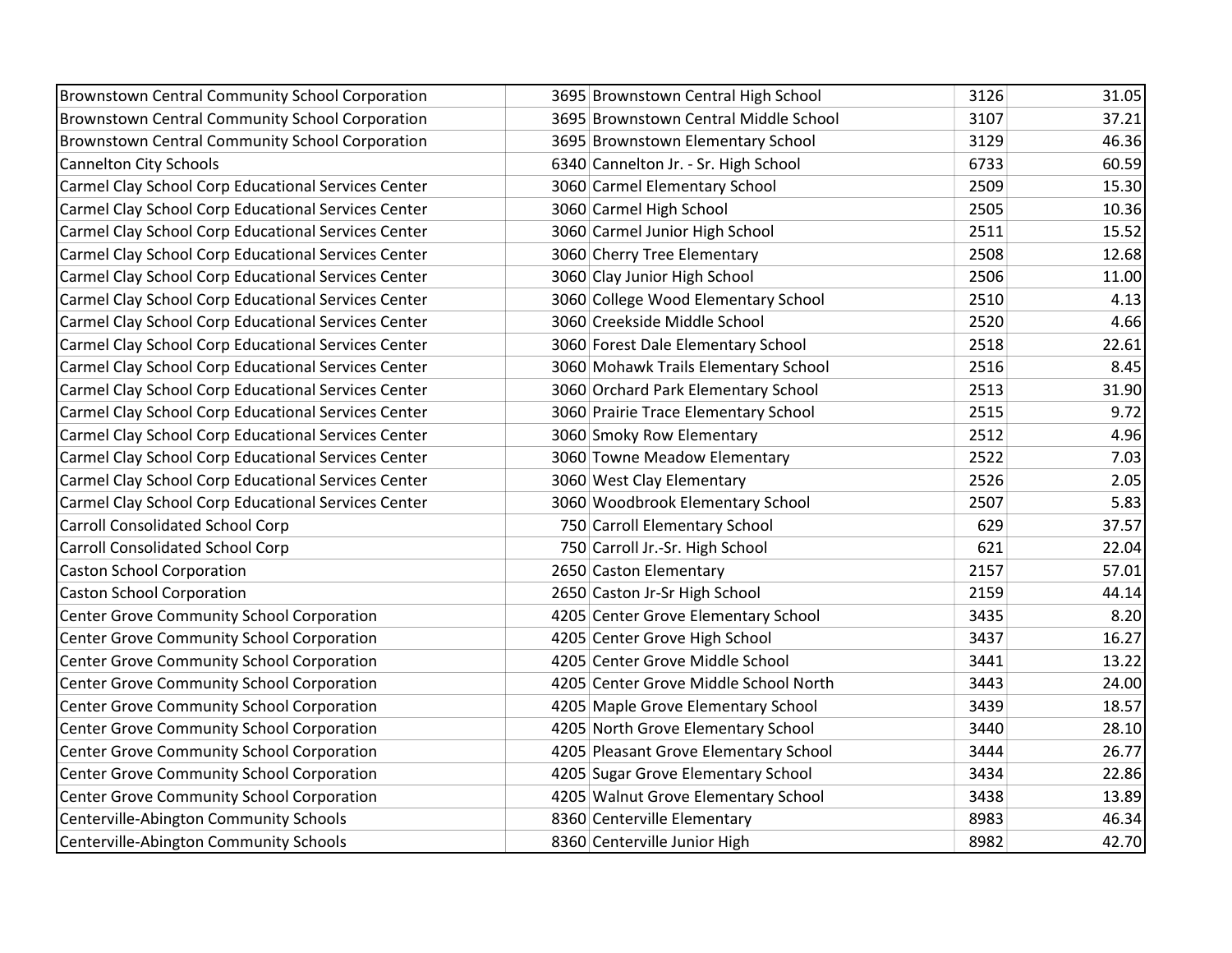| Centerville-Abington Community Schools            | 8360 Centerville Senior High             | 8981 | 32.43 |
|---------------------------------------------------|------------------------------------------|------|-------|
| Centerville-Abington Community Schools            | 8360 Rose Hamilton Elementary            | 8984 | 42.12 |
| <b>Central Noble Community School Corporation</b> | 6055 Albion Elementary School            | 6454 | 41.76 |
| Central Noble Community School Corporation        | 6055 Central Noble Jr./Sr. High School   | 6453 | 35.20 |
| Central Noble Community School Corporation        | 6055 Wolf Lake Elementary School         | 6442 | 33.20 |
| Charles A Beard Memorial School Corporation       | 3455 Knightstown Elementary School       | 2887 | 49.50 |
| Charles A Beard Memorial School Corporation       | 3455 Knightstown High School             | 2870 | 48.17 |
| Charles A Beard Memorial School Corporation       | 3455 Knightstown Intermediate School     | 2869 | 39.03 |
| <b>Clark-Pleasant Community Schools</b>           | 4145 Break-O-Day Elementary School       | 3429 | 53.88 |
| <b>Clark-Pleasant Community Schools</b>           | 4145 Clark Elementary School             | 3401 | 46.98 |
| <b>Clark-Pleasant Community Schools</b>           | 4145 Clark Pleasant Middle School        | 3427 | 48.82 |
| <b>Clark-Pleasant Community Schools</b>           | 4145 Grassy Creek Elementary School      | 3422 | 45.63 |
| <b>Clark-Pleasant Community Schools</b>           | 4145 Pleasant Crossing Elementary School | 3430 | 51.92 |
| <b>Clark-Pleasant Community Schools</b>           | 4145 Whiteland Elementary School         | 3425 | 44.44 |
| <b>Clark-Pleasant Community Schools</b>           | 4145 Whiteland High School               | 3421 | 39.91 |
| <b>Clarksville Community School Corp</b>          | 1000 Clarksville Elementary              | 845  | 56.12 |
| <b>Clarksville Community School Corp</b>          | 1000 Clarksville High School             | 833  | 38.15 |
| <b>Clarksville Community School Corp</b>          | 1000 Clarksville Middle School           | 851  | 50.14 |
| <b>Clay Community Schools</b>                     | 1125 Clay City Elementary School         | 895  | 41.98 |
| <b>Clay Community Schools</b>                     | 1125 Clay City High School               | 897  | 30.71 |
| <b>Clay Community Schools</b>                     | 1125 East Side Elementary School         | 941  | 59.38 |
| <b>Clay Community Schools</b>                     | 1125 Forest Park Elementary School       | 942  | 69.29 |
| <b>Clay Community Schools</b>                     | 1125 Jackson Township Elementary         | 901  | 37.28 |
| <b>Clay Community Schools</b>                     | 1125 Meridian Elementary School          | 949  | 58.33 |
| <b>Clay Community Schools</b>                     | 1125 North Clay Middle School            | 925  | 46.88 |
| <b>Clay Community Schools</b>                     | 1125 Northview High School               | 933  | 33.26 |
| <b>Clay Community Schools</b>                     | 1125 Staunton Elementary School          | 907  | 39.23 |
| <b>Clay Community Schools</b>                     | 1125 Van Buren Elementary School         | 923  | 53.57 |
| Clinton Central School Corp                       | 1150 Clinton Central Elementary School   | 961  | 49.43 |
| <b>Clinton Central School Corp</b>                | 1150 Clinton Central Jr.-Sr. High Sch.   | 957  | 28.57 |
| Clinton Prairie School Corporation                | 1160 Clinton Prairie Elementary          | 981  | 44.11 |
| <b>Clinton Prairie School Corporation</b>         | 1160 Clinton Prairie Jr.-Sr. High        | 977  | 35.43 |
| <b>Cloverdale Community Schools</b>               | 6750 Cloverdale Elementary School        | 7082 | 54.81 |
| <b>Cloverdale Community Schools</b>               | 6750 Cloverdale Middle School            | 7085 | 55.56 |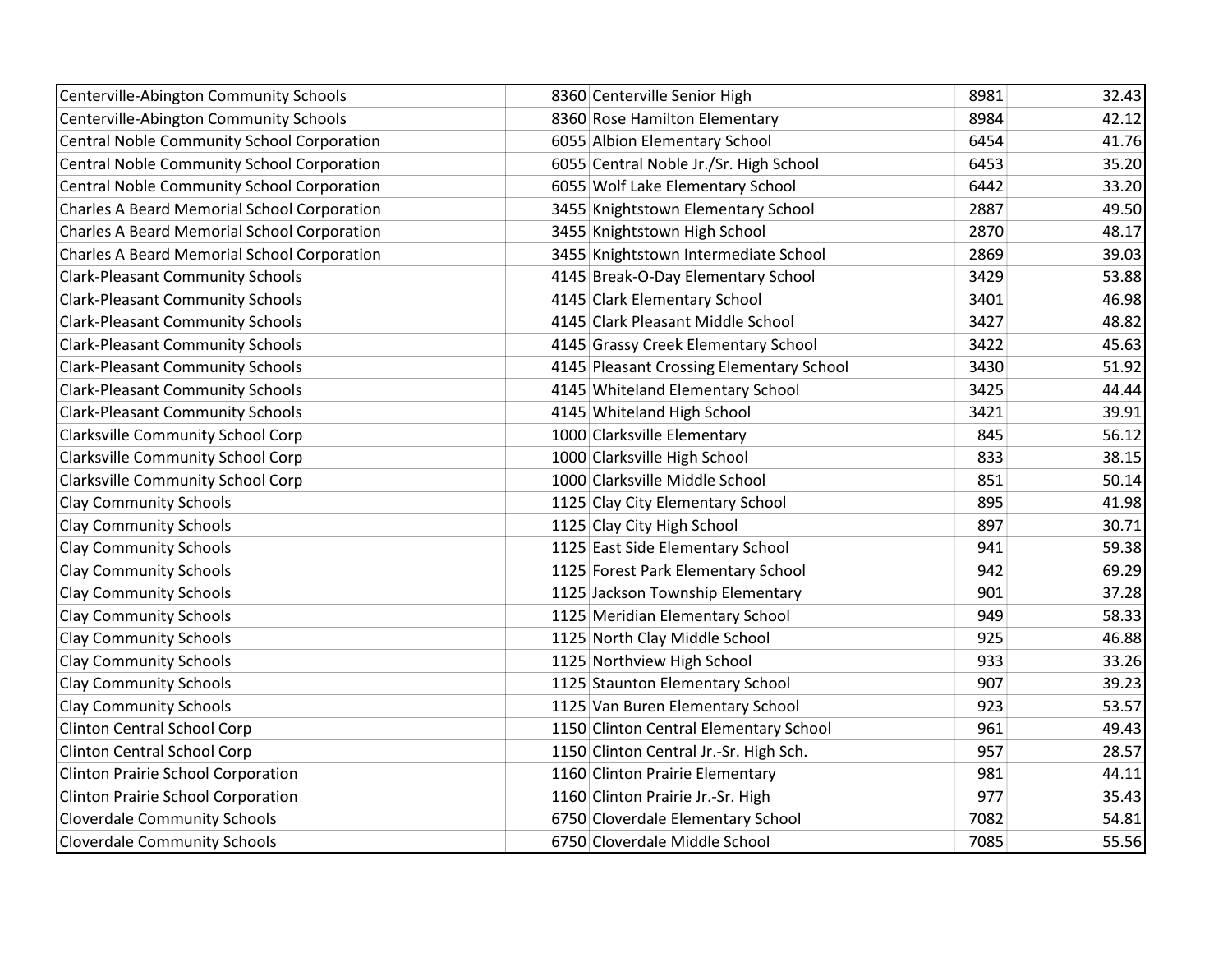| <b>Cloverdale Community Schools</b>      | 6750 Cloverdale Senior High School      | 7077 | 41.61 |
|------------------------------------------|-----------------------------------------|------|-------|
| Community Schools of Frankfort           | 1170 Blue Ridge Elementary School       | 1014 | 71.04 |
| Community Schools of Frankfort           | 1170 Frankfort High School              | 997  | 41.66 |
| Community Schools of Frankfort           | 1170 Frankfort Middle School            | 999  | 47.35 |
| Community Schools of Frankfort           | 1170 Green Meadow Elementary School     | 1015 | 73.43 |
| Community Schools of Frankfort           | 1170 Suncrest Elementary School         | 1020 | 80.39 |
| <b>Concord Community Schools</b>         | 2270 Concord East Side Elementary       | 1721 | 37.65 |
| <b>Concord Community Schools</b>         | 2270 Concord High School                | 1715 | 42.41 |
| <b>Concord Community Schools</b>         | 2270 Concord Intermediate School        | 1718 | 49.62 |
| <b>Concord Community Schools</b>         | 2270 Concord Jr. High School            | 1713 | 48.41 |
| <b>Concord Community Schools</b>         | 2270 Concord Oxbow Elementary School    | 1723 | 41.06 |
| <b>Concord Community Schools</b>         | 2270 Concord South Side Elementary      | 1725 | 57.63 |
| <b>Concord Community Schools</b>         | 2270 Concord West Side Elementary       | 1729 | 64.29 |
| Covington Community School Corp          | 2440 Covington Elementary School        | 2009 | 35.51 |
| Covington Community School Corp          | 2440 Covington High School              | 2005 | 31.88 |
| Covington Community School Corp          | 2440 Covington Middle School            | 2013 | 33.17 |
| Cowan Community School Corporation       | 1900 Cowan Elementary School            | 1385 | 54.10 |
| Cowan Community School Corporation       | 1900 Cowan Jr.-Sr. High School          | 1386 | 42.59 |
| <b>Crawford County Community Schools</b> | 1300 Crawford County High School        | 1059 | 41.02 |
| <b>Crawford County Community Schools</b> | 1300 Crawford County Middle School      | 1061 | 45.45 |
| <b>Crawford County Community Schools</b> | 1300 East Crawford Elementary School    | 1065 | 51.60 |
| <b>Crawford County Community Schools</b> | 1300 South Crawford Elementary School   | 1037 | 47.73 |
| <b>Crawford County Community Schools</b> | 1300 West Crawford Elementary School    | 1045 | 46.94 |
| <b>Crawfordsville Community Schools</b>  | 5855 Crawfordsville High School         | 6277 | 54.74 |
| Crawfordsville Community Schools         | 5855 Crawfordsville Middle School       | 6281 | 61.31 |
| <b>Crawfordsville Community Schools</b>  | 5855 Hoover Elementary School           | 6289 | 62.82 |
| <b>Crawfordsville Community Schools</b>  | 5855 Hose Elementary School             | 6293 | 69.21 |
| <b>Crawfordsville Community Schools</b>  | 5855 Nicholson Elementary School        | 6301 | 63.52 |
| <b>Crawfordsville Community Schools</b>  | 5855 Willson Kindergarten Center        | 6305 | 64.41 |
| <b>Crothersville Community Schools</b>   | 3710 Crothersville Elementary School    | 3122 | 63.23 |
| <b>Crothersville Community Schools</b>   | 3710 Crothersville Jr-Sr High School    | 3121 | 48.66 |
| Crown Point Community School Corp        | 4660 Colonel John Wheeler Middle School | 3915 | 23.14 |
| <b>Crown Point Community School Corp</b> | 4660 Crown Point High School            | 3901 | 19.39 |
| <b>Crown Point Community School Corp</b> | 4660 Douglas MacArthur Elem. School     | 3769 | 34.10 |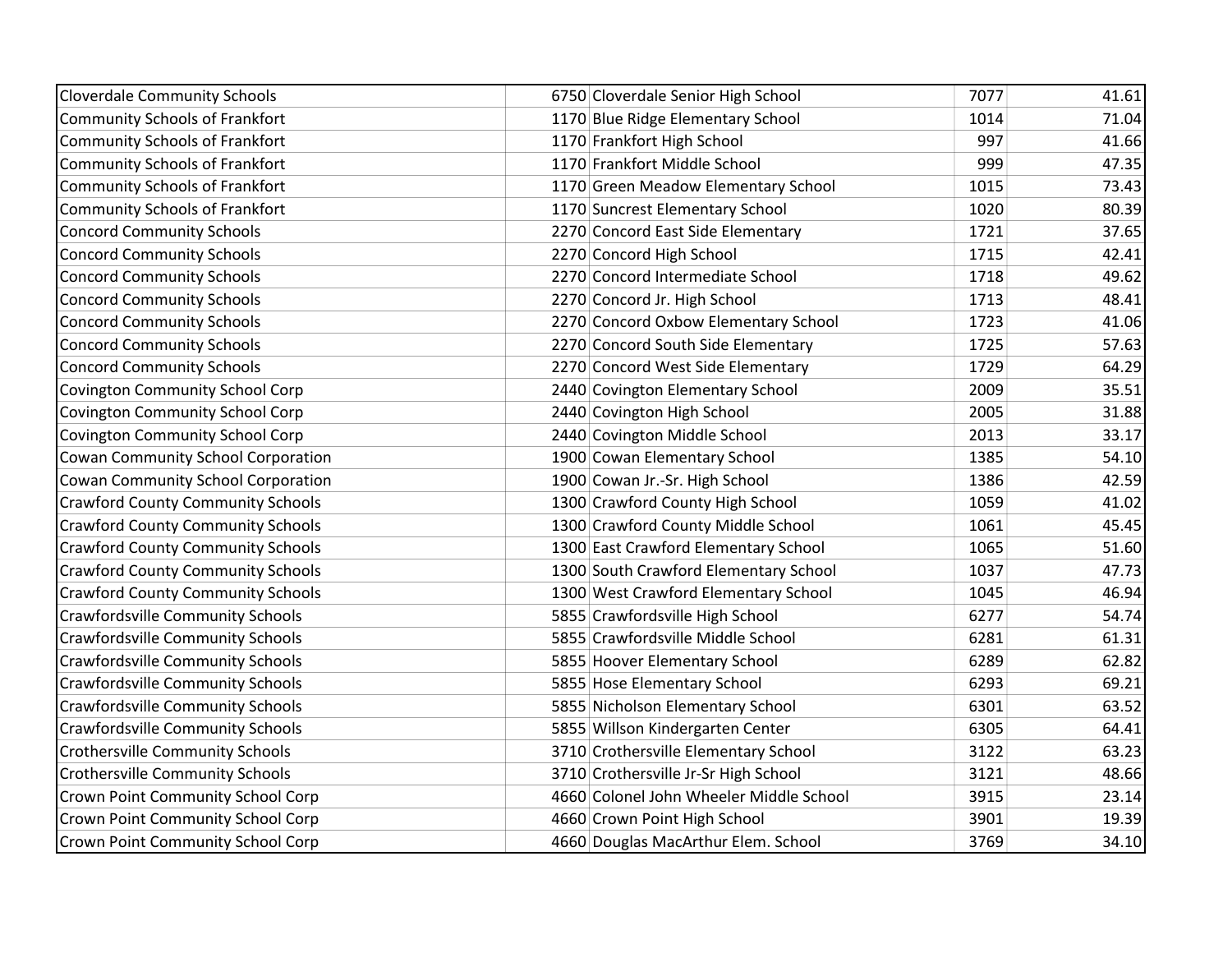| <b>Crown Point Community School Corp</b> | 4660 Dwight D Eisenhower Elem. School    | 3773 | 10.77 |
|------------------------------------------|------------------------------------------|------|-------|
| <b>Crown Point Community School Corp</b> | 4660 Jerry Ross Elementary               | 3907 | 19.04 |
| Crown Point Community School Corp        | 4660 Lake Street Elementary School       | 3903 | 14.37 |
| <b>Crown Point Community School Corp</b> | 4660 Robert Taft Junior High School      | 3761 | 21.91 |
| <b>Crown Point Community School Corp</b> | 4660 Solon Robinson Elem. School         | 3905 | 34.66 |
| <b>Crown Point Community School Corp</b> | 4660 Timothy Ball Elementary School      | 3913 | 28.94 |
| Crown Point Community School Corp        | 4660 Winfield Elementary School          | 3854 | 16.49 |
| <b>CSC of Eastern Hancock County</b>     | 3145 Eastern Hancock Elementary School   | 2586 | 33.27 |
| <b>CSC of Eastern Hancock County</b>     | 3145 Eastern Hancock High School         | 2585 | 28.61 |
| <b>CSC of Eastern Hancock County</b>     | 3145 Eastern Hancock Middle School       | 2582 | 32.70 |
| <b>CSC of Southern Hancock County</b>    | 3115 Brandywine Elementary School        | 2563 | 32.67 |
| <b>CSC of Southern Hancock County</b>    | 3115 New Palestine Elementary School     | 2564 | 19.21 |
| <b>CSC of Southern Hancock County</b>    | 3115 New Palestine High School           | 2565 | 22.52 |
| <b>CSC of Southern Hancock County</b>    | 3115 New Palestine Intermediate School   | 2543 | 27.15 |
| <b>CSC of Southern Hancock County</b>    | 3115 New Palestine Junior High School    | 2566 | 25.65 |
| <b>CSC of Southern Hancock County</b>    | 3115 Sugar Creek Elementary              | 2567 | 29.65 |
| <b>Culver Community Schools Corp</b>     | 5455 Culver Community Middle/High School | 5245 | 51.02 |
| <b>Culver Community Schools Corp</b>     | 5455 Culver Elementary School            | 5928 | 56.01 |
| Daleville School Corporation             | 1940 Daleville Elementary School         | 1405 | 57.97 |
| Daleville School Corporation             | 1940 Daleville Jr.-Sr. High School       | 1401 | 42.36 |
| Danville Community School Corp           | 3325 Danville Community High School      | 2741 | 23.85 |
| Danville Community School Corp           | 3325 Danville Community Middle School    | 2743 | 31.85 |
| Danville Community School Corp           | 3325 North Elementary School             | 2721 | 33.81 |
| Danville Community School Corp           | 3325 South Elementary School             | 2745 | 36.89 |
| <b>Decatur County Community Schools</b>  | 1655 North Decatur Elementary School     | 1266 | 49.81 |
| <b>Decatur County Community Schools</b>  | 1655 North Decatur Jr.-Sr. High School   | 1267 | 40.61 |
| <b>Decatur County Community Schools</b>  | 1655 South Decatur Elementary School     | 1265 | 58.16 |
| <b>Decatur County Community Schools</b>  | 1655 South Decatur Jr.-Sr. High School   | 1263 | 47.94 |
| DeKalb Co Central United Schools         | 1835 Country Meadow Elementary School    | 1359 | 44.37 |
| <b>DeKalb Co Central United Schools</b>  | 1835 DeKalb High School                  | 1345 | 30.69 |
| DeKalb Co Central United Schools         | 1835 DeKalb Middle School                | 1346 | 39.58 |
| <b>DeKalb Co Central United Schools</b>  | 1835 J. R. Watson Elementary School      | 1351 | 35.61 |
| <b>DeKalb Co Central United Schools</b>  | 1835 McKenney-Harrison Elementary        | 1357 | 46.01 |
| DeKalb Co Central United Schools         | 1835 Waterloo Elem. School               | 1341 | 62.30 |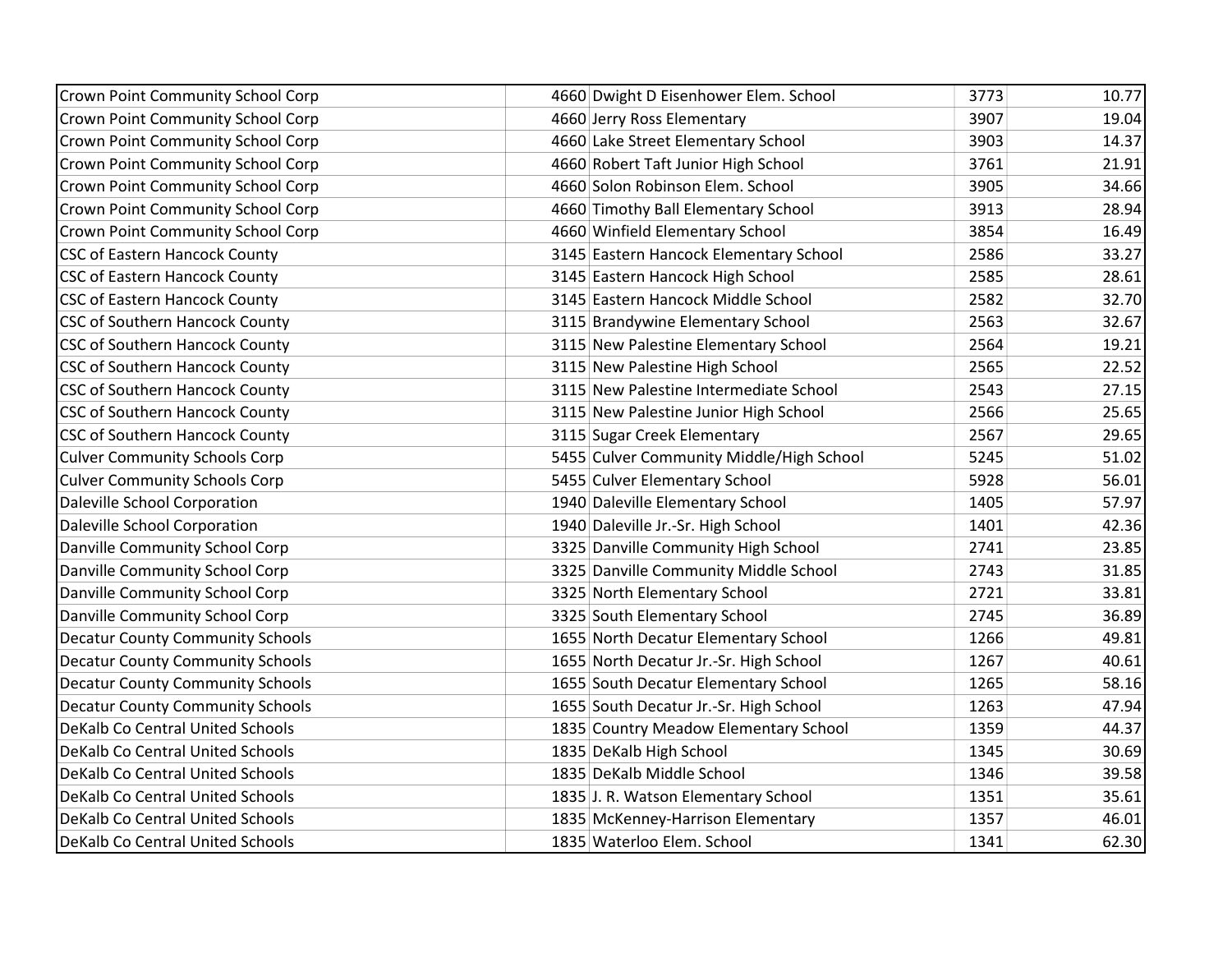| DeKalb Co Eastern Comm School         | 1805 Butler Elementary School           | 1321 | 54.19 |
|---------------------------------------|-----------------------------------------|------|-------|
| DeKalb Co Eastern Comm School         | 1805 Eastside High School               | 1317 | 31.13 |
| DeKalb Co Eastern Comm School         | 1805 Riverdale Elementary School        | 1335 | 39.73 |
| <b>Delaware Community School Corp</b> | 1875 Albany Elementary School           | 1520 | 61.11 |
| <b>Delaware Community School Corp</b> | 1875 Delta High School                  | 1369 | 37.58 |
| <b>Delaware Community School Corp</b> | 1875 Delta Middle School                | 1367 | 45.61 |
| <b>Delaware Community School Corp</b> | 1875 Eaton Elementary School            | 1409 | 52.56 |
| <b>Delaware Community School Corp</b> | 1875 Royerton Elementary School         | 1365 | 39.29 |
| Delphi Community School Corp          | 755 Delphi Community Elementary School  | 641  | 42.15 |
| Delphi Community School Corp          | 755 Delphi Community High School        | 637  | 27.79 |
| Delphi Community School Corp          | 755 Delphi Community Middle School      | 609  | 32.69 |
| <b>Duneland School Corporation</b>    | 6470 Bailly Elementary School           | 6928 | 29.47 |
| <b>Duneland School Corporation</b>    | 6470 Brummitt Elementary School         | 6819 | 21.22 |
| <b>Duneland School Corporation</b>    | 6470 Chesterton High School             | 6925 | 23.13 |
| <b>Duneland School Corporation</b>    | 6470 Chesterton Middle School           | 6930 | 25.97 |
| <b>Duneland School Corporation</b>    | 6470 Jackson Elementary School          | 6817 | 16.00 |
| <b>Duneland School Corporation</b>    | 6470 Liberty Elementary School          | 6823 | 29.05 |
| <b>Duneland School Corporation</b>    | 6470 Liberty Intermediate School        | 6821 | 21.10 |
| <b>Duneland School Corporation</b>    | 6470 Westchester Intermediate School    | 6927 | 29.21 |
| <b>Duneland School Corporation</b>    | 6470 Yost Elementary School             | 6941 | 34.27 |
| <b>East Allen County Schools</b>      | 255 Cedarville Elementary School        | 291  | 15.96 |
| <b>East Allen County Schools</b>      | 255 Heritage Elementary School          | 281  | 49.22 |
| <b>East Allen County Schools</b>      | 255 Heritage Jr.-Sr. High School        | 81   | 45.71 |
| <b>East Allen County Schools</b>      | 255 Leo Elementary School               | 53   | 14.29 |
| <b>East Allen County Schools</b>      | 255 Leo Junior Senior High School       | 49   | 11.37 |
| <b>East Allen County Schools</b>      | 255 New Haven Intermediate School       | 305  | 55.00 |
| <b>East Allen County Schools</b>      | 255 New Haven Jr./Sr. High School       | 297  | 50.45 |
| <b>East Allen County Schools</b>      | 255 New Haven Primary School            | 83   | 58.53 |
| <b>East Allen County Schools</b>      | 255 Paul Harding Junior High School/EAU | 294  | 75.66 |
| <b>East Allen County Schools</b>      | 255 Prince Chapman Academy              | 43   | 77.65 |
| <b>East Allen County Schools</b>      | 255 Southwick Elementary School         | 310  | 78.68 |
| <b>East Allen County Schools</b>      | 255 Woodlan Elementary School           | 323  | 28.77 |
| <b>East Allen County Schools</b>      | 255 Woodlan Junior Senior High School   | 285  | 16.86 |
| East Gibson School Corp               | 2725 Barton Township Elementary School  | 2189 | 47.19 |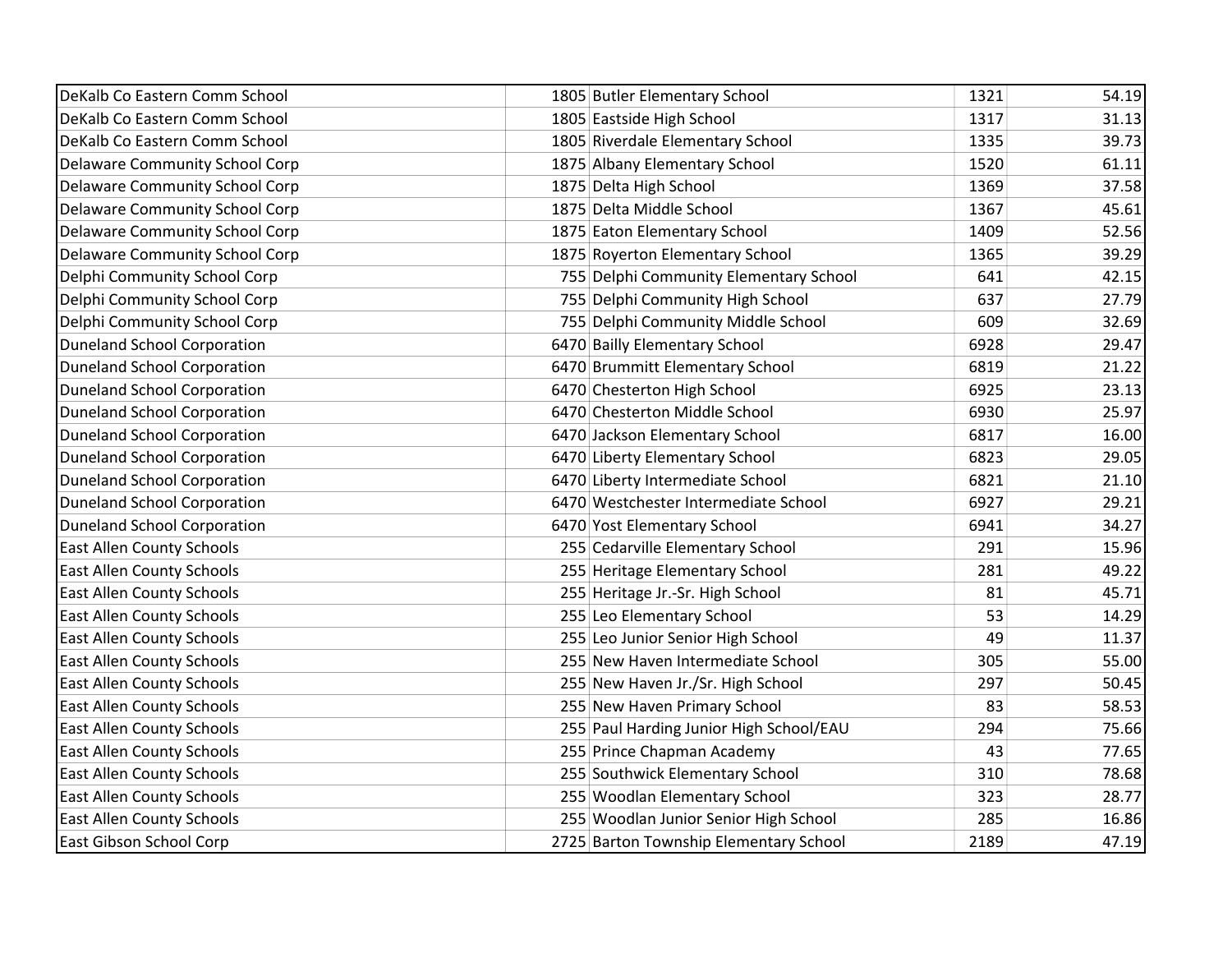| East Gibson School Corp                      | 2725 Francisco Elementary School       | 2201 | 53.16 |
|----------------------------------------------|----------------------------------------|------|-------|
| East Gibson School Corp                      | 2725 Oakland City Elementary School    | 2237 | 57.09 |
| East Gibson School Corp                      | 2725 Wood Memorial High School         | 2233 | 36.33 |
| East Gibson School Corp                      | 2725 Wood Memorial Jr. High School     | 2194 | 41.67 |
| East Noble School Corporation                | 6060 Avilla Elementary School          | 6457 | 39.62 |
| East Noble School Corporation                | 6060 East Noble High School            | 6458 | 41.42 |
| East Noble School Corporation                | 6060 East Noble Middle School          | 6461 | 49.94 |
| East Noble School Corporation                | 6060 North Side Elementary School      | 6477 | 66.78 |
| East Noble School Corporation                | 6060 Rome City Elem. School            | 6465 | 70.00 |
| East Noble School Corporation                | 6060 South Side Elementary School      | 6478 | 66.34 |
| East Noble School Corporation                | 6060 Wayne Center Elementary School    | 6485 | 42.90 |
| East Porter County School Corp               | 6510 Kouts Elem/Jr-Sr High School      | 6833 | 13.15 |
| East Porter County School Corp               | 6510 Morgan Twp Elem/Jr-Sr High School | 6825 | 9.67  |
| East Porter County School Corp               | 6510 Washington Twp Elementary Sch     | 6852 | 24.94 |
| East Porter County School Corp               | 6510 Washington Twp Jr-Sr High         | 6849 | 27.41 |
| East Washington School Corp                  | 8215 East Washington Elem. School      | 8904 | 41.89 |
| East Washington School Corp                  | 8215 East Washington Middle School     | 8906 | 40.50 |
| East Washington School Corp                  | 8215 Eastern Sr. High School           | 8905 | 34.44 |
| <b>Eastbrook Community School Corp</b>       | 2815 Eastbrook Jr/Sr High School       | 2293 | 31.00 |
| <b>Eastbrook Community School Corp</b>       | 2815 Eastbrook North Elementary        | 2264 | 50.13 |
| <b>Eastbrook Community School Corp</b>       | 2815 Eastbrook South Elementary        | 2263 | 39.25 |
| <b>Eastern Greene Schools</b>                | 2940 Eastern Greene High School        | 2435 | 44.48 |
| <b>Eastern Greene Schools</b>                | 2940 Eastern Greene School             | 2433 | 44.90 |
| Eastern Howard School Corporation            | 3480 Eastern Elementary School         | 2909 | 39.58 |
| Eastern Howard School Corporation            | 3480 Eastern High/Middle School        | 2919 | 34.26 |
| Eastern Pulaski Community School Corporation | 6620 Eastern Pulaski Elementary School | 6994 | 43.45 |
| Eastern Pulaski Community School Corporation | 6620 Winamac Middle and High School    | 6997 | 31.07 |
| <b>Edinburgh Community School Corp</b>       | 4215 Eastside Elementary School        | 3452 | 69.05 |
| Edinburgh Community School Corp              | 4215 Edinburgh Middle/High School      | 3447 | 41.40 |
| <b>Elkhart Community Schools</b>             | 2305 Beardsley Elementary School       | 1765 | 67.24 |
| <b>Elkhart Community Schools</b>             | 2305 Bristol Elem. School              | 1693 | 63.00 |
| <b>Elkhart Community Schools</b>             | 2305 Cleveland Elem. School            | 1617 | 53.43 |
| <b>Elkhart Community Schools</b>             | 2305 Eastwood Elem. School             | 1679 | 40.49 |
| <b>Elkhart Community Schools</b>             | 2305 Elkhart Area Career Center/PACE   | 1752 | 61.85 |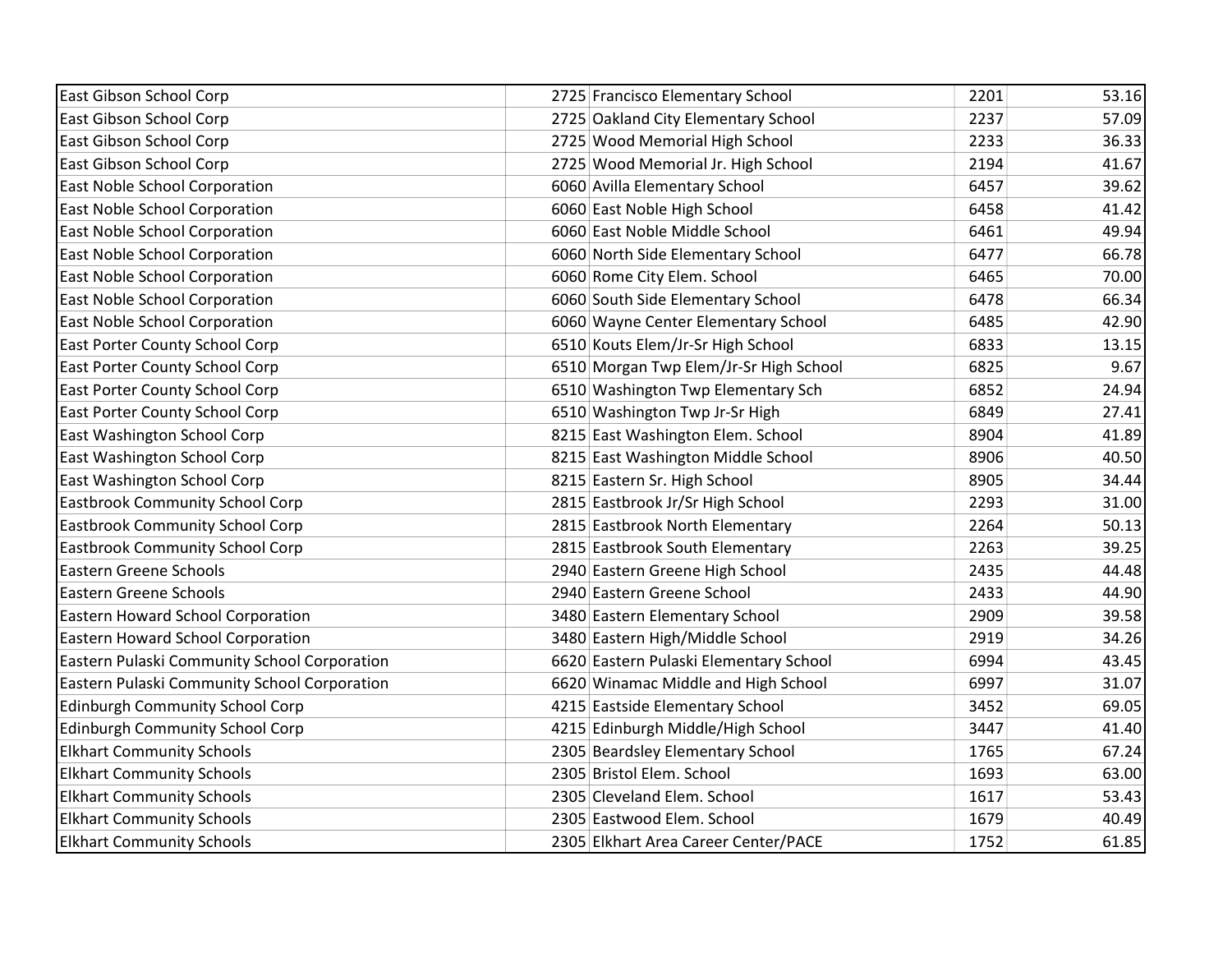| <b>Elkhart Community Schools</b>    | 2305 Elkhart High School West                 | 1754 | 42.94 |
|-------------------------------------|-----------------------------------------------|------|-------|
| <b>Elkhart Community Schools</b>    | 2305 Hawthorne Elem. School                   | 1777 | 59.81 |
| <b>Elkhart Community Schools</b>    | 2305 Mary Beck Elementary School              | 1769 | 82.61 |
| <b>Elkhart Community Schools</b>    | 2305 Mary Daly Elem. School                   | 1773 | 73.22 |
| <b>Elkhart Community Schools</b>    | 2305 Mary Feeser Elem. School                 | 1681 | 56.32 |
| <b>Elkhart Community Schools</b>    | 2305 Monger Elem. School                      | 1789 | 77.10 |
| <b>Elkhart Community Schools</b>    | 2305 Northside Middle School                  | 1753 | 53.03 |
| <b>Elkhart Community Schools</b>    | 2305 Osolo Elem.School                        | 1673 | 68.75 |
| <b>Elkhart Community Schools</b>    | 2305 Pierre Moran Middle School               | 1763 | 61.81 |
| <b>Elkhart Community Schools</b>    | 2305 Pinewood Elementary School               | 1785 | 51.89 |
| <b>Elkhart Community Schools</b>    | 2305 Riverview Elementary School              | 1797 | 62.56 |
| <b>Elkhart Community Schools</b>    | 2305 Roosevelt STEAM Academy                  | 1801 | 65.60 |
| <b>Elkhart Community Schools</b>    | 2305 West Side Middle School                  | 1761 | 55.59 |
| <b>Elkhart Community Schools</b>    | 2305 Woodland Elem. School                    | 1817 | 63.36 |
| <b>Elwood Community School Corp</b> | 5280 Elwood Elementary School                 | 5157 | 62.44 |
| <b>Elwood Community School Corp</b> | 5280 Elwood Intermediate School               | 5151 | 60.05 |
| <b>Elwood Community School Corp</b> | 5280 Elwood Jr/Sr High School                 | 5149 | 56.38 |
| <b>Eminence Community Schools</b>   | 5910 Eminence Elementary School               | 6327 | 53.80 |
| <b>Eminence Community Schools</b>   | 5910 Eminence High School                     | 6325 | 40.86 |
| Evansville-Vanderburgh Schools      | 7995 Academy for Innovative Studies - Diamond | 8270 | 71.32 |
| Evansville-Vanderburgh Schools      | 7995 Bosse High School                        | 8237 | 68.30 |
| Evansville-Vanderburgh Schools      | 7995 Caze Elementary School                   | 8261 | 68.45 |
| Evansville-Vanderburgh Schools      | 7995 Cedar Hall Community School              | 8265 | 82.83 |
| Evansville-Vanderburgh Schools      | 7995 Central High School                      | 8241 | 44.26 |
| Evansville-Vanderburgh Schools      | 7995 Culver Family Learning Center            | 8327 | 62.83 |
| Evansville-Vanderburgh Schools      | 7995 Cynthia Heights Elem. School             | 8225 | 38.16 |
| Evansville-Vanderburgh Schools      | 7995 Daniel Wertz Elementary School           | 8376 | 56.79 |
| Evansville-Vanderburgh Schools      | 7995 Delaware Elementary School               | 8285 | 81.30 |
| Evansville-Vanderburgh Schools      | 7995 Dexter Elementary School                 | 8289 | 75.84 |
| Evansville-Vanderburgh Schools      | 7995 Evans Ed Center                          | 8353 | 75.17 |
| Evansville-Vanderburgh Schools      | 7995 F.J. Reitz High School                   | 8245 | 37.60 |
| Evansville-Vanderburgh Schools      | 7995 Fairlawn Elementary School               | 8293 | 67.00 |
| Evansville-Vanderburgh Schools      | 7995 Glenwood Leadership Academy              | 8301 | 77.44 |
| Evansville-Vanderburgh Schools      | 7995 Harper Elementary School                 | 8309 | 57.06 |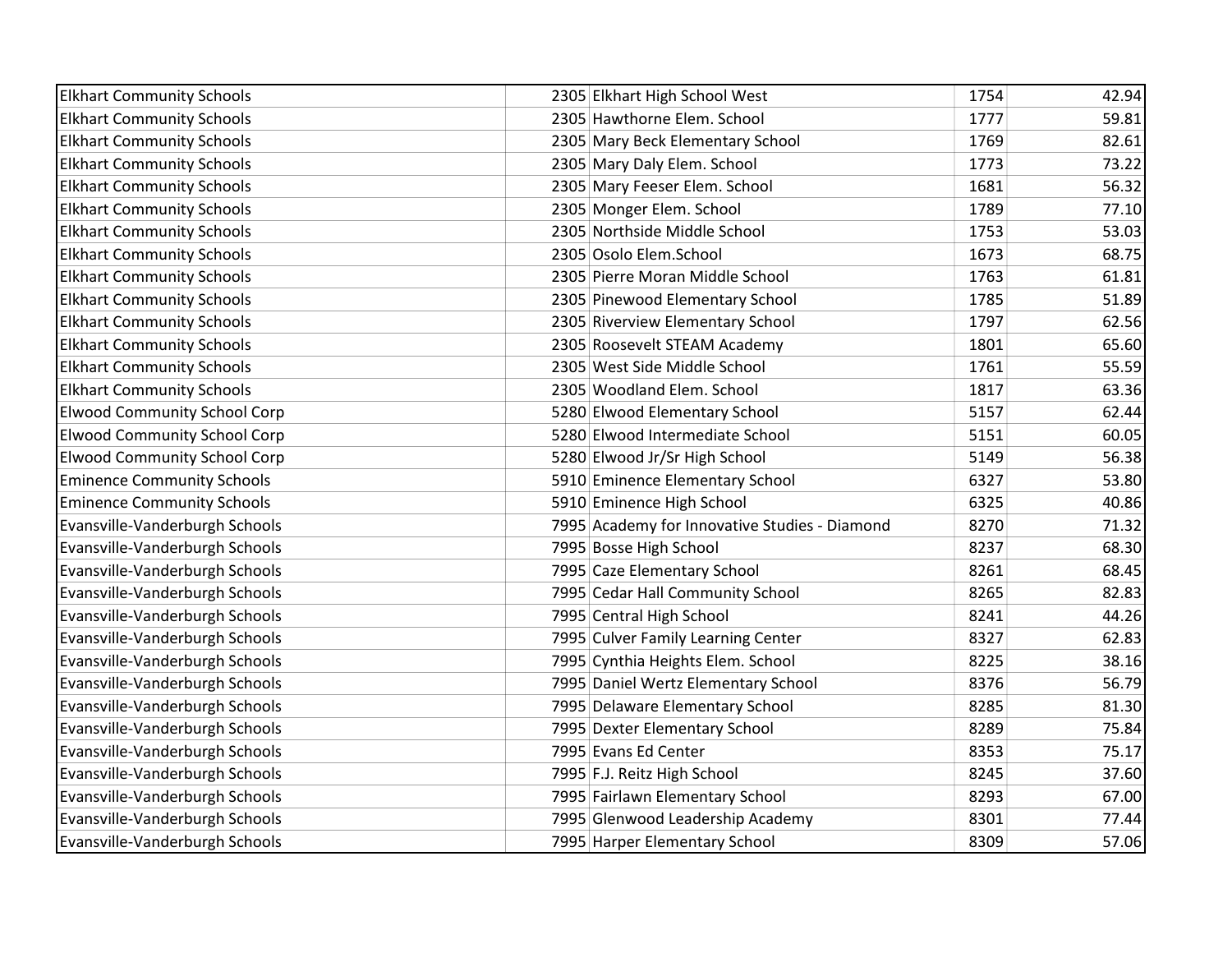| Evansville-Vanderburgh Schools     | 7995 Harrison High School                    | 8311 | 53.52 |
|------------------------------------|----------------------------------------------|------|-------|
| Evansville-Vanderburgh Schools     | 7995 Harwood Career Preparatory High School  | 8271 | 60.93 |
| Evansville-Vanderburgh Schools     | 7995 Hebron Elementary School                | 8317 | 50.50 |
| Evansville-Vanderburgh Schools     | 7995 Helfrich Park Middle School             | 8318 | 50.85 |
| Evansville-Vanderburgh Schools     | 7995 Highland Elementary School              | 8325 | 41.78 |
| Evansville-Vanderburgh Schools     | 7995 Lincoln Elementary School               | 8251 | 84.23 |
| Evansville-Vanderburgh Schools     | 7995 Lodge Elementary School                 | 8329 | 68.68 |
| Evansville-Vanderburgh Schools     | 7995 McCutchanville Elementary School        | 8242 | 15.66 |
| Evansville-Vanderburgh Schools     | 7995 McGary Middle School                    | 8339 | 68.48 |
| Evansville-Vanderburgh Schools     | 7995 North High School                       | 8253 | 30.45 |
| Evansville-Vanderburgh Schools     | 7995 North Junior High                       | 8230 | 33.93 |
| Evansville-Vanderburgh Schools     | 7995 Oak Hill Elementary School              | 8231 | 23.91 |
| Evansville-Vanderburgh Schools     | 7995 Perry Heights Middle School             | 8345 | 38.69 |
| Evansville-Vanderburgh Schools     | 7995 Plaza Park Middle School                | 8349 | 57.60 |
| Evansville-Vanderburgh Schools     | 7995 Scott Elementary School                 | 8229 | 14.92 |
| Evansville-Vanderburgh Schools     | 7995 Southern Indiana Career & Technical Ctr | 8326 | 38.49 |
| Evansville-Vanderburgh Schools     | 7995 Stockwell Elementary School             | 8321 | 62.01 |
| Evansville-Vanderburgh Schools     | 7995 Stringtown Elementary School            | 8357 | 48.22 |
| Evansville-Vanderburgh Schools     | 7995 Tekoppel Elementary School              | 8361 | 60.00 |
| Evansville-Vanderburgh Schools     | 7995 Thompkins Middle School                 | 8323 | 45.78 |
| Evansville-Vanderburgh Schools     | 7995 Vogel Elementary School                 | 8365 | 54.35 |
| Evansville-Vanderburgh Schools     | 7995 Washington Middle School                | 8369 | 67.59 |
| Evansville-Vanderburgh Schools     | 7995 West Terrace Elementary School          | 8381 | 22.70 |
| <b>Fairfield Community Schools</b> | 2155 Benton Elementary School                | 1652 | 21.90 |
| <b>Fairfield Community Schools</b> | 2155 Fairfield Jr. Sr. High School           | 1613 | 24.61 |
| <b>Fairfield Community Schools</b> | 2155 Millersburg Elementary Middle School    | 1621 | 20.35 |
| <b>Fairfield Community Schools</b> | 2155 New Paris Elementary School             | 1649 | 25.00 |
| <b>Fayette County School Corp</b>  | 2395 Connersville Middle School              | 1895 | 53.05 |
| <b>Fayette County School Corp</b>  | 2395 Connersville Senior High School         | 1889 | 50.77 |
| <b>Fayette County School Corp</b>  | 2395 Eastview Elementary School              | 1897 | 52.60 |
| <b>Fayette County School Corp</b>  | 2395 Everton Elementary School               | 1869 | 53.90 |
| <b>Fayette County School Corp</b>  | 2395 Fayette Central Elementary School       | 1921 | 54.57 |
| <b>Fayette County School Corp</b>  | 2395 Frazee Elementary School                | 1909 | 66.97 |
| <b>Fayette County School Corp</b>  | 2395 Grandview Elementary School             | 1913 | 67.53 |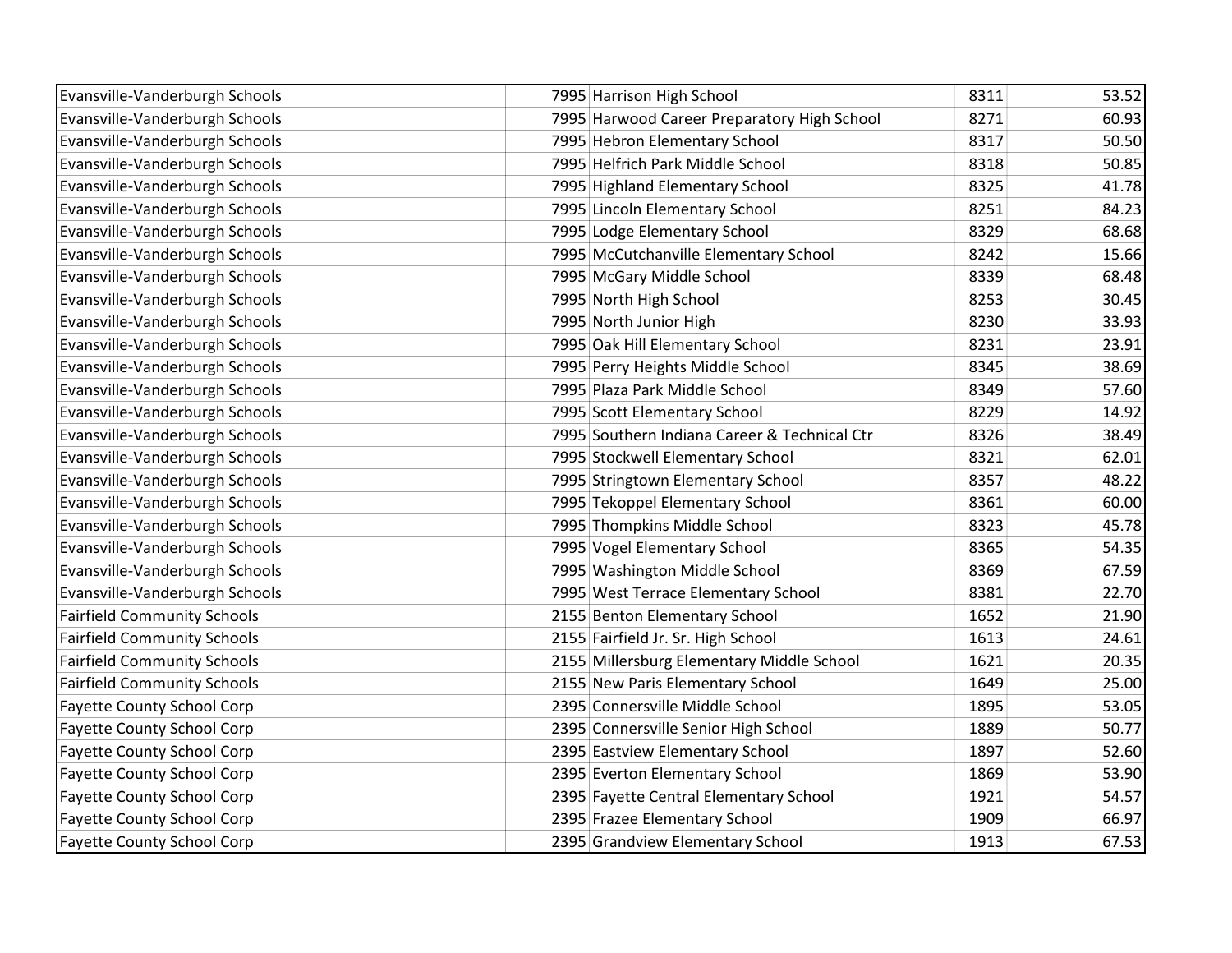| Flat Rock-Hawcreek School Corp | 370 Hauser Jr.-Sr. High School    | 410 | 30.70 |
|--------------------------------|-----------------------------------|-----|-------|
| Flat Rock-Hawcreek School Corp | 370 Hope Elementary               | 409 | 40.80 |
| Fort Wayne Community Schools   | 235 Abbett Elementary             | 137 | 73.08 |
| Fort Wayne Community Schools   | 235 Adams Elementary              | 141 | 72.97 |
| Fort Wayne Community Schools   | 235 Arlington Elementary          | 275 | 39.64 |
| Fort Wayne Community Schools   | 235 Blackhawk Middle School       | 107 | 39.59 |
| Fort Wayne Community Schools   | 235 Bloomingdale Elementary       | 149 | 77.04 |
| Fort Wayne Community Schools   | 235 Brentwood Elementary          | 153 | 69.09 |
| Fort Wayne Community Schools   | 235 Bunche Early Childhood Center | 151 | 47.52 |
| Fort Wayne Community Schools   | 235 Croninger Elementary          | 154 | 22.06 |
| Fort Wayne Community Schools   | 235 Fairfield Elementary          | 136 | 75.61 |
| Fort Wayne Community Schools   | 235 Forest Park Elementary        | 157 | 66.90 |
| Fort Wayne Community Schools   | 235 Franke Park Elementary        | 161 | 67.45 |
| Fort Wayne Community Schools   | 235 Glenwood Park Elementary      | 162 | 53.94 |
| Fort Wayne Community Schools   | 235 Haley Elementary              | 164 | 54.94 |
| Fort Wayne Community Schools   | 235 Harris Elementary             | 239 | 46.30 |
| Fort Wayne Community Schools   | 235 Harrison Hill Elementary      | 178 | 72.99 |
| Fort Wayne Community Schools   | 235 Holland Elementary            | 186 | 55.50 |
| Fort Wayne Community Schools   | 235 Indian Village Elementary     | 189 | 59.70 |
| Fort Wayne Community Schools   | 235 Irwin Elementary              | 193 | 56.32 |
| Fort Wayne Community Schools   | 235 Jefferson Middle School       | 119 | 42.92 |
| Fort Wayne Community Schools   | 235 Kekionga Middle School        | 121 | 70.31 |
| Fort Wayne Community Schools   | 235 Lakeside Middle School        | 125 | 68.91 |
| Fort Wayne Community Schools   | 235 Lane Middle School            | 126 | 60.74 |
| Fort Wayne Community Schools   | 235 Levan Scott Elementary School | 249 | 78.78 |
| Fort Wayne Community Schools   | 235 Lincoln Elementary            | 270 | 63.91 |
| Fort Wayne Community Schools   | 235 Lindley Elementary            | 197 | 54.73 |
| Fort Wayne Community Schools   | 235 Maplewood Elementary          | 205 | 67.15 |
| Fort Wayne Community Schools   | 235 Memorial Park Middle School   | 127 | 51.98 |
| Fort Wayne Community Schools   | 235 Miami Middle                  | 128 | 69.31 |
| Fort Wayne Community Schools   | 235 North Side High School        | 101 | 55.72 |
| Fort Wayne Community Schools   | 235 Northcrest Elementary         | 217 | 65.67 |
| Fort Wayne Community Schools   | 235 Northrop High School          | 219 | 42.03 |
| Fort Wayne Community Schools   | 235 Northwood Middle              | 129 | 60.28 |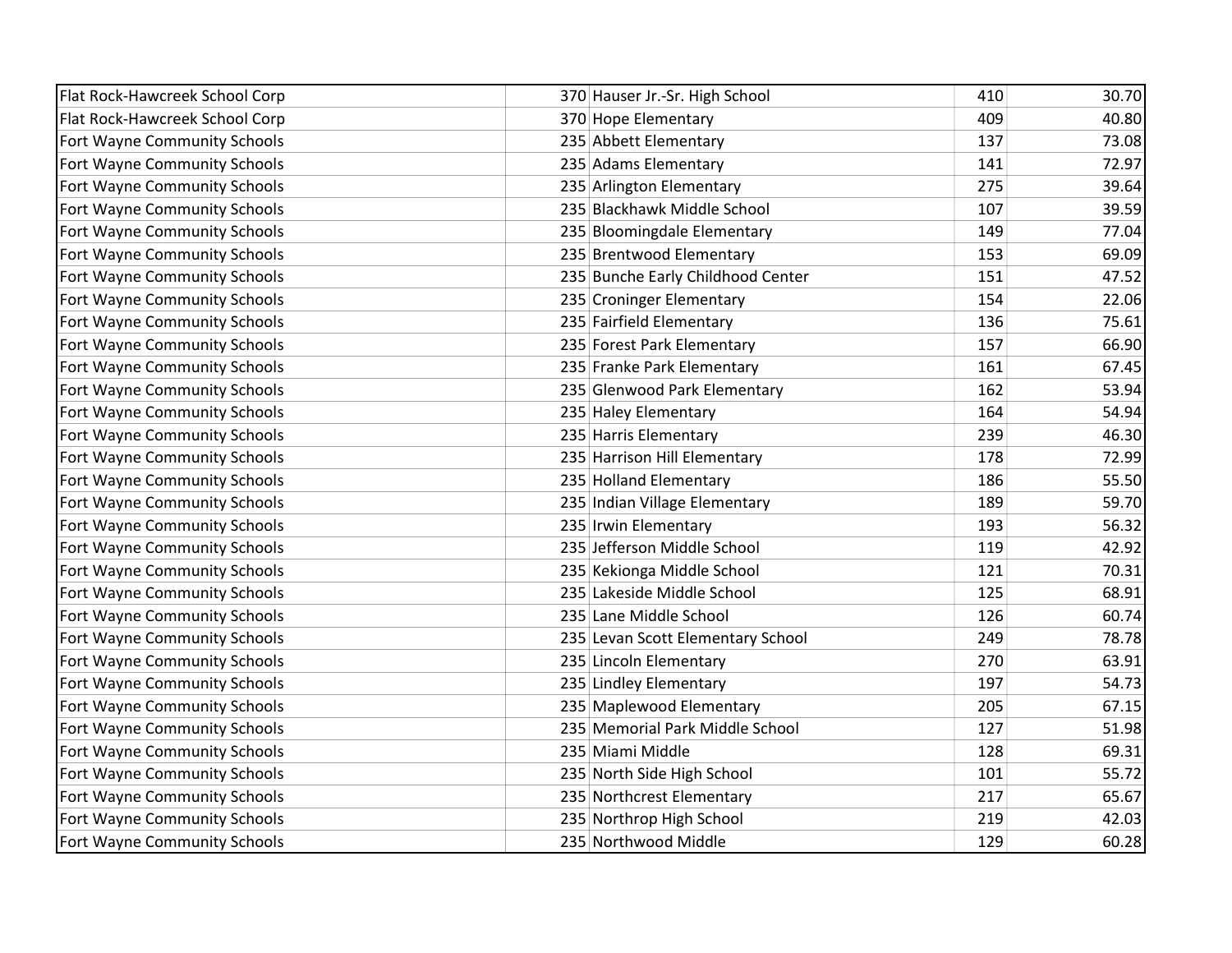| Fort Wayne Community Schools             | 235 Portage Middle School             | 133  | 69.28 |
|------------------------------------------|---------------------------------------|------|-------|
| Fort Wayne Community Schools             | 235 Price Elementary                  | 221  | 54.71 |
| Fort Wayne Community Schools             | 235 R. Nelson Snider High School      | 102  | 36.56 |
| Fort Wayne Community Schools             | 235 Shambaugh Elementary              | 209  | 50.00 |
| Fort Wayne Community Schools             | 235 Shawnee Middle School             | 240  | 60.64 |
| Fort Wayne Community Schools             | 235 South Side High School            | 105  | 60.10 |
| Fort Wayne Community Schools             | 235 South Wayne Elementary            | 253  | 76.56 |
| Fort Wayne Community Schools             | 235 St. Joe Central Elementary        | 233  | 40.87 |
| Fort Wayne Community Schools             | 235 Study Elementary School           | 257  | 78.72 |
| Fort Wayne Community Schools             | 235 Towles Intermediate School        | 118  | 41.08 |
| Fort Wayne Community Schools             | 235 Washington Center Elementary      | 269  | 56.25 |
| Fort Wayne Community Schools             | 235 Washington Elementary School      | 265  | 69.85 |
| Fort Wayne Community Schools             | 235 Wayne High School                 | 177  | 56.51 |
| Fort Wayne Community Schools             | 235 Waynedale Elementary              | 273  | 62.18 |
| Fort Wayne Community Schools             | 235 Weisser Park Elementary           | 134  | 47.18 |
| Fort Wayne Community Schools             | 235 Whitney M Young Early Childhood   | 241  | 47.09 |
| <b>Franklin Community School Corp</b>    | 4225 Creekside Elementary School      | 3467 | 42.67 |
| Franklin Community School Corp           | 4225 Custer Baker Intermediate School | 3458 | 44.30 |
| Franklin Community School Corp           | 4225 Franklin Community High          | 3445 | 32.93 |
| Franklin Community School Corp           | 4225 Franklin Community Middle School | 3457 | 40.13 |
| Franklin Community School Corp           | 4225 Needham Elementary School        | 3413 | 40.61 |
| <b>Franklin Community School Corp</b>    | 4225 Northwood Elementary School      | 3461 | 58.54 |
| Franklin Community School Corp           | 4225 Union Elementary School          | 3433 | 24.80 |
| Franklin Community School Corp           | 4225 Webb Elementary School           | 3465 | 48.20 |
| <b>Franklin County Community Schools</b> | 2475 Brookville Elementary School     | 2125 | 46.86 |
| <b>Franklin County Community Schools</b> | 2475 Brookville Middle School         | 2123 | 46.78 |
| <b>Franklin County Community Schools</b> | 2475 Franklin County High School      | 2083 | 42.49 |
| Franklin County Community Schools        | 2475 Laurel Elementary School         | 2082 | 72.80 |
| <b>Franklin County Community Schools</b> | 2475 Mount Carmel School              | 2127 | 36.63 |
| Franklin Twp Comm School Corp            | 5310 Acton Elementary School          | 5201 | 40.38 |
| Franklin Twp Comm School Corp            | 5310 Arlington Elementary School      | 5202 | 65.04 |
| Franklin Twp Comm School Corp            | 5310 Bunker Hill Elementary School    | 5205 | 38.05 |
| Franklin Twp Comm School Corp            | 5310 Edgewood Intermediate School     | 5210 | 38.83 |
| Franklin Twp Comm School Corp            | 5310 Franklin Central High School     | 5193 | 38.58 |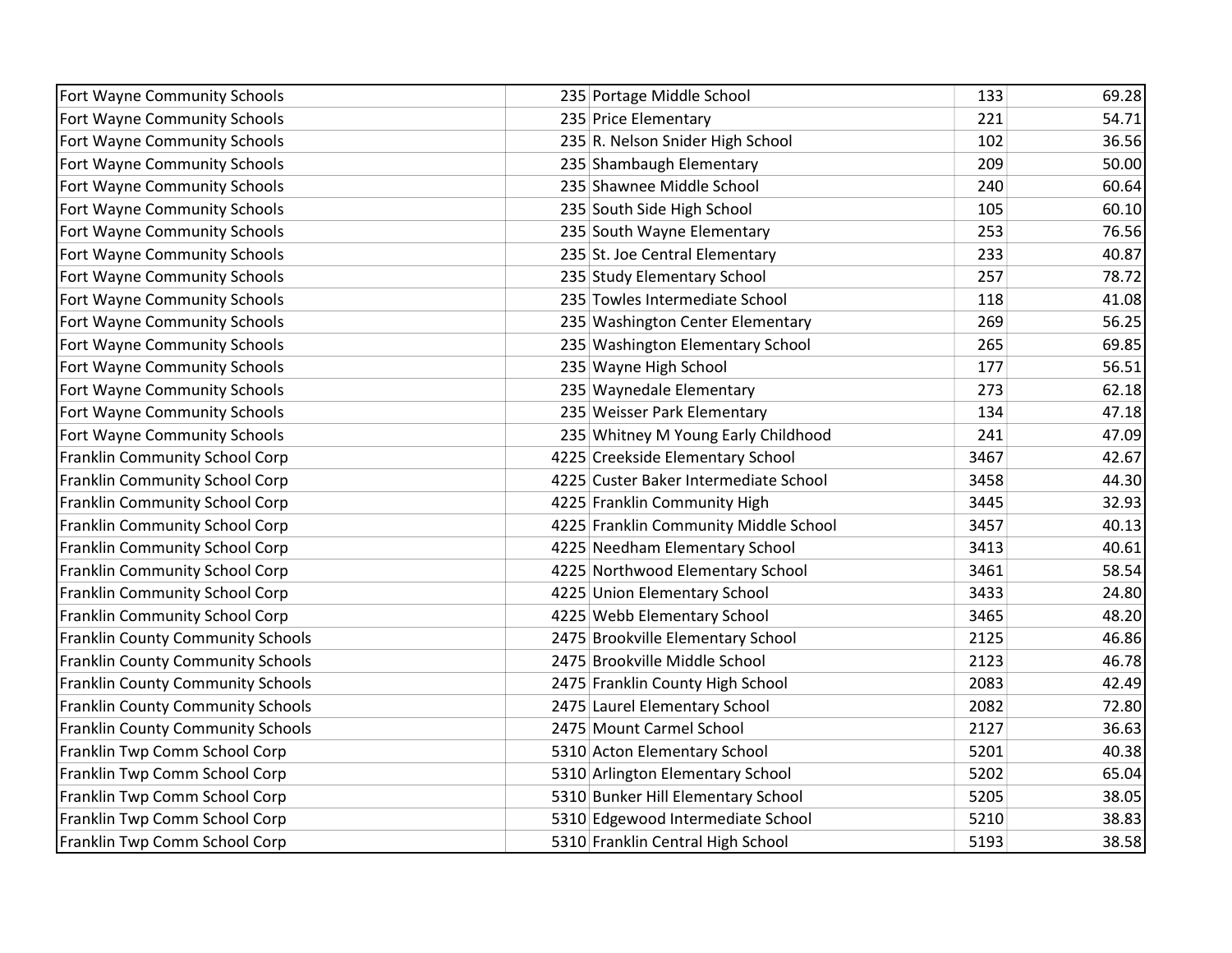| Franklin Twp Comm School Corp                      | 5310 Franklin Central Junior High School    | 5195 | 43.45 |
|----------------------------------------------------|---------------------------------------------|------|-------|
| Franklin Twp Comm School Corp                      | 5310 Kitley Intermediate                    | 5207 | 28.71 |
| Franklin Twp Comm School Corp                      | 5310 Mary Adams Elementary School           | 5200 | 39.31 |
| Franklin Twp Comm School Corp                      | 5310 South Creek Elementary School          | 5194 | 42.44 |
| Franklin Twp Comm School Corp                      | 5310 Thompson Crossing Elementary School    | 5198 | 51.36 |
| Frankton-Lapel Community Schools                   | 5245 Frankton Elementary School             | 5009 | 48.23 |
| <b>Frankton-Lapel Community Schools</b>            | 5245 Frankton Jr-Sr High School             | 5005 | 39.68 |
| <b>Frankton-Lapel Community Schools</b>            | 5245 Lapel Elementary School                | 5025 | 29.48 |
| Frankton-Lapel Community Schools                   | 5245 Lapel High School                      | 5011 | 22.65 |
| <b>Frankton-Lapel Community Schools</b>            | 5245 Lapel Middle School                    | 5012 | 29.48 |
| <b>Fremont Community Schools</b>                   | 7605 Fremont Elementary School              | 7881 | 46.01 |
| <b>Fremont Community Schools</b>                   | 7605 Fremont High School                    | 7877 | 22.91 |
| <b>Fremont Community Schools</b>                   | 7605 Fremont Middle School                  | 7884 | 32.31 |
| <b>Frontier School Corporation</b>                 | 8525 Frontier Elementary School             | 9113 | 27.86 |
| <b>Frontier School Corporation</b>                 | 8525 Frontier Jr/Sr High School             | 9137 | 29.15 |
| Garrett-Keyser-Butler Community School Corporation | 1820 Garrett High School                    | 1325 | 36.46 |
| Garrett-Keyser-Butler Community School Corporation | 1820 Garrett Middle School                  | 1331 | 42.34 |
| Garrett-Keyser-Butler Community School Corporation | 1820 Ober Elementary School                 | 1329 | 48.37 |
| <b>Gary Community School Corporation</b>           | 4690 Bailly School                          | 4105 | 79.28 |
| <b>Gary Community School Corporation</b>           | 4690 Banneker at Marquette                  | 4053 | 74.05 |
| <b>Gary Community School Corporation</b>           | 4690 Bethune, Mary Early CDC                | 4057 | 73.63 |
| <b>Gary Community School Corporation</b>           | 4690 Beveridge School                       | 4061 | 76.50 |
| <b>Gary Community School Corporation</b>           | 4690 Frankie Woods-McCullough Academy       | 4086 | 77.31 |
| <b>Gary Community School Corporation</b>           | 4690 Gary Middle School                     | 4178 | 77.07 |
| <b>Gary Community School Corporation</b>           | 4690 Glen Park Academy for Excellence       | 4155 | 75.96 |
| <b>Gary Community School Corporation</b>           | 4690 West Side Leadership/ Military Academy | 4163 | 73.63 |
| <b>Gary Community School Corporation</b>           | 4690 Williams Elementary School             | 4169 | 81.34 |
| <b>Goshen Community Schools</b>                    | 2315 Chamberlain Elementary School          | 1829 | 72.81 |
| <b>Goshen Community Schools</b>                    | 2315 Chandler Elementary School             | 1833 | 68.73 |
| <b>Goshen Community Schools</b>                    | 2315 Goshen High School                     | 1821 | 48.41 |
| <b>Goshen Community Schools</b>                    | 2315 Goshen Middle School                   | 1629 | 51.63 |
| <b>Goshen Community Schools</b>                    | 2315 Model Elementary School                | 1633 | 49.18 |
| <b>Goshen Community Schools</b>                    | 2315 Parkside Elementary School             | 1843 | 53.01 |
| <b>Goshen Community Schools</b>                    | 2315 Prairie View Elementary                | 1847 | 48.25 |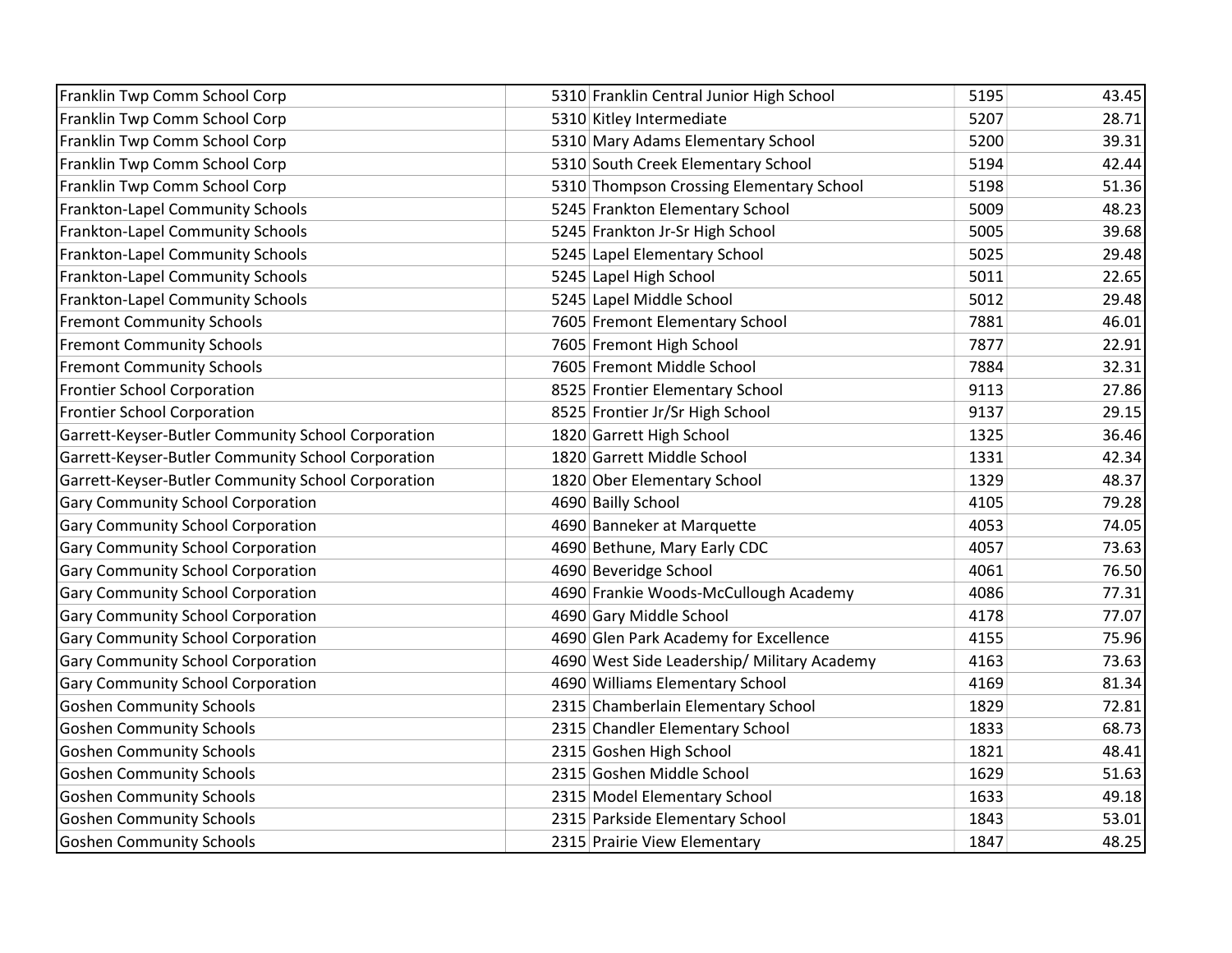| <b>Goshen Community Schools</b>                        | 2315 Waterford Elementary School        | 1641 | 43.43 |
|--------------------------------------------------------|-----------------------------------------|------|-------|
| <b>Goshen Community Schools</b>                        | 2315 West Goshen Elementary School      | 1849 | 58.27 |
| <b>Greater Clark County Schools</b>                    | 1010 Bridgepoint Elementary School      | 865  | 57.71 |
| <b>Greater Clark County Schools</b>                    | 1010 Charlestown High School            | 821  | 30.49 |
| <b>Greater Clark County Schools</b>                    | 1010 Charlestown Middle School          | 863  | 32.36 |
| <b>Greater Clark County Schools</b>                    | 1010 Corden Porter                      | 886  | 66.10 |
| <b>Greater Clark County Schools</b>                    | 1010 Franklin Square Elementary School  | 874  | 68.07 |
| <b>Greater Clark County Schools</b>                    | 1010 Jeffersonville High School         | 849  | 48.01 |
| <b>Greater Clark County Schools</b>                    | 1010 Jonathan Jennings Elementary       | 825  | 48.30 |
| <b>Greater Clark County Schools</b>                    | 1010 New Washington Elementary School   | 807  | 50.17 |
| <b>Greater Clark County Schools</b>                    | 1010 New Washington High School         | 809  | 32.38 |
| <b>Greater Clark County Schools</b>                    | 1010 Northaven Elementary School        | 801  | 49.24 |
| <b>Greater Clark County Schools</b>                    | 1010 Parkview Middle School             | 853  | 42.74 |
| <b>Greater Clark County Schools</b>                    | 1010 Parkwood Elementary School         | 879  | 46.93 |
| <b>Greater Clark County Schools</b>                    | 1010 Pleasant Ridge Elementary School   | 829  | 47.26 |
| <b>Greater Clark County Schools</b>                    | 1010 River Valley Middle School         | 883  | 40.51 |
| <b>Greater Clark County Schools</b>                    | 1010 Riverside Elementary School        | 871  | 54.24 |
| <b>Greater Clark County Schools</b>                    | 1010 Thomas Jefferson Elementary School | 761  | 47.55 |
| <b>Greater Clark County Schools</b>                    | 1010 Utica Elementary School            | 805  | 25.36 |
| <b>Greater Clark County Schools</b>                    | 1010 Wilson Elementary School           | 755  | 47.91 |
| <b>Greater Jasper Cons Schools</b>                     | 2120 Ireland Elementary School          | 1569 | 13.47 |
| <b>Greater Jasper Cons Schools</b>                     | 2120 Jasper Elementary                  | 1601 | 55.40 |
| <b>Greater Jasper Cons Schools</b>                     | 2120 Jasper High School                 | 1593 | 28.61 |
| <b>Greater Jasper Cons Schools</b>                     | 2120 Jasper Middle School               | 1575 | 37.30 |
| <b>Greencastle Community School Corp</b>               | 6755 Deer Meadow Primary School         | 7107 | 46.19 |
| <b>Greencastle Community School Corp</b>               | 6755 Greencastle Middle School          | 7093 | 52.06 |
| <b>Greencastle Community School Corp</b>               | 6755 Greencastle Senior High School     | 7089 | 43.60 |
| <b>Greencastle Community School Corp</b>               | 6755 Martha Jane Ridpath Elem. School   | 7105 | 54.85 |
| <b>Greencastle Community School Corp</b>               | 6755 Tzouanakis Elementary School       | 7102 | 51.25 |
| <b>Greenfield Central Community School Corporation</b> | 3125 Eden Elementary School             | 2581 | 26.74 |
| <b>Greenfield Central Community School Corporation</b> | 3125 Greenfield Central High School     | 2595 | 29.07 |
| <b>Greenfield Central Community School Corporation</b> | 3125 Greenfield Central Junior High     | 2579 | 36.27 |
| <b>Greenfield Central Community School Corporation</b> | 3125 Greenfield Intermediate School     | 2593 | 46.76 |
| <b>Greenfield Central Community School Corporation</b> | 3125 Harris Elementary School           | 2597 | 44.37 |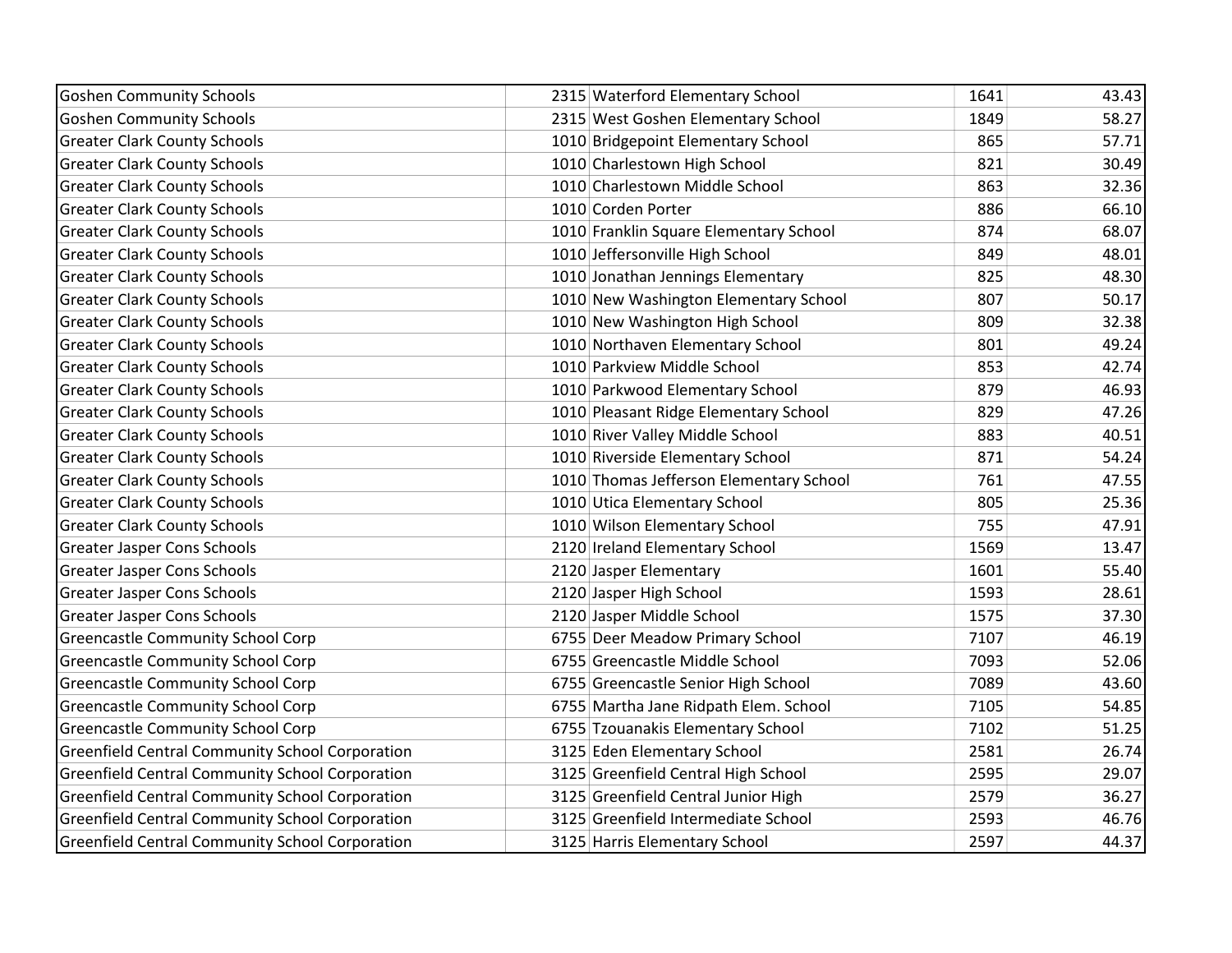| <b>Greenfield Central Community School Corporation</b> | 3125 J B Stephens Elementary School     | 2588 | 29.10 |
|--------------------------------------------------------|-----------------------------------------|------|-------|
| <b>Greenfield Central Community School Corporation</b> | 3125 Maxwell Intermediate School        | 2577 | 35.93 |
| <b>Greenfield Central Community School Corporation</b> | 3125 Weston Elementary School           | 2609 | 39.63 |
| <b>Greensburg Community Schools</b>                    | 1730 Greensburg Comm. High School       | 1268 | 38.51 |
| <b>Greensburg Community Schools</b>                    | 1730 Greensburg Elementary School       | 1270 | 50.61 |
| <b>Greensburg Community Schools</b>                    | 1730 Greensburg Junior High School      | 1269 | 49.07 |
| <b>Greenwood Community School Corp</b>                 | 4245 Greenwood High School              | 3473 | 39.05 |
| <b>Greenwood Community School Corp</b>                 | 4245 Greenwood Middle School            | 3475 | 50.10 |
| <b>Greenwood Community School Corp</b>                 | 4245 Isom Central School                | 3481 | 67.80 |
| <b>Greenwood Community School Corp</b>                 | 4245 Northeast Elementary School        | 3477 | 71.03 |
| <b>Greenwood Community School Corp</b>                 | 4245 Southwest Elementary School        | 3483 | 47.94 |
| <b>Greenwood Community School Corp</b>                 | 4245 Westwood Elementary School         | 3479 | 33.47 |
| <b>Griffith Public Schools</b>                         | 4700 Beiriger Elementary School         | 4171 | 47.50 |
| <b>Griffith Public Schools</b>                         | 4700 Griffith Middle School             | 4177 | 35.23 |
| <b>Griffith Public Schools</b>                         | 4700 Griffith Senior High School        | 4173 | 32.91 |
| <b>Griffith Public Schools</b>                         | 4700 Wadsworth Elementary School        | 4189 | 37.86 |
| <b>Hamilton Community Schools</b>                      | 7610 Hamilton Elementary School         | 7889 | 42.04 |
| <b>Hamilton Community Schools</b>                      | 7610 Hamilton Jr-Sr High                | 7885 | 44.57 |
| Hamilton Heights School Corp                           | 3025 Hamilton Heights Elementary School | 2478 | 28.86 |
| Hamilton Heights School Corp                           | 3025 Hamilton Heights High School       | 2477 | 26.24 |
| Hamilton Heights School Corp                           | 3025 Hamilton Heights Middle School     | 2501 | 32.59 |
| Hamilton Southeastern Schools                          | 3005 Brooks School                      | 2466 | 14.02 |
| Hamilton Southeastern Schools                          | 3005 Cumberland Road Elementary School  | 2470 | 24.50 |
| Hamilton Southeastern Schools                          | 3005 Durbin Elementary School           | 2497 | 20.19 |
| Hamilton Southeastern Schools                          | 3005 Fall Creek Elementary School       | 2473 | 7.21  |
| Hamilton Southeastern Schools                          | 3005 Fall Creek Intermediate School     | 2485 | 9.68  |
| Hamilton Southeastern Schools                          | 3005 Fall Creek Junior High             | 2486 | 7.98  |
| Hamilton Southeastern Schools                          | 3005 Fishers Elementary School          | 2469 | 14.04 |
| Hamilton Southeastern Schools                          | 3005 Fishers High School                | 2487 | 17.81 |
| Hamilton Southeastern Schools                          | 3005 Fishers Junior High School         | 2476 | 22.99 |
| Hamilton Southeastern Schools                          | 3005 Geist Elementary School            | 2474 | 4.75  |
| Hamilton Southeastern Schools                          | 3005 Hamilton Southeastern High School  | 2499 | 13.54 |
| Hamilton Southeastern Schools                          | 3005 Hamilton Southeastern Junior High  | 2489 | 10.26 |
| Hamilton Southeastern Schools                          | 3005 Harrison Parkway Elementary School | 2481 | 22.32 |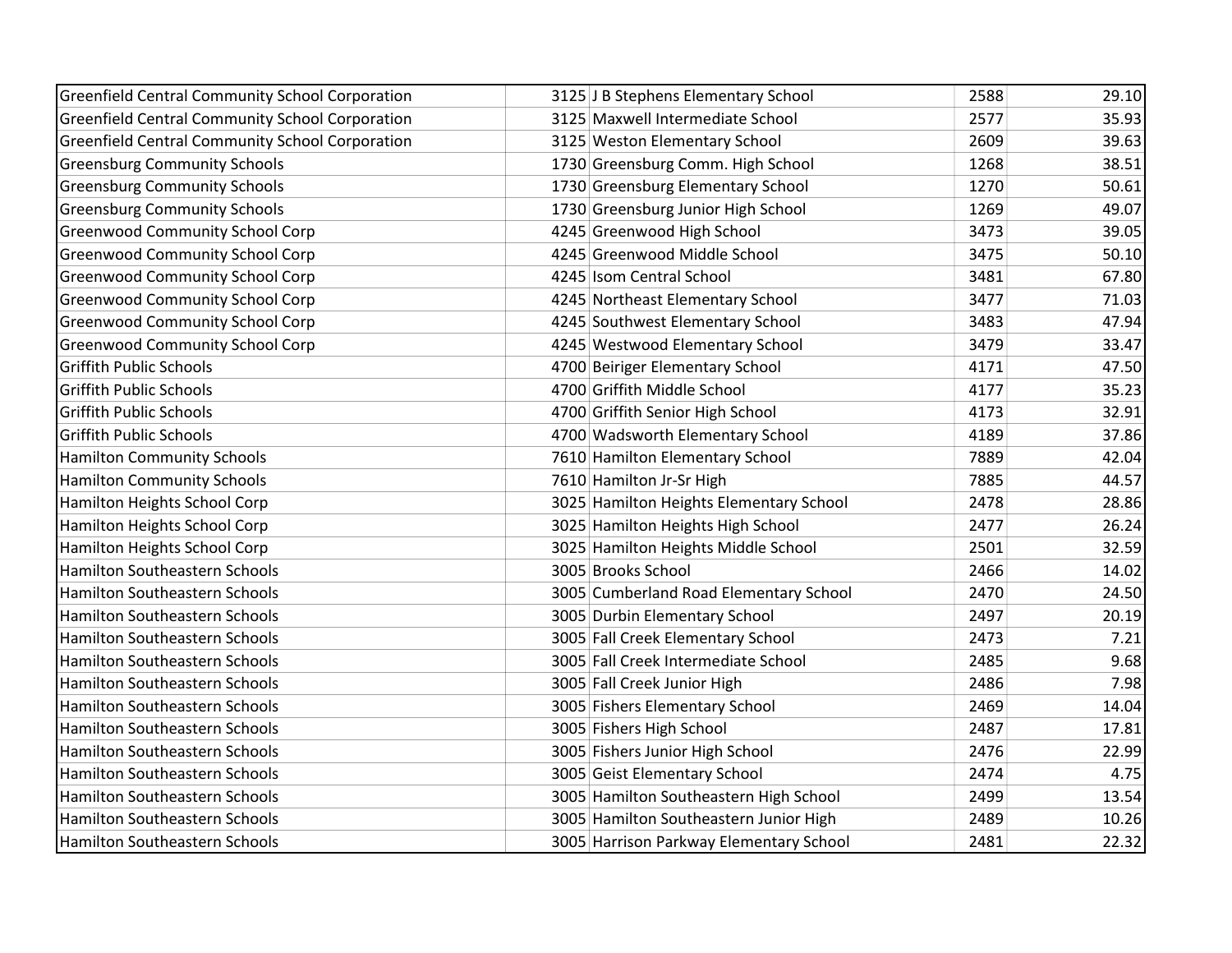| <b>Hamilton Southeastern Schools</b>           | 3005 Hoosier Road Elementary                        | 2471 | 13.19 |
|------------------------------------------------|-----------------------------------------------------|------|-------|
| Hamilton Southeastern Schools                  | 3005 Lantern Road Elementary School                 | 2475 | 10.04 |
| Hamilton Southeastern Schools                  | 3005 New Britton Elementary                         | 2468 | 17.74 |
| <b>Hamilton Southeastern Schools</b>           | 3005 Riverside Intermediate                         | 2500 | 18.35 |
| Hamilton Southeastern Schools                  | 3005 Riverside Junior High                          | 2490 | 17.21 |
| <b>Hamilton Southeastern Schools</b>           | 3005 Sand Creek Elementary                          | 2482 | 20.26 |
| Hamilton Southeastern Schools                  | 3005 Sand Creek Intermediate                        | 2479 | 22.39 |
| Hamilton Southeastern Schools                  | 3005 Southeastern Elementary                        | 2484 | 5.43  |
| Hamilton Southeastern Schools                  | 3005 Thorpe Creek Elementary                        | 2483 | 14.52 |
| Hanover Community School Corp                  | 4580 Hanover Central High School                    | 3785 | 17.38 |
| Hanover Community School Corp                  | 4580 Hanover Central Middle School                  | 3784 | 20.54 |
| Hanover Community School Corp                  | 4580 Jane Ball Elementary School                    | 3781 | 30.35 |
| Hanover Community School Corp                  | 4580 Lincoln Elementary School                      | 3782 | 12.15 |
| Huntington County Community School Corporation | 3625 Andrews Elementary School                      | 3021 | 41.48 |
| Huntington County Community School Corporation | 3625 Crestview Middle School                        | 3061 | 46.62 |
| Huntington County Community School Corporation | 3625 Flint Springs Elementary School                | 3077 | 54.51 |
| Huntington County Community School Corporation | 3625 Horace Mann Elementary School                  | 3086 | 60.66 |
| Huntington County Community School Corporation | 3625 Huntington North High School                   | 3065 | 36.67 |
| Huntington County Community School Corporation | 3625 Lincoln Elementary School                      | 3081 | 74.36 |
| Huntington County Community School Corporation | 3625 Riverview School                               | 3025 | 49.29 |
| Huntington County Community School Corporation | 3625 Roanoke Elementary School                      | 3029 | 25.35 |
| Huntington County Community School Corporation | 3625 Salamonie School                               | 3035 | 44.48 |
| Indianapolis Public Schools                    | 5385 015 Thomas D Gregg School 15                   | 5515 | 75.04 |
| Indianapolis Public Schools                    | 5385 019 Frederick Douglass School 19               | 5674 | 69.21 |
| Indianapolis Public Schools                    | 5385 031 James A Garfield School 31                 | 5531 | 75.00 |
| Indianapolis Public Schools                    | 5385 034 Eleanor Skillen School 34                  | 5534 | 76.16 |
| Indianapolis Public Schools                    | 5385 039 William McKinley School 39                 | 5539 | 72.53 |
| Indianapolis Public Schools                    | 5385 043 James Whitcomb Riley School 43             | 5543 | 80.15 |
| Indianapolis Public Schools                    | 5385 044 Riverside School 44                        | 5544 | 37.50 |
| Indianapolis Public Schools                    | 5385 047 Edison School of the Arts                  | 5570 | 69.83 |
| Indianapolis Public Schools                    | 5385 049 William Penn School 49                     | 5549 | 66.40 |
| Indianapolis Public Schools                    | 5385 051 James Russell Lowell School 51             | 5551 | 77.24 |
| Indianapolis Public Schools                    | 5385 054 Brookside School 54                        | 5554 | 82.11 |
| Indianapolis Public Schools                    | 5385 055 IPS/Butler Lab at Eliza A Blaker School 55 | 5555 | 49.01 |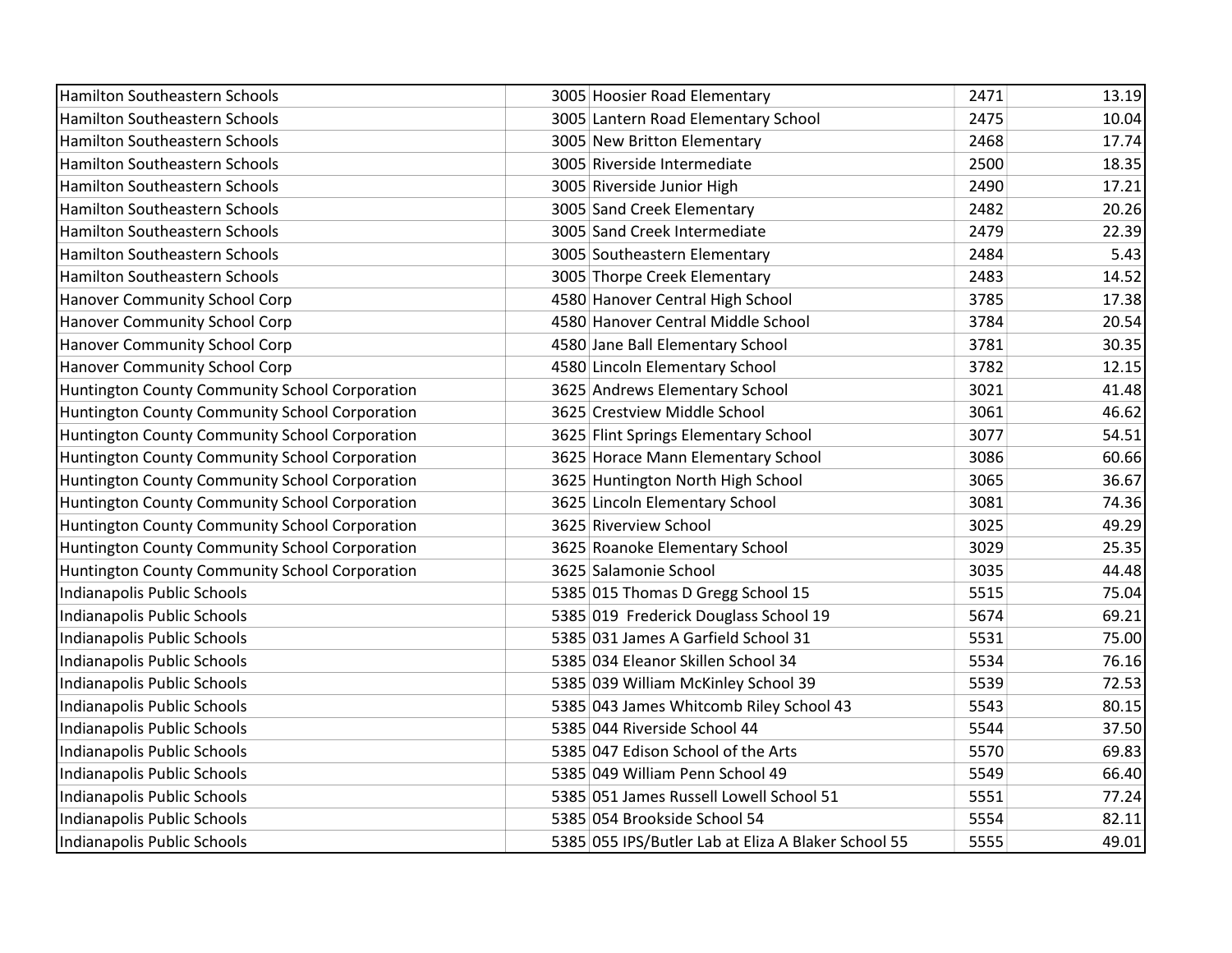| Indianapolis Public Schools | 5385 057 George W Julian School 57                  | 5557 | 63.44 |
|-----------------------------|-----------------------------------------------------|------|-------|
| Indianapolis Public Schools | 5385 058 Ralph Waldo Emerson School 58              | 5558 | 78.91 |
| Indianapolis Public Schools | 5385 060 IPS/Butler Lab at William A Bell School 60 | 5560 | 35.45 |
| Indianapolis Public Schools | 5385 061 Clarence L Farrington School 61            | 5662 | 65.19 |
| Indianapolis Public Schools | 5385 065 Raymond F Brandes School 65                | 5565 | 77.61 |
| Indianapolis Public Schools | 5385 074 Theodore Potter School 74                  | 5574 | 55.26 |
| Indianapolis Public Schools | 5385 079 Carl Wilde School 79                       | 5579 | 57.50 |
| Indianapolis Public Schools | 5385 082 Christian Park School 82                   | 5582 | 74.32 |
| Indianapolis Public Schools | 5385 083 Floro Torrence School 83                   | 5583 | 73.50 |
| Indianapolis Public Schools | 5385 087 George Washington Carver School 87         | 5587 | 47.95 |
| Indianapolis Public Schools | 5385 088 Anna Brochhausen School 88                 | 5588 | 78.45 |
| Indianapolis Public Schools | 5385 090 Ernie Pyle School 90                       | 5590 | 66.91 |
| Indianapolis Public Schools | 5385 094 George S Buck Elementary School            | 5619 | 70.46 |
| Indianapolis Public Schools | 5385 096 Meredith Nicholson School 96               | 5596 | 55.93 |
| Indianapolis Public Schools | 5385 099 Arlington Woods Elementary School          | 5623 | 83.20 |
| Indianapolis Public Schools | 5385 102 Francis Bellamy School 102                 | 5602 | 78.29 |
| Indianapolis Public Schools | 5385 105 Charles W Fairbanks School 105             | 5605 | 63.55 |
| Indianapolis Public Schools | 5385 106 Robert Lee Frost School 106                | 5606 | 78.42 |
| Indianapolis Public Schools | 5385 107 Lew Wallace School 107                     | 5607 | 60.74 |
| Indianapolis Public Schools | 5385 109 Jonathan Jennings School 109               | 5609 | 60.07 |
| Indianapolis Public Schools | 5385 114 Paul I Miller School 114                   | 5614 | 80.00 |
| Indianapolis Public Schools | 5385 302 Center for Inquiry at School 2             | 5635 | 21.51 |
| Indianapolis Public Schools | 5385 315 Cold Spring School                         | 5498 | 63.94 |
| Indianapolis Public Schools | 5385 327 Center for Inquiry III                     | 5668 | 44.69 |
| Indianapolis Public Schools | 5385 346 Daniel Webster School 46                   | 5546 | 69.31 |
| Indianapolis Public Schools | 5385 356 Frances W Parker School 56                 | 5556 | 73.11 |
| Indianapolis Public Schools | 5385 359 Merle Sidener Gifted Academy               | 5577 | 30.36 |
| Indianapolis Public Schools | 5385 370 Center for Inquiry IV                      | 5538 | 22.02 |
| Indianapolis Public Schools | 5385 384 Center for Inquiry at School 84            | 5659 | 4.77  |
| Indianapolis Public Schools | 5385 391 Rousseau McClellan School 91               | 5591 | 36.59 |
| Indianapolis Public Schools | 5385 501 H L Harshman School                        | 5601 | 69.35 |
| Indianapolis Public Schools | 5385 522 Arlington Middle School                    | 5466 | 75.54 |
| Indianapolis Public Schools | 5385 523 Northwest Middle School                    | 5516 | 68.58 |
| Indianapolis Public Schools | 5385 528 Longfellow Magnet Middle School 28         | 5467 | 67.79 |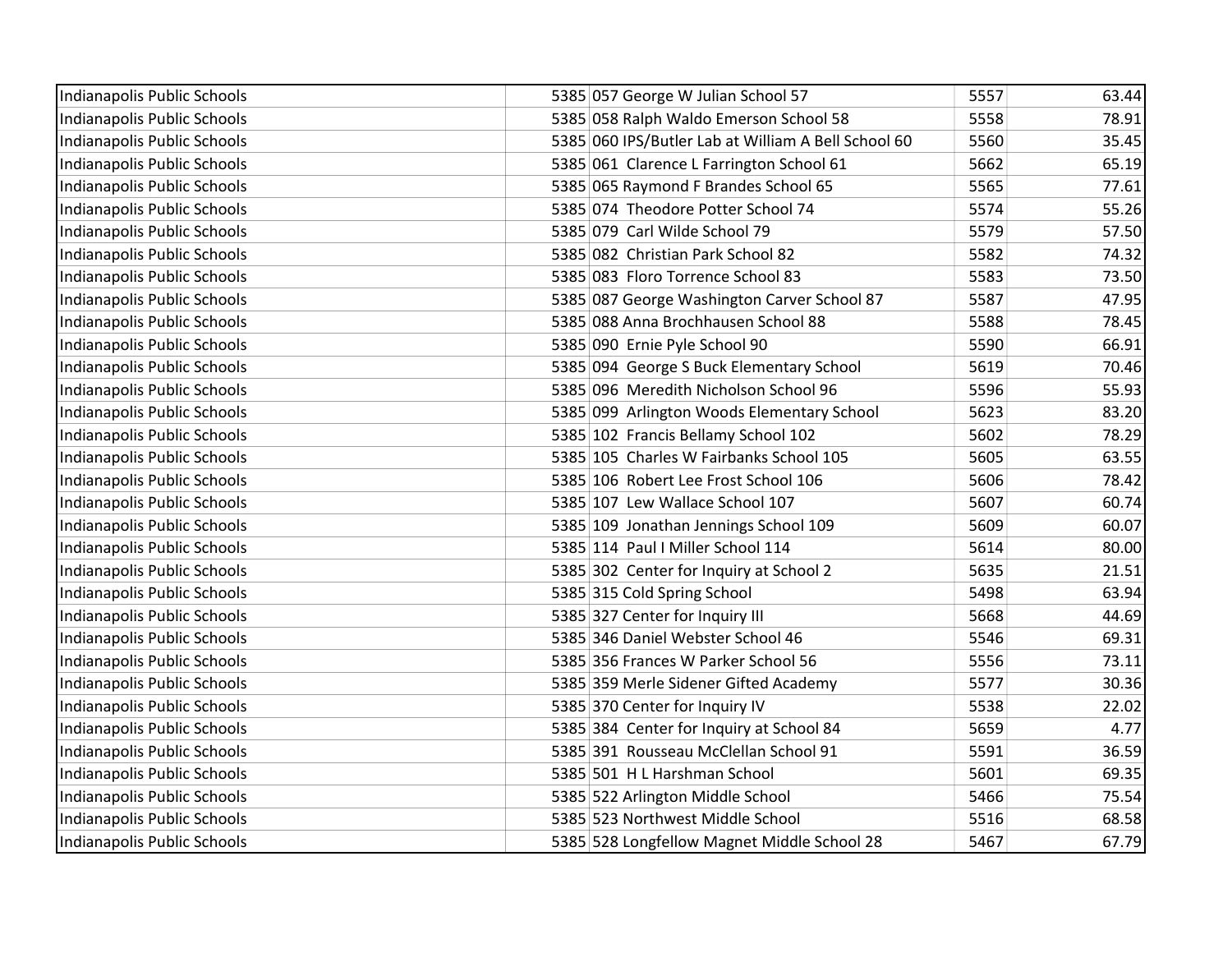| Indianapolis Public Schools       | 5385 714 Shortridge School                 | 5492 | 60.89 |
|-----------------------------------|--------------------------------------------|------|-------|
| Indianapolis Public Schools       | 5385 715 Emmerich Manual High School       | 5481 | 83.17 |
| Indianapolis Public Schools       | 5385 716 Arsenal Technical High School     | 5462 | 67.18 |
| Indianapolis Public Schools       | 5385 718 Crispus Attucks Medical Magnet HS | 5474 | 68.93 |
| Indianapolis Public Schools       | 5385 721 George Washington Community HS    | 5644 | 63.82 |
| Jac-Cen-Del Community School Corp | 6900 Jac-Cen-Del Elementary                | 7203 | 51.32 |
| Jac-Cen-Del Community School Corp | 6900 Jac-Cen-Del Jr-Sr High School         | 7193 | 39.70 |
| Jay County School Corporation     | 3945 Bloomfield Elem. School               | 3241 | 35.69 |
| Jay County School Corporation     | 3945 East Elementary School                | 3287 | 49.16 |
| Jay County School Corporation     | 3945 East Jay Elementary School            | 3273 | 49.49 |
| Jay County School Corporation     | 3945 Jay County Jr/Sr High School          | 3239 | 43.91 |
| Jay County School Corporation     | 3945 Redkey Elem. School                   | 3247 | 54.42 |
| Jay County School Corporation     | 3945 Westlawn Elem. School                 | 3289 | 67.23 |
| Jennings County School Corp       | 4015 Brush Creek Elementary School         | 3389 | 60.12 |
| Jennings County School Corp       | 4015 Graham Creek Elementary School        | 3361 | 56.90 |
| Jennings County School Corp       | 4015 Hayden Elementary School              | 3385 | 56.86 |
| Jennings County School Corp       | 4015 Jennings County High School           | 3345 | 48.67 |
| Jennings County School Corp       | 4015 Jennings County Middle School         | 3393 | 54.29 |
| Jennings County School Corp       | 4015 North Vernon Elementary School        | 3397 | 62.42 |
| Jennings County School Corp       | 4015 Sand Creek Elementary                 | 3349 | 72.37 |
| Jennings County School Corp       | 4015 Scipio Elementary School              | 3357 | 57.82 |
| John Glenn School Corporation     | 7150 John Glenn High School                | 7453 | 35.52 |
| John Glenn School Corporation     | 7150 North Liberty Elementary              | 7456 | 39.46 |
| John Glenn School Corporation     | 7150 Urey Middle School                    | 5916 | 39.63 |
| John Glenn School Corporation     | 7150 Walkerton Elementary School           | 7457 | 46.17 |
| Kankakee Valley School Corp       | 3785 DeMotte Elementary School             | 3184 | 45.04 |
| Kankakee Valley School Corp       | 3785 Kankakee Valley High School           | 3181 | 36.04 |
| Kankakee Valley School Corp       | 3785 Kankakee Valley Intermediate Schl     | 3198 | 41.67 |
| Kankakee Valley School Corp       | 3785 Kankakee Valley Middle School         | 3183 | 40.48 |
| Kankakee Valley School Corp       | 3785 Wheatfield Elementary School          | 3197 | 50.57 |
| <b>Knox Community School Corp</b> | 7525 Knox Community Elementary School      | 7845 | 52.44 |
| <b>Knox Community School Corp</b> | 7525 Knox High School                      | 7833 | 49.55 |
| <b>Knox Community School Corp</b> | 7525 Knox Middle School                    | 7837 | 58.57 |
| Kokomo School Corporation         | 3500 Bon Air Elementary School             | 2945 | 81.23 |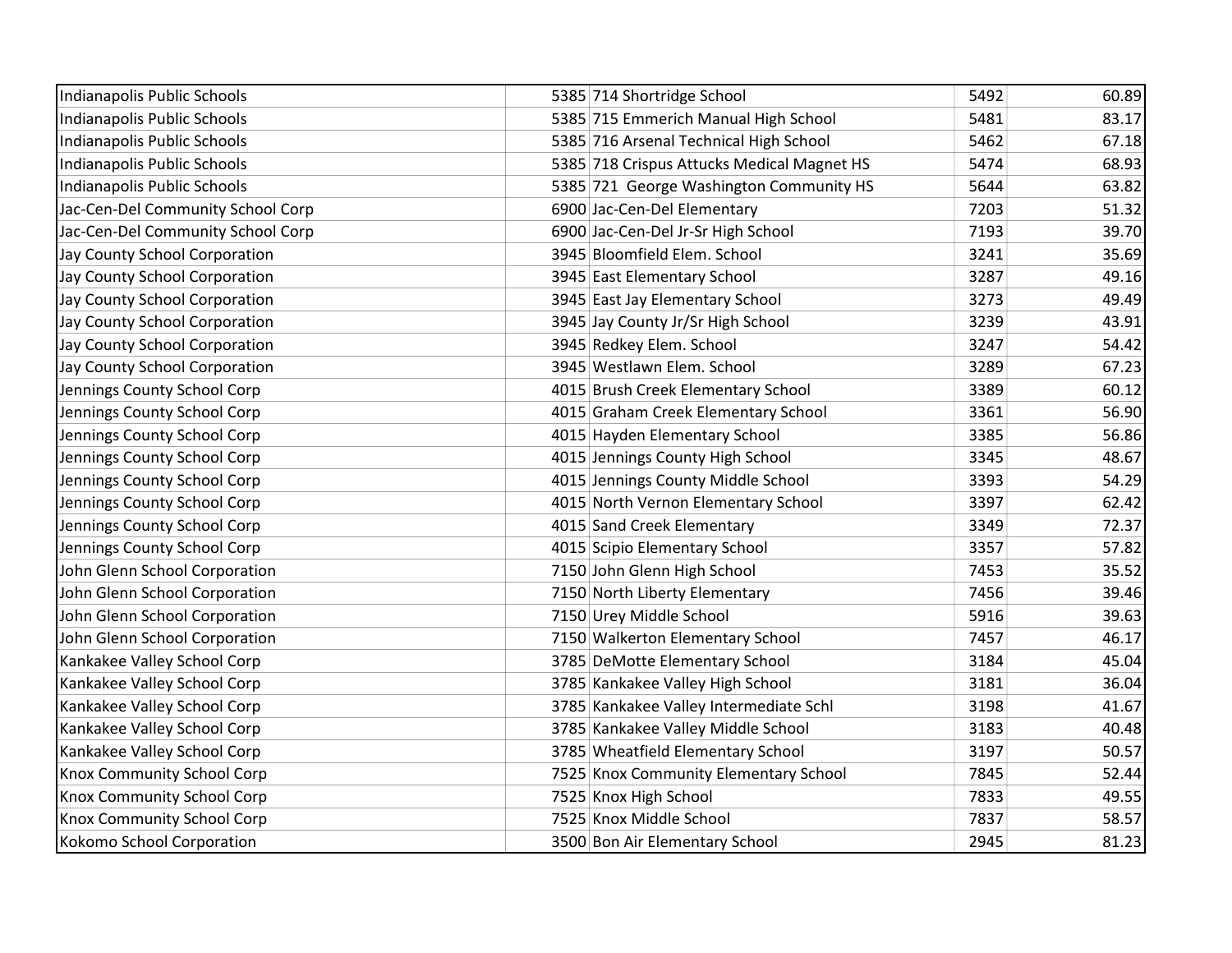| Kokomo School Corporation       | 3500 Bon Air Middle School             | 2951 | 79.31 |
|---------------------------------|----------------------------------------|------|-------|
| Kokomo School Corporation       | 3500 Boulevard Elementary School       | 2947 | 54.94 |
| Kokomo School Corporation       | 3500 Central Middle School             | 2955 | 48.02 |
| Kokomo School Corporation       | 3500 Elwood Haynes Elementary School   | 2961 | 81.67 |
| Kokomo School Corporation       | 3500 Kokomo High-South Campus School   | 3013 | 49.30 |
| Kokomo School Corporation       | 3500 Lafayette Park Elementary School  | 2969 | 61.59 |
| Kokomo School Corporation       | 3500 Maple Crest Middle School         | 2963 | 64.18 |
| Kokomo School Corporation       | 3500 Pettit Park School                | 2993 | 82.69 |
| Kokomo School Corporation       | 3500 Sycamore Elementary School        | 2943 | 65.51 |
| Kokomo School Corporation       | 3500 Wallace School of Integrated Arts | 3005 | 38.19 |
| La Porte Community School Corp  | 4945 Boston Middle School              | 4745 | 59.70 |
| La Porte Community School Corp  | 4945 Crichfield School                 | 4753 | 32.00 |
| La Porte Community School Corp  | 4945 Hailmann School                   | 4749 | 68.50 |
| La Porte Community School Corp  | 4945 Handley School                    | 4773 | 68.11 |
| La Porte Community School Corp  | 4945 Indian Trail                      | 4707 | 57.64 |
| La Porte Community School Corp  | 4945 Kesling Campus                    | 4717 | 54.50 |
| La Porte Community School Corp  | 4945 Kingsbury School                  | 4727 | 35.64 |
| La Porte Community School Corp  | 4945 Kingsford Heights Elementary      | 4721 | 67.22 |
| La Porte Community School Corp  | 4945 LaPorte High School               | 4741 | 46.99 |
| La Porte Community School Corp  | 4945 Lincoln School                    | 4757 | 76.88 |
| La Porte Community School Corp  | 4945 Riley School                      | 4767 | 66.77 |
| Lafayette School Corporation    | 7855 Amelia Earhart School             | 8119 | 63.06 |
| Lafayette School Corporation    | 7855 Edgelea Elementary School         | 8089 | 55.70 |
| Lafayette School Corporation    | 7855 Glen Acres Elementary School      | 8091 | 70.42 |
| Lafayette School Corporation    | 7855 Jefferson Senior High School      | 8069 | 61.71 |
| Lafayette School Corporation    | 7855 Miami Elementary School           | 8103 | 83.01 |
| Lafayette School Corporation    | 7855 Murdock Elementary School         | 8105 | 78.51 |
| Lafayette School Corporation    | 7855 Oakland Elementary School         | 8108 | 72.88 |
| Lafayette School Corporation    | 7855 Oakland High School               | 8015 | 70.97 |
| Lafayette School Corporation    | 7855 Sunnyside Intermediate School     | 8073 | 72.61 |
| Lafayette School Corporation    | 7855 Tecumseh Junior High School       | 8077 | 71.67 |
| Lafayette School Corporation    | 7855 Thomas Miller Elementary School   | 8104 | 83.60 |
| Lafayette School Corporation    | 7855 Vinton Elementary School          | 8117 | 80.77 |
| Lake Central School Corporation | 4615 Bibich Elementary School          | 3839 | 20.23 |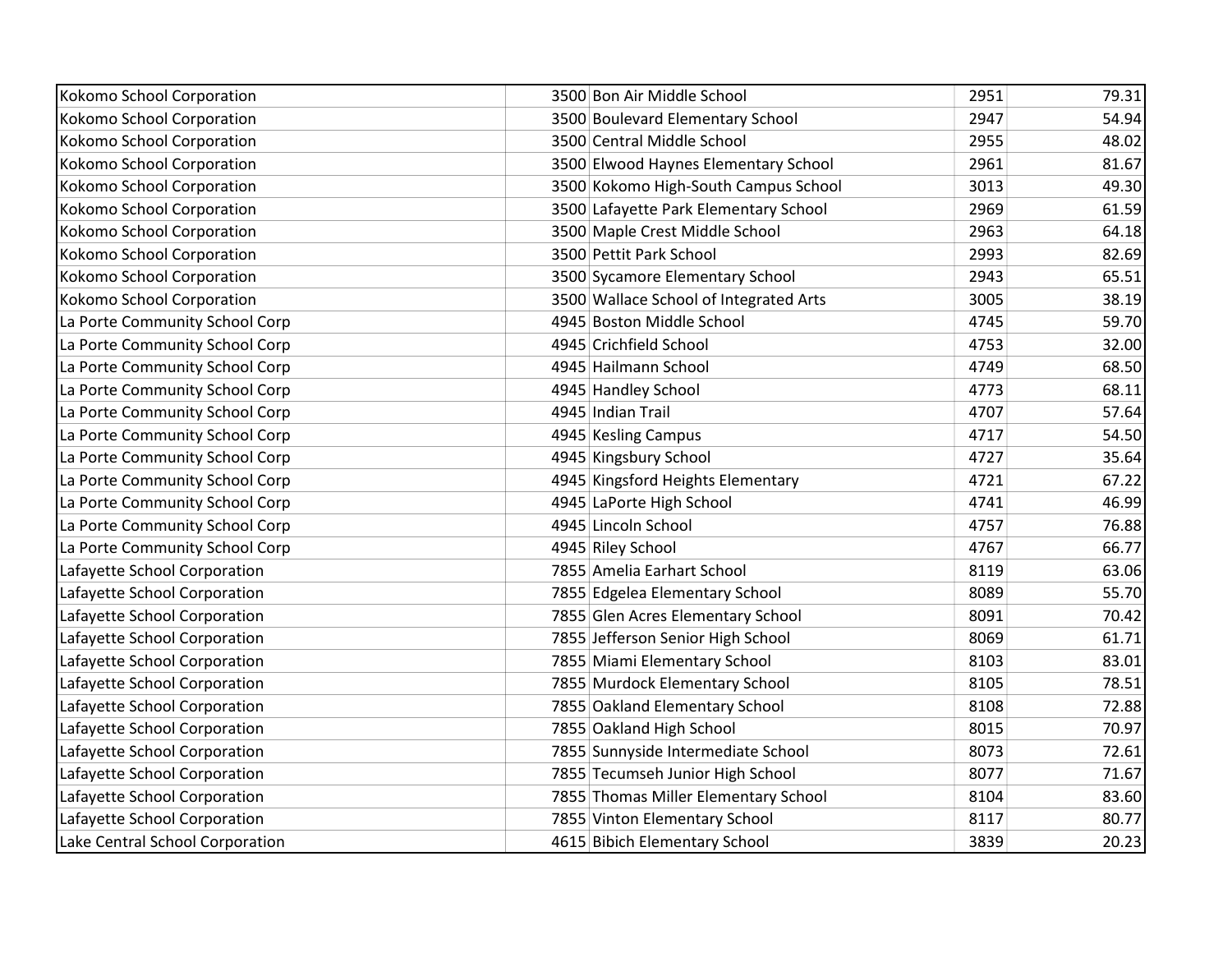| Lake Central School Corporation    | 4615 Clark Middle School             | 3838 | 20.81 |
|------------------------------------|--------------------------------------|------|-------|
| Lake Central School Corporation    | 4615 Grimmer Middle School           | 3831 | 28.29 |
| Lake Central School Corporation    | 4615 Homan Elementary School         | 4349 | 35.81 |
| Lake Central School Corporation    | 4615 Kahler Middle School            | 3841 | 25.87 |
| Lake Central School Corporation    | 4615 Kolling Elementary School       | 3837 | 13.93 |
| Lake Central School Corporation    | 4615 Lake Central High School        | 3833 | 22.12 |
| Lake Central School Corporation    | 4615 Peifer Elementary School        | 4351 | 34.00 |
| Lake Central School Corporation    | 4615 Protsman Elementary School      | 3843 | 28.52 |
| Lake Central School Corporation    | 4615 Watson Elementary School        | 3840 | 21.99 |
|                                    |                                      | 3869 | 65.02 |
| Lake Ridge Schools                 | 4650 Calumet High School             |      |       |
| Lake Ridge Schools                 | 4650 Lake Ridge Middle School        | 3893 | 67.95 |
| Lake Ridge Schools                 | 4650 Longfellow Elementary School    | 3885 | 78.38 |
| Lake Station Community Schools     | 4680 A. Hamilton Elementary School   | 3973 | 85.17 |
| Lake Station Community Schools     | 4680 Edison Jr-Sr High School        | 3965 | 70.23 |
| Lake Station Community Schools     | 4680 V.I. Bailey Elementary School   | 3975 | 81.47 |
| Lakeland School Corporation        | 4535 Lakeland Intermediate School    | 3739 | 48.67 |
| Lakeland School Corporation        | 4535 Lakeland Jr./Sr. High School    | 3730 | 41.29 |
| Lakeland School Corporation        | 4535 Lakeland Primary School         | 3732 | 53.90 |
| Lakeland School Corporation        | 4535 Lima Brighton Elementary        | 3746 | 36.36 |
| Lakeland School Corporation        | 4535 Wolcott Mills Elementary        | 3742 | 29.41 |
| Lanesville Community School Corp   | 3160 Lanesville Community Elementary | 2611 | 24.59 |
| Lanesville Community School Corp   | 3160 Lanesville Community Jr-Sr High | 2613 | 18.75 |
| Lawrenceburg Community School Corp | 1620 Central Elementary School       | 1217 | 40.62 |
| Lawrenceburg Community School Corp | 1620 Greendale Middle School         | 1209 | 37.21 |
| Lawrenceburg Community School Corp | 1620 Lawrenceburg High School        | 1177 | 32.62 |
| Lawrenceburg Community School Corp | 1620 Lawrenceburg Primary School     | 1210 | 34.35 |
| Lebanon Community School           | 665 Central Elementary School        | 561  | 23.55 |
| Lebanon Community School           | 665 Harney Elementary School         | 565  | 42.78 |
| <b>Lebanon Community School</b>    | 665 Lebanon High School              | 553  | 26.47 |
| Lebanon Community School           | 665 Lebanon Middle School            | 557  | 32.69 |
| Lebanon Community School           | 665 Perry Worth Elementary School    | 534  | 17.00 |
| Lebanon Community School           | 665 Stokes Elementary School         | 569  | 63.20 |
| Lewis Cass Schools                 | 815 Lewis Cass Elementary School     | 695  | 41.67 |
| Lewis Cass Schools                 | 815 Lewis Cass High School           | 689  | 26.85 |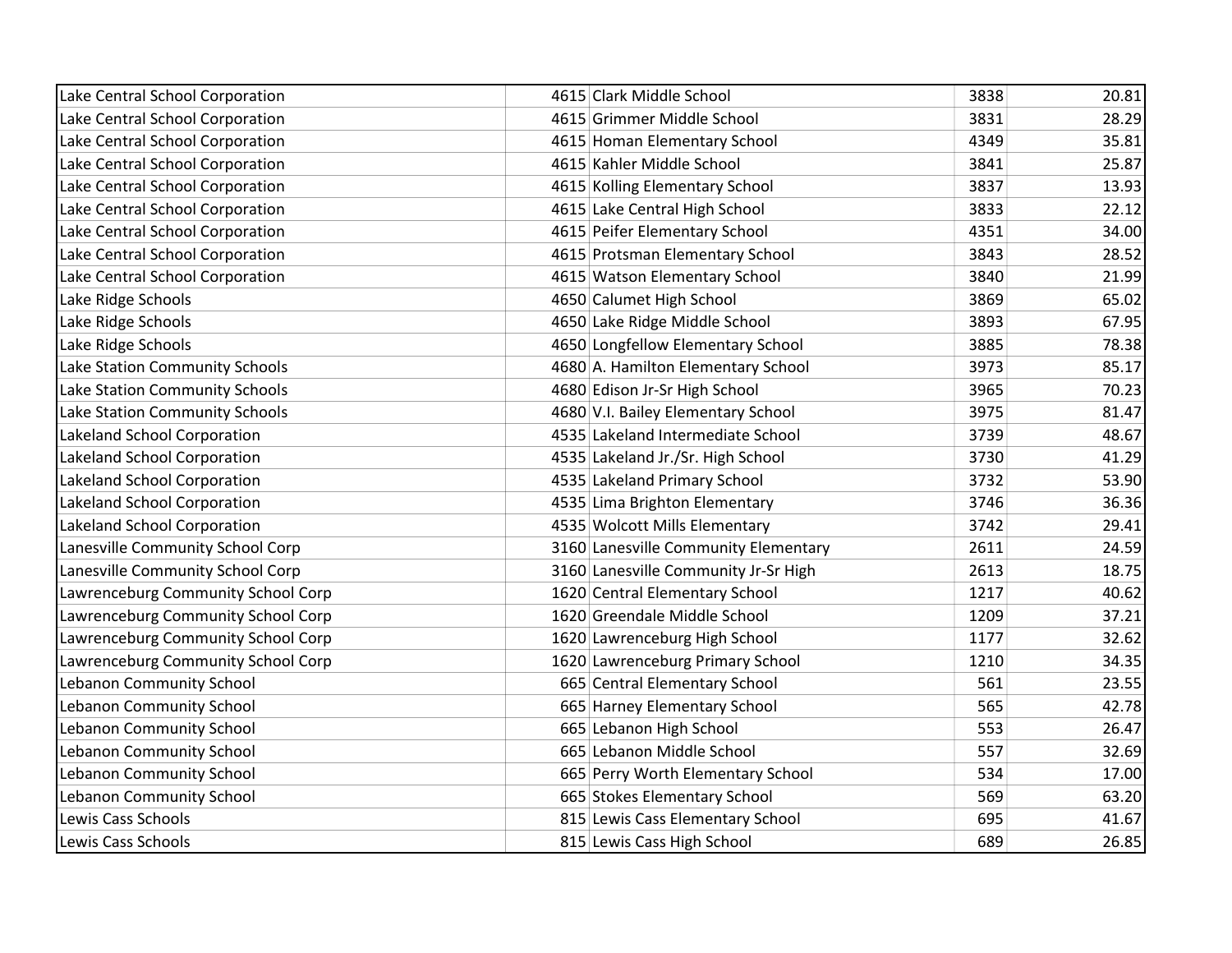| Liberty-Perry Community Schools     | 1895 Selma Elementary School            | 1381 | 53.24 |
|-------------------------------------|-----------------------------------------|------|-------|
| Liberty-Perry Community Schools     | 1895 Selma Middle School                | 1377 | 48.50 |
| Liberty-Perry Community Schools     | 1895 Wapahani High School               | 1375 | 40.32 |
| Linton-Stockton School Corp         | 2950 Linton-Stockton Elementary         | 2441 | 51.71 |
| Linton-Stockton School Corp         | 2950 Linton-Stockton Jr.-Sr.High School | 2437 | 43.06 |
| Logansport Community School Corp    | 875 Columbia 6th Grade Academy          | 715  | 58.33 |
| Logansport Community School Corp    | 875 Columbia Elementary School          | 713  | 56.36 |
| Logansport Community School Corp    | 875 Fairview Elementary School          | 709  | 55.32 |
| Logansport Community School Corp    | 875 Franklin Elementary School          | 705  | 48.03 |
| Logansport Community School Corp    | 875 Landis Elementary                   | 711  | 42.54 |
| Logansport Community School Corp    | 875 Logansport High School              | 701  | 34.97 |
| Logansport Community School Corp    | 875 Logansport Junior High School       | 702  | 55.97 |
| Loogootee Community School Corp     | 5525 Loogootee High School              | 6003 | 37.30 |
| Loogootee Community School Corp     | 5525 Loogootee West Elementary School   | 5997 | 36.33 |
| Maconaquah School Corporation       | 5615 Maconaquah Elementary School       | 6035 | 64.98 |
| Maconaquah School Corporation       | 5615 Maconaquah High School             | 6032 | 48.71 |
| Maconaquah School Corporation       | 5615 Maconaquah Middle School           | 6033 | 58.24 |
| Maconaquah School Corporation       | 5615 Pipe Creek Elementary              | 6012 | 60.54 |
| <b>Madison Consolidated Schools</b> | 3995 Anderson Elementary School         | 3327 | 58.71 |
| <b>Madison Consolidated Schools</b> | 3995 Deputy Elementary                  | 3301 | 72.88 |
| <b>Madison Consolidated Schools</b> | 3995 Lydia Middleton School             | 3329 | 37.62 |
| <b>Madison Consolidated Schools</b> | 3995 Madison Junior High School         | 3313 | 47.63 |
| <b>Madison Consolidated Schools</b> | 3995 Madison Senior High                | 3309 | 37.98 |
| <b>Madison Consolidated Schools</b> | 3995 Ryker's Ridge Elementary           | 3321 | 58.62 |
| Madison-Grant United School Corp    | 2825 Madison-Grant High School          | 2321 | 38.52 |
| Madison-Grant United School Corp    | 2825 Park Elementary School             | 2329 | 50.00 |
| Madison-Grant United School Corp    | 2825 Summitville Elementary School      | 5037 | 56.80 |
| <b>Manchester Community Schools</b> | 8045 Manchester Elementary School       | 8633 | 40.90 |
| <b>Manchester Community Schools</b> | 8045 Manchester High School             | 8625 | 38.65 |
| <b>Manchester Community Schools</b> | 8045 Manchester Intermediate            | 8645 | 52.37 |
| <b>Marion Community Schools</b>     | 2865 Allen Elementary School            | 2369 | 86.29 |
| <b>Marion Community Schools</b>     | 2865 Frances Slocum Elementary School   | 2409 | 82.69 |
| <b>Marion Community Schools</b>     | 2865 Justice Middle School              | 2350 | 80.18 |
| <b>Marion Community Schools</b>     | 2865 Kendall Elementary School          | 2393 | 79.00 |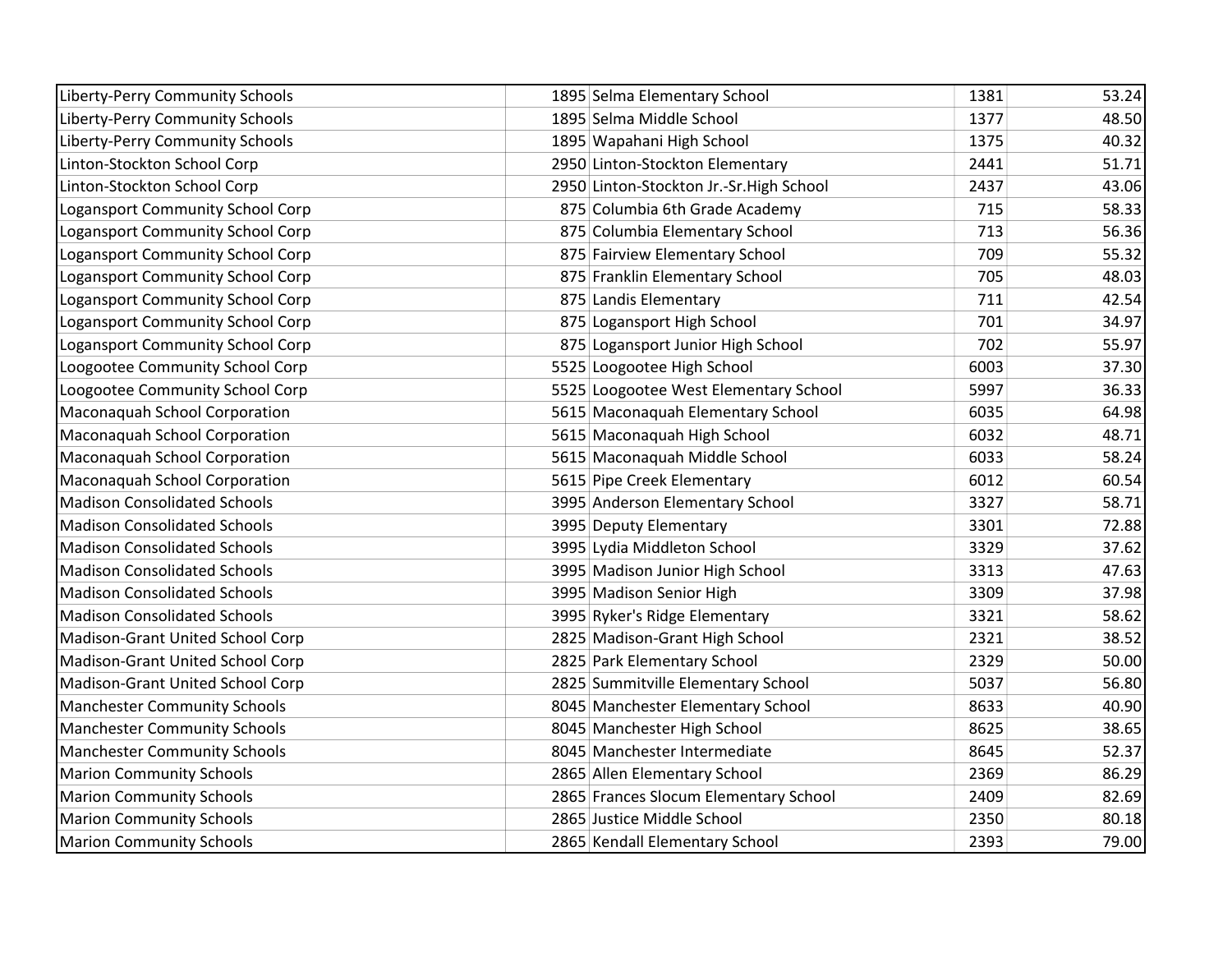| <b>Marion Community Schools</b>     | 2865 Marion High School                | 2351 | 69.33 |
|-------------------------------------|----------------------------------------|------|-------|
| <b>Marion Community Schools</b>     | 2865 McCulloch Middle School           | 2357 | 78.06 |
| <b>Marion Community Schools</b>     | 2865 Riverview Elementary School       | 2405 | 73.98 |
| Medora Community School Corp        | 3640 Medora Elementary School          | 3095 | 98.59 |
| <b>Medora Community School Corp</b> | 3640 Medora Jr & Sr. High School       | 3093 | 59.41 |
| Merrillville Community School Corp  | 4600 Edgar L. Miller School            | 3826 | 79.42 |
| Merrillville Community School Corp  | 4600 Henry P. Fieler School            | 3821 | 78.13 |
| Merrillville Community School Corp  | 4600 Homer Iddings School              | 3822 | 60.69 |
| Merrillville Community School Corp  | 4600 John Wood School                  | 3827 | 50.49 |
| Merrillville Community School Corp  | 4600 Jonas E. Salk School              | 3829 | 65.04 |
| Merrillville Community School Corp  | 4600 Merrillville Intermediate School  | 3813 | 69.05 |
| Merrillville Community School Corp  | 4600 Merrillville Senior High School   | 3809 | 58.62 |
| Merrillville Community School Corp  | 4600 Pierce Junior High School         | 3811 | 62.31 |
| Michigan City Area Schools          | 4925 Barker Junior High School         | 4789 | 74.82 |
| Michigan City Area Schools          | 4925 Coolspring Elementary School      | 4373 | 71.93 |
| Michigan City Area Schools          | 4925 Edgewood Elementary School        | 4805 | 78.25 |
| Michigan City Area Schools          | 4925 Joy Elementary School             | 4821 | 80.41 |
| Michigan City Area Schools          | 4925 Knapp Elementary School           | 4825 | 80.43 |
| Michigan City Area Schools          | 4925 Krueger Martin T. Jr. High School | 4788 | 82.72 |
| Michigan City Area Schools          | 4925 Lake Hills Elementary School      | 4811 | 91.82 |
| Michigan City Area Schools          | 4925 Marsh Elementary School           | 4833 | 87.43 |
| Michigan City Area Schools          | 4925 Michigan City High School         | 4795 | 71.01 |
| Michigan City Area Schools          | 4925 Pine Elementary School            | 6829 | 87.20 |
| Michigan City Area Schools          | 4925 Springfield Elementary School     | 4713 | 84.18 |
| Middlebury Community Schools        | 2275 Heritage Intermediate School      | 1731 | 33.67 |
| Middlebury Community Schools        | 2275 Jefferson Elementary School       | 1656 | 42.86 |
| Middlebury Community Schools        | 2275 Middlebury Elementary School      | 1732 | 27.95 |
| Middlebury Community Schools        | 2275 Northridge High School            | 1733 | 24.83 |
| Middlebury Community Schools        | 2275 Northridge Middle School          | 1657 | 30.87 |
| Middlebury Community Schools        | 2275 Orchard View Elementary School    | 1734 | 23.51 |
| Middlebury Community Schools        | 2275 York Elementary                   | 1697 | 37.46 |
| Milan Community School Corp         | 6910 Milan Elementary School           | 7209 | 55.71 |
| Milan Community School Corp         | 6910 Milan Middle/High School          | 7205 | 39.12 |
| Mill Creek Community School Corp    | 3335 Cascade Middle School             | 2687 | 28.57 |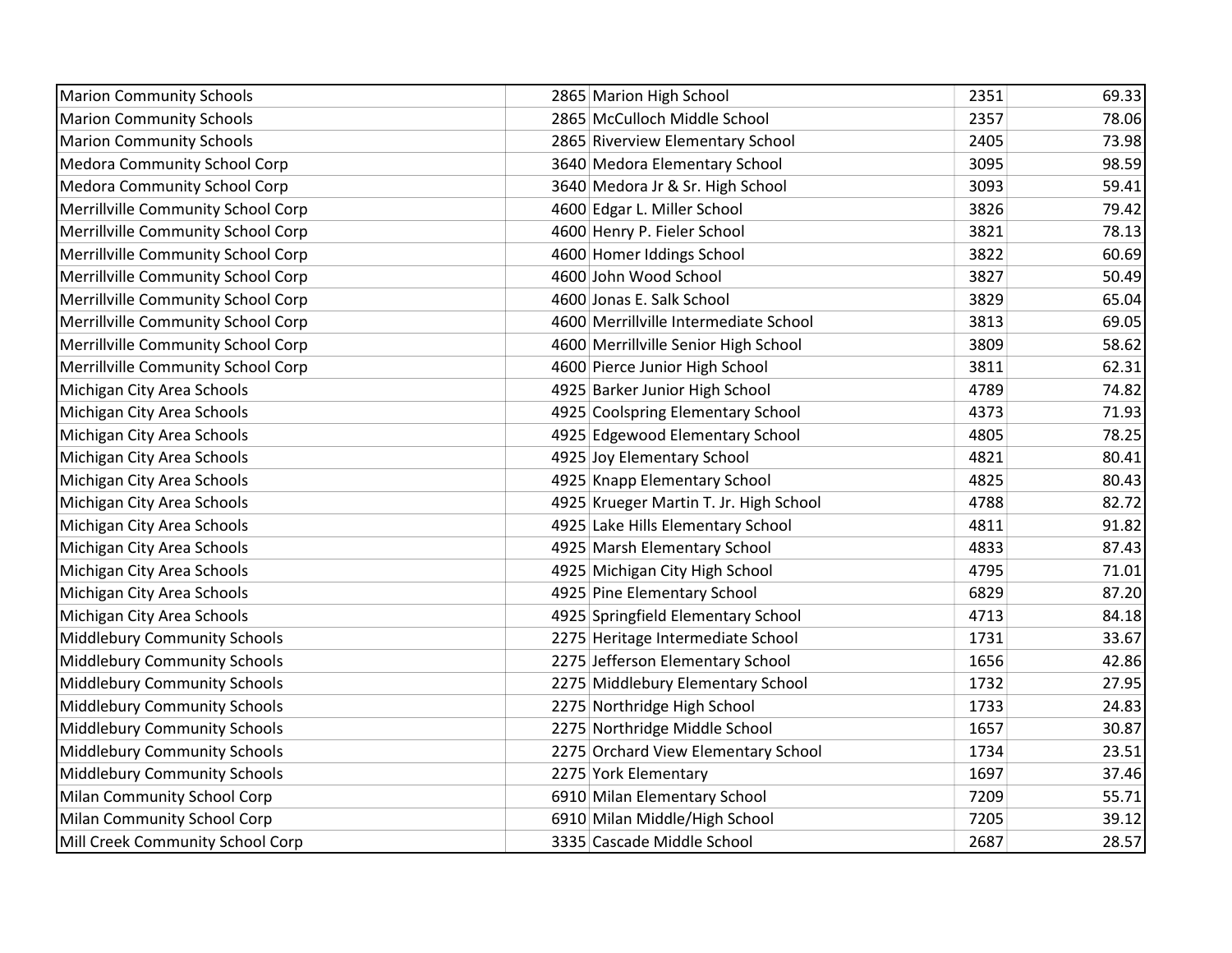| Mill Creek Community School Corp | 3335 Cascade Senior High School              | 2692 | 23.85 |
|----------------------------------|----------------------------------------------|------|-------|
| Mill Creek Community School Corp | 3335 Mill Creek East Elementary School       | 2675 | 34.53 |
| Mill Creek Community School Corp | 3335 Mill Creek West Elementary School       | 2677 | 30.74 |
| Mississinewa Community Schools   | 2855 Baskett R J Middle School               | 2335 | 61.51 |
| Mississinewa Community Schools   | 2855 Mississinewa High School                | 2333 | 53.01 |
| Mississinewa Community Schools   | 2855 Northview Elementary School             | 2346 | 66.19 |
| Mississinewa Community Schools   | 2855 Westview Elementary School              | 2344 | 65.78 |
| Mitchell Community Schools       | 5085 Burris Elementary School                | 4861 | 61.40 |
| Mitchell Community Schools       | 5085 Hatfield Elementary School              | 4863 | 51.98 |
| Mitchell Community Schools       | 5085 Mitchell High School                    | 4925 | 40.63 |
| Mitchell Community Schools       | 5085 Mitchell Jr. High School                | 4924 | 56.18 |
| Monroe Central School Corp       | 6820 Monroe Central Elementary School        | 7152 | 47.64 |
| Monroe Central School Corp       | 6820 Monroe Central Jr.-Sr. High School      | 7151 | 41.79 |
| Monroe Co Community School Corp  | 5740 Academy of Entrepreneurship and Science | 6202 | 27.62 |
| Monroe Co Community School Corp  | 5740 Arlington Elementary School             | 6181 | 50.88 |
| Monroe Co Community School Corp  | 5740 Batchelor Middle School                 | 6172 | 43.24 |
| Monroe Co Community School Corp  | 5740 Binford Elementary School               | 6173 | 18.31 |
| Monroe Co Community School Corp  | 5740 Bloomington Graduation School           | 6220 | 66.67 |
| Monroe Co Community School Corp  | 5740 Bloomington High School North           | 6168 | 29.78 |
| Monroe Co Community School Corp  | 5740 Bloomington South High School           | 6166 | 25.03 |
| Monroe Co Community School Corp  | 5740 Childs Elementary School                | 6187 | 0.00  |
| Monroe Co Community School Corp  | 5740 Clear Creek Elementary School           | 6189 | 44.09 |
| Monroe Co Community School Corp  | 5740 Fairview Elementary School              | 6197 | 82.27 |
| Monroe Co Community School Corp  | 5740 Grandview Elementary School             | 6157 | 47.84 |
| Monroe Co Community School Corp  | 5740 Highland Park Elementary                | 6162 | 56.01 |
| Monroe Co Community School Corp  | 5740 Jackson Creek Middle School             | 6223 | 26.07 |
| Monroe Co Community School Corp  | 5740 Lakeview Elementary School              | 6134 | 31.95 |
| Monroe Co Community School Corp  | 5740 Marlin Elementary School                | 6213 | 23.47 |
| Monroe Co Community School Corp  | 5740 Rogers Elementary School                | 6217 | 18.10 |
| Monroe Co Community School Corp  | 5740 Summit Elementary                       | 6164 | 43.29 |
| Monroe Co Community School Corp  | 5740 Templeton Elementary School             | 6225 | 57.11 |
| Monroe Co Community School Corp  | 5740 Tri-North Middle                        | 6170 | 39.26 |
| Monroe Co Community School Corp  | 5740 Unionville Elementary School            | 6123 | 29.24 |
| Monroe Co Community School Corp  | 5740 University Elementary School            | 6226 | 31.85 |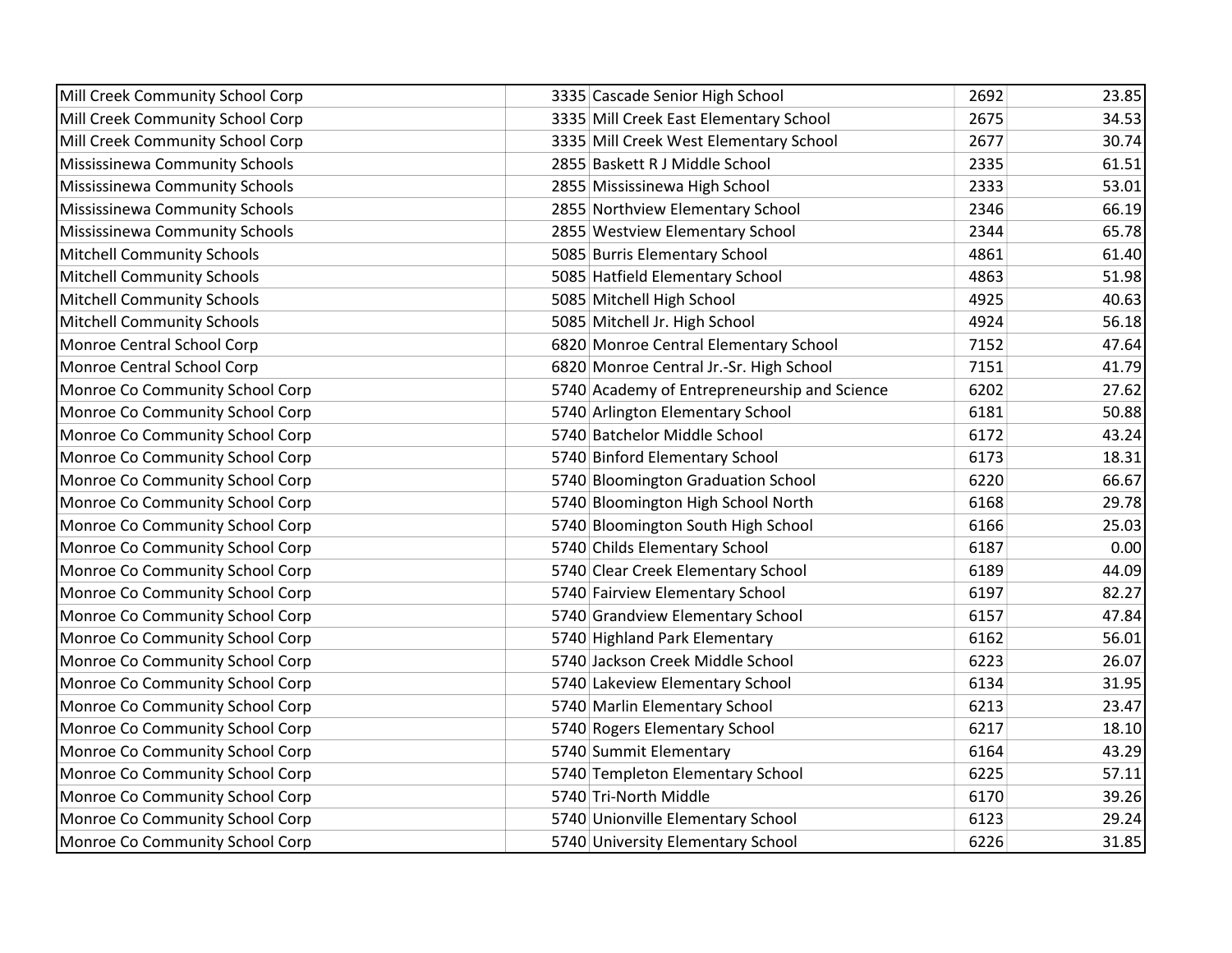| Monroe-Gregg School District     | 5900 Monrovia Elementary School             | 6323 | 39.90 |
|----------------------------------|---------------------------------------------|------|-------|
| Monroe-Gregg School District     | 5900 Monrovia High/Middle School            | 6321 | 31.41 |
| Mooresville Consolidated Schools | 5930 Mooresville High School                | 6369 | 30.95 |
| Mooresville Consolidated Schools | 5930 Neil Armstrong Elementary School       | 6375 | 48.57 |
| Mooresville Consolidated Schools | 5930 Newby Memorial Elementary School       | 6381 | 53.16 |
| Mooresville Consolidated Schools | 5930 North Madison Elementary School        | 6385 | 40.94 |
| Mooresville Consolidated Schools | 5930 Northwood Elementary School            | 6387 | 47.38 |
| Mooresville Consolidated Schools | 5930 Paul Hadley Middle School              | 6373 | 36.73 |
| Mooresville Consolidated Schools | 5930 Waverly Elementary School              | 6393 | 36.09 |
| MSD of Boone Township            | 6460 Hebron Elementary/Middle School        | 6815 | 46.19 |
| MSD of Boone Township            | 6460 Hebron Sr High School                  | 6813 | 31.93 |
| MSD of Decatur Twp               | 5300 Decatur Central High School            | 5177 | 52.86 |
| <b>MSD of Decatur Twp</b>        | 5300 Decatur Learning Center - Blue         | 5179 | 63.69 |
| <b>MSD of Decatur Twp</b>        | 5300 Decatur Learning Center - Gold Academy | 5178 | 63.43 |
| MSD of Decatur Twp               | 5300 Decatur Township Middle School         | 5181 | 58.77 |
| MSD of Decatur Twp               | 5300 Decatur Township School For Excellence | 5188 | 65.14 |
| MSD of Decatur Twp               | 5300 Liberty Early Elementary School        | 5192 | 50.23 |
| MSD of Decatur Twp               | 5300 Stephen Decatur Elementary School      | 5185 | 73.70 |
| MSD of Decatur Twp               | 5300 Valley Mills Elementary School         | 5187 | 66.29 |
| MSD of Decatur Twp               | 5300 West Newton Elementary School          | 5189 | 51.29 |
| MSD of Lawrence Township         | 5330 Amy Beverland Elem. School             | 5287 | 34.72 |
| MSD of Lawrence Township         | 5330 Belzer Middle School                   | 5277 | 72.61 |
| MSD of Lawrence Township         | 5330 Brook Park Elementary School           | 5281 | 84.37 |
| MSD of Lawrence Township         | 5330 Crestview Elementary School            | 5285 | 66.23 |
| MSD of Lawrence Township         | 5330 ELC Amy Beverland School               | 5284 | 39.33 |
| MSD of Lawrence Township         | 5330 Fall Creek Valley Middle School        | 5291 | 63.62 |
| MSD of Lawrence Township         | 5330 Forest Glen Elementary School          | 5294 | 45.49 |
| MSD of Lawrence Township         | 5330 Harrison Hill Elementary School        | 5289 | 80.94 |
| <b>MSD of Lawrence Township</b>  | 5330 Indian Creek Elementary School         | 5293 | 74.10 |
| MSD of Lawrence Township         | 5330 Lawrence Central High School           | 5275 | 64.11 |
| MSD of Lawrence Township         | 5330 Lawrence North High School             | 5276 | 53.96 |
| MSD of Lawrence Township         | 5330 Mary E. Castle Elementary School       | 5283 | 57.73 |
| MSD of Lawrence Township         | 5330 Oaklandon Elementary School            | 5296 | 65.14 |
| <b>MSD of Lawrence Township</b>  | 5330 Skiles Test Elementary School          | 5298 | 66.08 |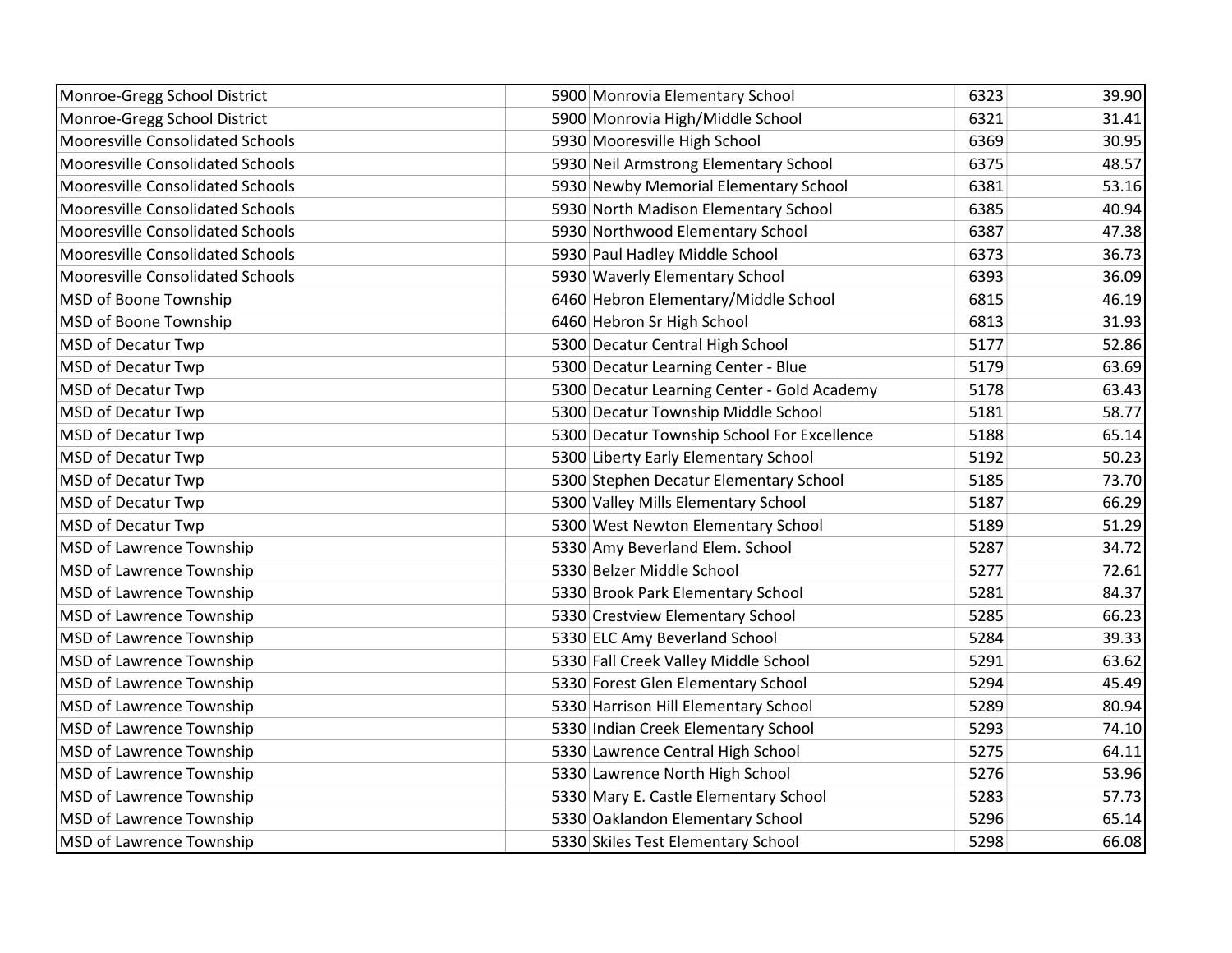| MSD of Lawrence Township         | 5330 Sunnyside Elementary School      | 5299 | 76.38 |
|----------------------------------|---------------------------------------|------|-------|
| MSD of Lawrence Township         | 5330 Winding Ridge Elementary School  | 5295 | 80.25 |
| <b>MSD of Martinsville</b>       | 5925 Bell Intermediate Academy        | 6334 | 48.77 |
| <b>MSD of Martinsville</b>       | 5925 Brooklyn Elementary School       | 6337 | 44.17 |
| <b>MSD of Martinsville</b>       | 5925 Centerton Elementary School      | 6341 | 36.64 |
| <b>MSD of Martinsville</b>       | 5925 Charles L. Smith Elem. School    | 6349 | 60.49 |
| <b>MSD of Martinsville</b>       | 5925 Green Township Elementary School | 6309 | 36.11 |
| <b>MSD of Martinsville</b>       | 5925 John R. Wooden Middle School     | 6332 | 44.90 |
| <b>MSD of Martinsville</b>       | 5925 Martinsville High School         | 6329 | 39.55 |
| <b>MSD of Martinsville</b>       | 5925 Paragon Elementary School        | 6357 | 60.39 |
| <b>MSD of Martinsville</b>       | 5925 Poston Road Elementary School    | 6361 | 59.20 |
| <b>MSD of Martinsville</b>       | 5925 South Elementary School          | 6344 | 58.45 |
| MSD of Mt Vernon                 | 6590 Farmersville Elementary School   | 6965 | 30.12 |
| MSD of Mt Vernon                 | 6590 Marrs Elementary School          | 6969 | 28.67 |
| MSD of Mt Vernon                 | 6590 Mount Vernon High School         | 6949 | 33.49 |
| MSD of Mt Vernon                 | 6590 Mount Vernon Junior High School  | 6953 | 38.22 |
| MSD of Mt Vernon                 | 6590 West Elementary School           | 6961 | 64.53 |
| MSD of New Durham Township       | 4860 Westville Elementary             | 4699 | 34.73 |
| MSD of New Durham Township       | 4860 Westville Jr & Sr High School    | 4701 | 31.31 |
| MSD of North Posey County        | 6600 North Elementary School          | 6985 | 36.18 |
| <b>MSD of North Posey County</b> | 6600 North Posey High School          | 6975 | 25.18 |
| MSD of North Posey County        | 6600 North Posey Junior High School   | 6973 | 27.93 |
| MSD of North Posey County        | 6600 South Terrace Elementary School  | 6989 | 23.77 |
| MSD of Pike Twp                  | 5350 Central Elementary School        | 5357 | 73.91 |
| MSD of Pike Twp                  | 5350 College Park Elementary          | 5354 | 76.81 |
| MSD of Pike Twp                  | 5350 Deer Run Elementary              | 5352 | 75.37 |
| MSD of Pike Twp                  | 5350 Eagle Creek Elementary School    | 5358 | 57.23 |
| MSD of Pike Twp                  | 5350 Eastbrook Elementary School      | 5359 | 72.44 |
| MSD of Pike Twp                  | 5350 Fishback Creek Elementary        | 5349 | 49.36 |
| MSD of Pike Twp                  | 5350 Guion Elementary School          | 5360 | 70.11 |
| MSD of Pike Twp                  | 5350 Guion Middle School              | 5356 | 73.02 |
| MSD of Pike Twp                  | 5350 Lincoln Middle School            | 5355 | 73.56 |
| MSD of Pike Twp                  | 5350 New Augusta North Public Academy | 5380 | 54.16 |
| MSD of Pike Twp                  | 5350 New Augusta South Public Academy | 5378 | 63.12 |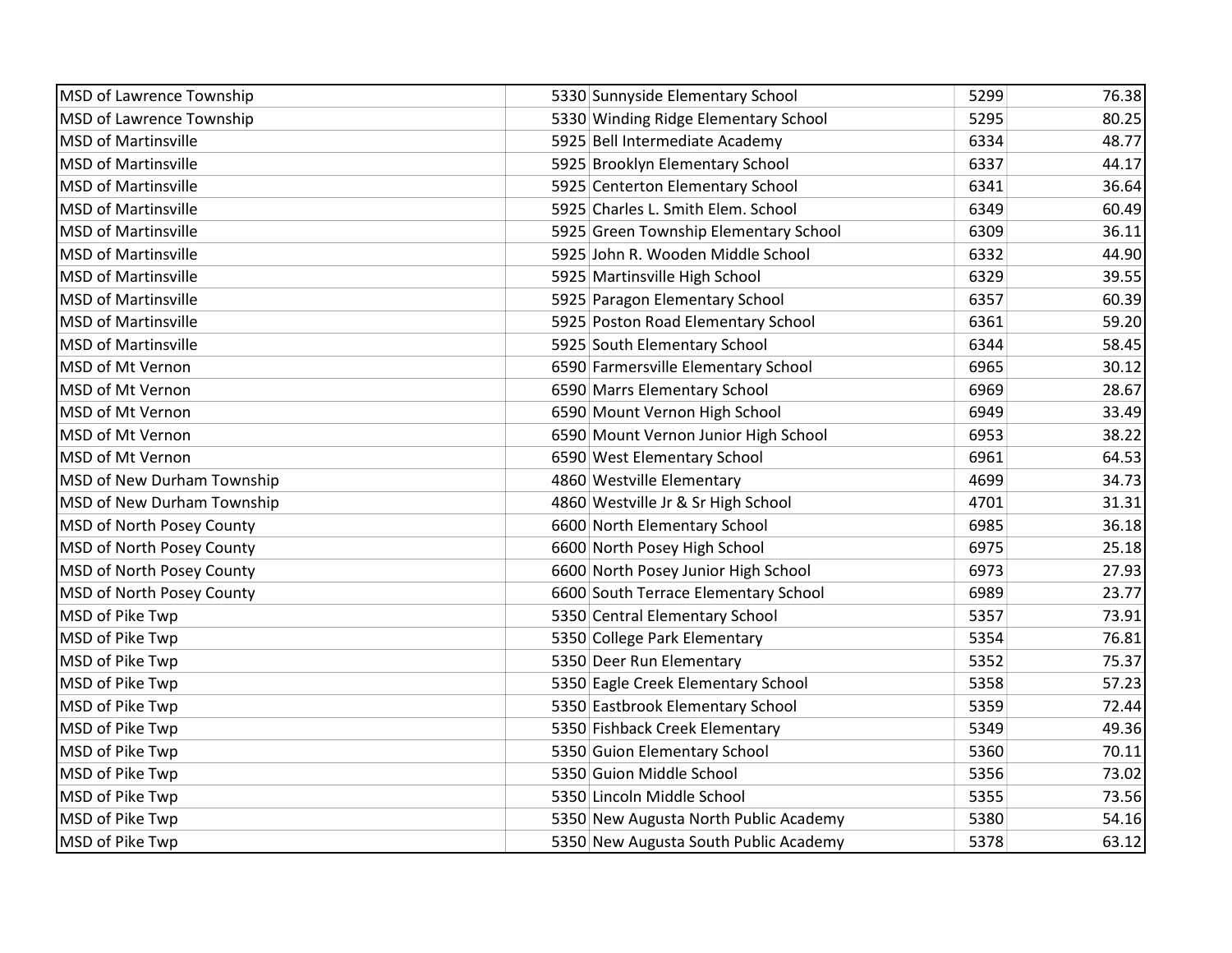| MSD of Pike Twp               | 5350 Pike High School                 | 5353 | 60.41 |
|-------------------------------|---------------------------------------|------|-------|
| MSD of Pike Twp               | 5350 Snacks Crossing Elementary       | 5363 | 75.69 |
| <b>MSD of Shakamak</b>        | 2960 Shakamak Elementary School       | 2449 | 56.25 |
| MSD of Shakamak               | 2960 Shakamak High School             | 2445 | 43.87 |
| <b>MSD of Steuben County</b>  | 7615 Angola High School               | 7893 | 35.04 |
| <b>MSD of Steuben County</b>  | 7615 Angola Middle School             | 7895 | 46.66 |
| MSD of Steuben County         | 7615 Carlin Park Elementary           | 7897 | 66.17 |
| MSD of Steuben County         | 7615 Hendry Park Elementary           | 7901 | 57.27 |
| MSD of Steuben County         | 7615 Pleasant Lake Elementary         | 7905 | 46.72 |
| <b>MSD of Steuben County</b>  | 7615 Ryan Park Elementary             | 7899 | 34.83 |
| <b>MSD of Wabash County</b>   | 8050 Metro North Elementary           | 8677 | 53.05 |
| MSD of Wabash County          | 8050 Northfield Jr.-Sr. High School   | 8651 | 42.58 |
| MSD of Wabash County          | 8050 Sharp Creek Elementary           | 8657 | 52.53 |
| MSD of Wabash County          | 8050 Southwood Elementary School      | 8656 | 43.44 |
| MSD of Wabash County          | 8050 Southwood Jr.-Sr. High School    | 8655 | 39.39 |
| <b>MSD of Warren County</b>   | 8115 Pine Village Elem. School        | 8733 | 39.51 |
| <b>MSD of Warren County</b>   | 8115 Seeger Jr.-Sr. High School       | 8737 | 39.86 |
| MSD of Warren County          | 8115 Warren Central Elementary School | 8744 | 48.24 |
| MSD of Warren County          | 8115 Williamsport Elementary School   | 8729 | 53.30 |
| MSD of Warren Township        | 5360 Brookview Elementary School      | 5391 | 69.90 |
| <b>MSD of Warren Township</b> | 5360 Creston Junior High School       | 5364 | 62.92 |
| MSD of Warren Township        | 5360 Eastridge Elementary School      | 5369 | 70.90 |
| MSD of Warren Township        | 5360 Grassy Creek Elementary School   | 5373 | 52.23 |
| MSD of Warren Township        | 5360 Hawthorne Elementary School      | 5370 | 64.77 |
| <b>MSD of Warren Township</b> | 5360 Lakeside Elementary School       | 5375 | 74.46 |
| MSD of Warren Township        | 5360 Liberty Park Elementary          | 5397 | 60.85 |
| MSD of Warren Township        | 5360 Lowell Elementary School         | 5377 | 62.58 |
| MSD of Warren Township        | 5360 Pleasant Run Elementary School   | 5386 | 67.05 |
| MSD of Warren Township        | 5360 Raymond Park Middle School       | 5368 | 61.68 |
| MSD of Warren Township        | 5360 Stonybrook Junior High School    | 5367 | 66.45 |
| <b>MSD of Warren Township</b> | 5360 Sunny Heights School             | 5389 | 70.28 |
| MSD of Warren Township        | 5360 Warren Central High School       | 5361 | 56.45 |
| MSD of Warren Township        | 5360 Warren Early Childhood Center    | 5395 | 61.57 |
| MSD of Washington Township    | 5370 Allisonville School              | 5403 | 36.43 |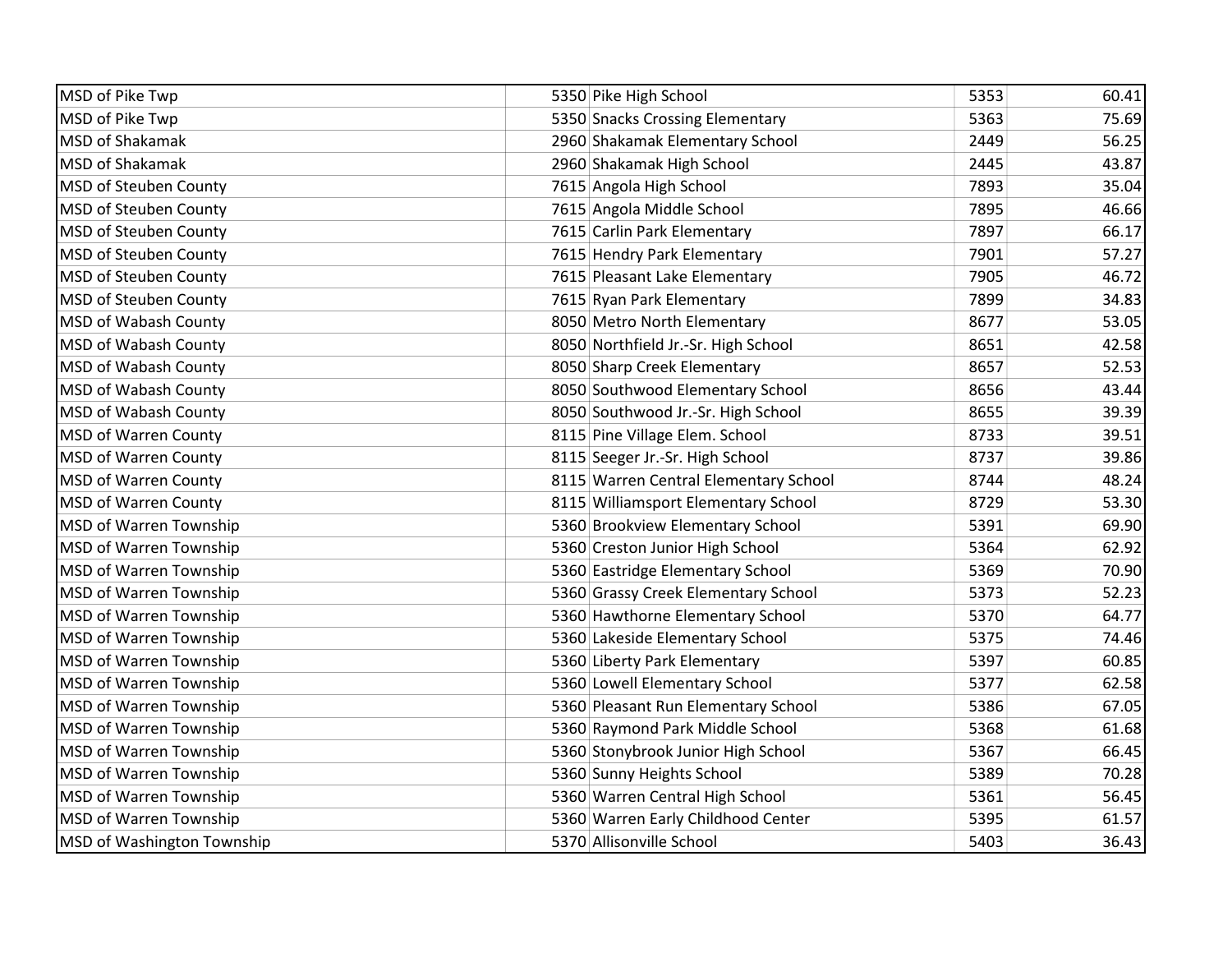| MSD of Washington Township            | 5370 Clearwater Elementary School       | 5407 | 42.77 |
|---------------------------------------|-----------------------------------------|------|-------|
| <b>MSD of Washington Township</b>     | 5370 Crooked Creek Elementary           | 5406 | 51.92 |
| MSD of Washington Township            | 5370 Eastwood Middle School             | 5442 | 46.67 |
| MSD of Washington Township            | 5370 Fox Hill Elementary School         | 5436 | 61.83 |
| MSD of Washington Township            | 5370 Greenbriar Elementary School       | 5418 | 69.54 |
| MSD of Washington Township            | 5370 Nora Elementary School             | 5427 | 72.45 |
| MSD of Washington Township            | 5370 North Central High School          | 5451 | 46.59 |
| MSD of Washington Township            | 5370 Northview Middle School            | 5445 | 60.07 |
| MSD of Washington Township            | 5370 Spring Mill Elementary School      | 5430 | 74.03 |
| MSD of Washington Township            | 5370 Westlane Middle School             | 5448 | 60.91 |
| <b>MSD of Washington Township</b>     | 5370 Willow Lake Elementary School      | 5408 | 73.68 |
| MSD of Wayne Township                 | 5375 Ben Davis 9th Grade Center         | 5219 | 59.22 |
| MSD of Wayne Township                 | 5375 Ben Davis High School              | 5213 | 51.97 |
| MSD of Wayne Township                 | 5375 Ben Davis University High School   | 5447 | 48.29 |
| MSD of Wayne Township                 | 5375 Bridgeport Elementary School       | 5446 | 51.26 |
| MSD of Wayne Township                 | 5375 Chapel Glen Elementary             | 5227 | 69.64 |
| MSD of Wayne Township                 | 5375 Chapel Hill 7th & 8th Grade Center | 5221 | 54.21 |
| MSD of Wayne Township                 | 5375 Chapelwood Elementary              | 5274 | 72.73 |
| MSD of Wayne Township                 | 5375 Garden City Elementary             | 5241 | 71.13 |
| MSD of Wayne Township                 | 5375 Lynhurst 7th & 8th Grade Center    | 5222 | 63.54 |
| MSD of Wayne Township                 | 5375 Maplewood Elementary School        | 5223 | 64.18 |
| MSD of Wayne Township                 | 5375 McClelland Elementary              | 5257 | 70.62 |
| MSD of Wayne Township                 | 5375 North Wayne Elementary School      | 5267 | 63.84 |
| MSD of Wayne Township                 | 5375 Rhoades Elementary                 | 5261 | 76.58 |
| MSD of Wayne Township                 | 5375 Robey Elementary                   | 5265 | 50.32 |
| MSD of Wayne Township                 | 5375 Sanders School                     | 5271 | 68.00 |
| MSD of Wayne Township                 | 5375 Stout Field Elementary             | 5270 | 74.00 |
| MSD of Wayne Township                 | 5375 Westlake Elementary                | 5273 | 59.00 |
| MSD Southwest Allen Co Schools        | 125 Aboite Elementary School            | 45   | 14.45 |
| MSD Southwest Allen Co Schools        | 125 Covington Elementary                | 72   | 20.44 |
| MSD Southwest Allen Co Schools        | 125 Deer Ridge Elementary School        | 71   | 8.05  |
| <b>MSD Southwest Allen Co Schools</b> | 125 Haverhill Elementary School         | 68   | 17.11 |
| <b>MSD Southwest Allen Co Schools</b> | 125 Homestead Sr. High School           | 47   | 11.38 |
| MSD Southwest Allen Co Schools        | 125 Lafayette Meadows Elementary        | 64   | 10.13 |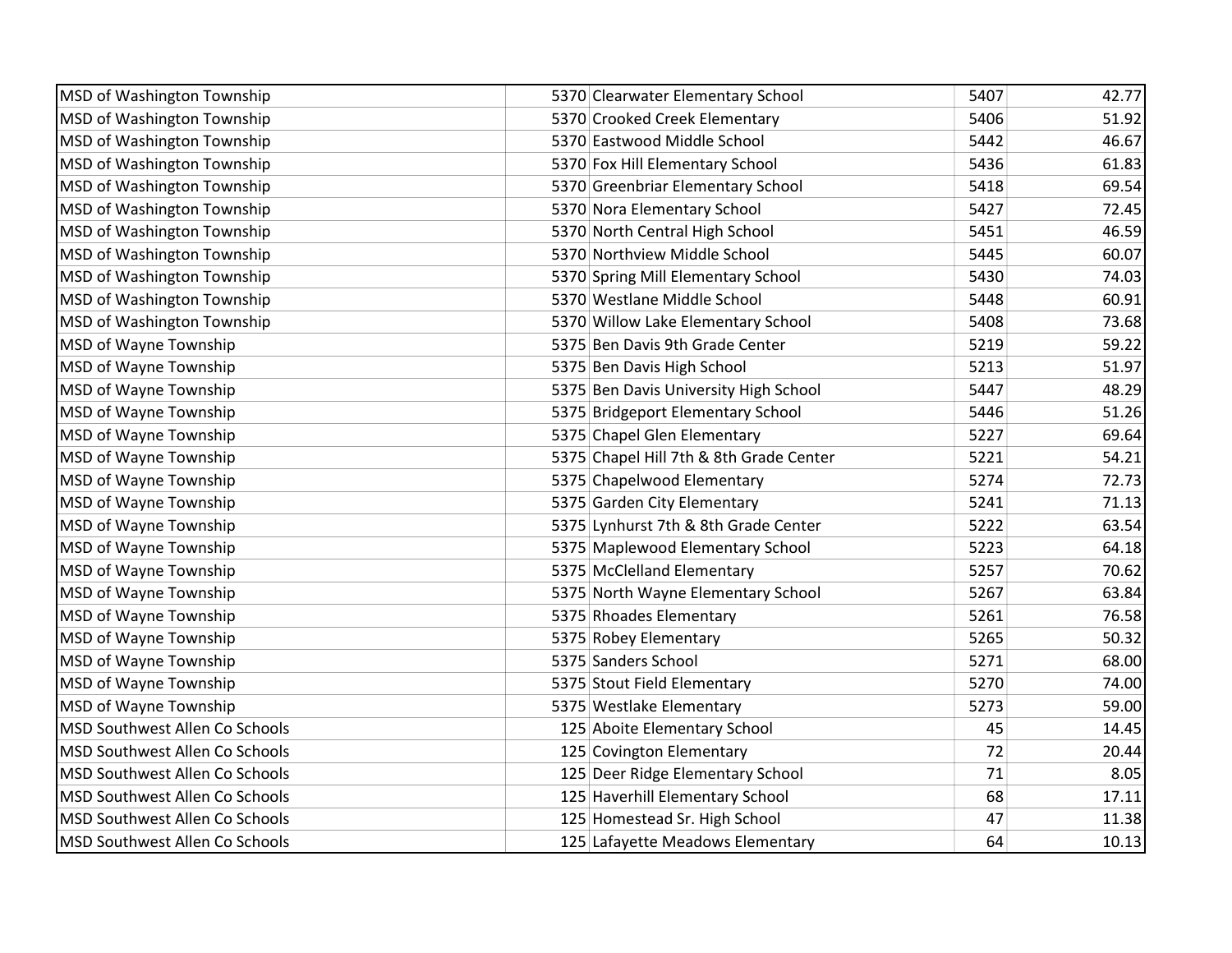| MSD Southwest Allen Co Schools                  | 125 Summit Middle School                | 63   | 13.13 |
|-------------------------------------------------|-----------------------------------------|------|-------|
| MSD Southwest Allen Co Schools                  | 125 Whispering Meadows Elementary       | 46   | 25.31 |
| MSD Southwest Allen Co Schools                  | 125 Woodside Middle School              | 67   | 16.63 |
| Mt Vernon Community School Corp                 | 3135 Fortville Elementary School        | 2558 | 26.50 |
| Mt Vernon Community School Corp                 | 3135 McCordsville Elementary School     | 2570 | 20.90 |
| Mt Vernon Community School Corp                 | 3135 Mount Comfort Elementary School    | 2561 | 31.24 |
| Mt Vernon Community School Corp                 | 3135 Mount Vernon High School           | 2569 | 22.08 |
| Mt Vernon Community School Corp                 | 3135 Mount Vernon Middle School         | 2559 | 23.89 |
| Mt Vernon Community School Corp                 | 3135 Mt. Vernon Early Learning Academy  | 2568 | 14.29 |
| <b>Muncie Community Schools</b>                 | 1970 Central High School                | 1421 | 60.55 |
| <b>Muncie Community Schools</b>                 | 1970 East Washington Academy            | 1513 | 64.66 |
| <b>Muncie Community Schools</b>                 | 1970 Grissom Elementary School          | 1470 | 80.72 |
| <b>Muncie Community Schools</b>                 | 1970 Longfellow Elementary School       | 1485 | 84.27 |
| <b>Muncie Community Schools</b>                 | 1970 North View Elementary School       | 1496 | 62.65 |
| <b>Muncie Community Schools</b>                 | 1970 Northside Middle School            | 1431 | 63.57 |
| <b>Muncie Community Schools</b>                 | 1970 South View Elementary School       | 1482 | 86.80 |
| <b>Muncie Community Schools</b>                 | 1970 Southside Middle School            | 1437 | 77.90 |
| <b>Muncie Community Schools</b>                 | 1970 West View Elementary School        | 1517 | 59.43 |
| Nettle Creek School Corp                        | 8305 Hagerstown Elementary              | 8989 | 44.85 |
| Nettle Creek School Corp                        | 8305 Hagerstown Jr/Sr High School       | 8985 | 40.66 |
| New Albany-Floyd County Cons School Corporation | 2400 CANA - Early Learning Center       | 1994 | 37.82 |
| New Albany-Floyd County Cons School Corporation | 2400 Fairmount School                   | 1949 | 75.53 |
| New Albany-Floyd County Cons School Corporation | 2400 Floyd Central Jr.-Sr. High School  | 1930 | 15.03 |
| New Albany-Floyd County Cons School Corporation | 2400 Floyds Knobs Elementary School     | 1966 | 13.79 |
| New Albany-Floyd County Cons School Corporation | 2400 Georgetown Elementary School       | 1929 | 20.92 |
| New Albany-Floyd County Cons School Corporation | 2400 Grant Line School                  | 1957 | 27.79 |
| New Albany-Floyd County Cons School Corporation | 2400 Green Valley Elementary School     | 1961 | 67.49 |
| New Albany-Floyd County Cons School Corporation | 2400 Greenville Elementary School       | 1953 | 18.52 |
| New Albany-Floyd County Cons School Corporation | 2400 Hazelwood Junior High School       | 1933 | 63.91 |
| New Albany-Floyd County Cons School Corporation | 2400 Highland Hills Middle School       | 1931 | 19.63 |
| New Albany-Floyd County Cons School Corporation | 2400 Mount Tabor School                 | 1974 | 53.32 |
| New Albany-Floyd County Cons School Corporation | 2400 Nathaniel Scribner Jr. High School | 1937 | 50.49 |
| New Albany-Floyd County Cons School Corporation | 2400 New Albany High School             | 1925 | 50.43 |
| New Albany-Floyd County Cons School Corporation | 2400 S. Ellen Jones Elem. School        | 1981 | 82.22 |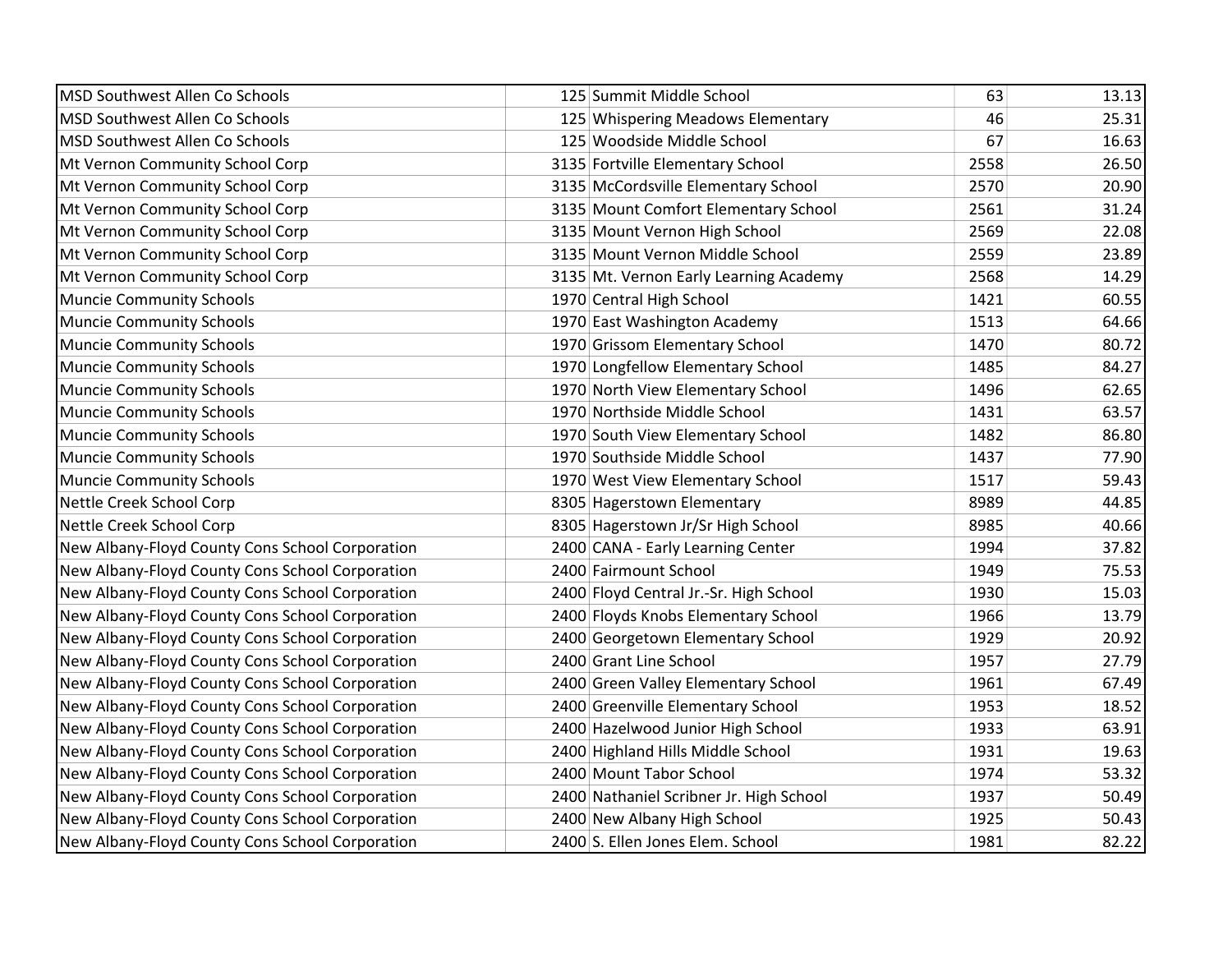| New Albany-Floyd County Cons School Corporation   | 2400 Slate Run Elementary School          | 1943 | 65.33 |
|---------------------------------------------------|-------------------------------------------|------|-------|
| New Castle Community School Corp                  | 3445 Eastwood Elementary School           | 2832 | 73.35 |
| New Castle Community School Corp                  | 3445 New Castle Chrysler High School      | 2825 | 47.03 |
| New Castle Community School Corp                  | 3445 New Castle Middle School             | 2829 | 56.35 |
| New Castle Community School Corp                  | 3445 Parker Elementary School             | 2847 | 72.31 |
| New Castle Community School Corp                  | 3445 Riley Elementary School              | 2849 | 37.23 |
| New Castle Community School Corp                  | 3445 Sunnyside Elementary School          | 2853 | 65.82 |
| New Castle Community School Corp                  | 3445 Westwood Elementary School           | 2861 | 29.93 |
| New Castle Community School Corp                  | 3445 Wilbur Wright Elementary School      | 2865 | 68.69 |
| New Prairie United School Corp                    | 4805 New Prairie High School              | 4689 | 30.09 |
| New Prairie United School Corp                    | 4805 New Prairie Middle School            | 7345 | 35.53 |
| New Prairie United School Corp                    | 4805 Olive Township Elementary School     | 7349 | 28.24 |
| New Prairie United School Corp                    | 4805 Prairie View Elementary              | 4679 | 42.63 |
| New Prairie United School Corp                    | 4805 Rolling Prairie Elementary School    | 4693 | 50.00 |
| Nineveh-Hensley-Jackson United School Corporation | 4255 Indian Creek Elementary/Intermediate | 3411 | 32.71 |
| Nineveh-Hensley-Jackson United School Corporation | 4255 Indian Creek Middle/High School      | 3419 | 28.38 |
| Noblesville Schools                               | 3070 Hazel Dell Elementary School         | 2538 | 15.62 |
| Noblesville Schools                               | 3070 Hinkle Creek Elementary School       | 2523 | 15.06 |
| Noblesville Schools                               | 3070 Noble Crossing Elementary School     | 2537 | 17.67 |
| Noblesville Schools                               | 3070 Noblesville High School              | 2517 | 20.57 |
| Noblesville Schools                               | 3070 Noblesville Middle School East       | 2521 | 28.62 |
| Noblesville Schools                               | 3070 Noblesville Middle School West       | 2542 | 20.65 |
| Noblesville Schools                               | 3070 North Elementary School              | 2529 | 33.20 |
| Noblesville Schools                               | 3070 Promise Road Elementary              | 2539 | 24.85 |
| Noblesville Schools                               | 3070 Stony Creek Elementary School        | 2533 | 23.04 |
| Noblesville Schools                               | 3070 White River Elementary School        | 2547 | 33.01 |
| North Adams Community Schools                     | 25 Bellmont Elementary School             | 37   | 47.94 |
| North Adams Community Schools                     | 25 Bellmont High School                   | 29   | 22.68 |
| North Adams Community Schools                     | 25 Bellmont Middle School                 | 33   | 39.47 |
| North Central Parke Community Schools Corporation | 6375 Parke Heritage High School           | 6654 | 52.99 |
| North Central Parke Community Schools Corporation | 6375 Parke Heritage Middle School         | 6652 | 58.17 |
| North Central Parke Community Schools Corporation | 6375 Rockville Elementary                 | 6645 | 61.56 |
| North Central Parke Community Schools Corporation | 6375 Turkey Run Elementary School         | 6647 | 59.52 |
| North Daviess Community Schools                   | 1375 North Daviess Elementary             | 1090 | 45.26 |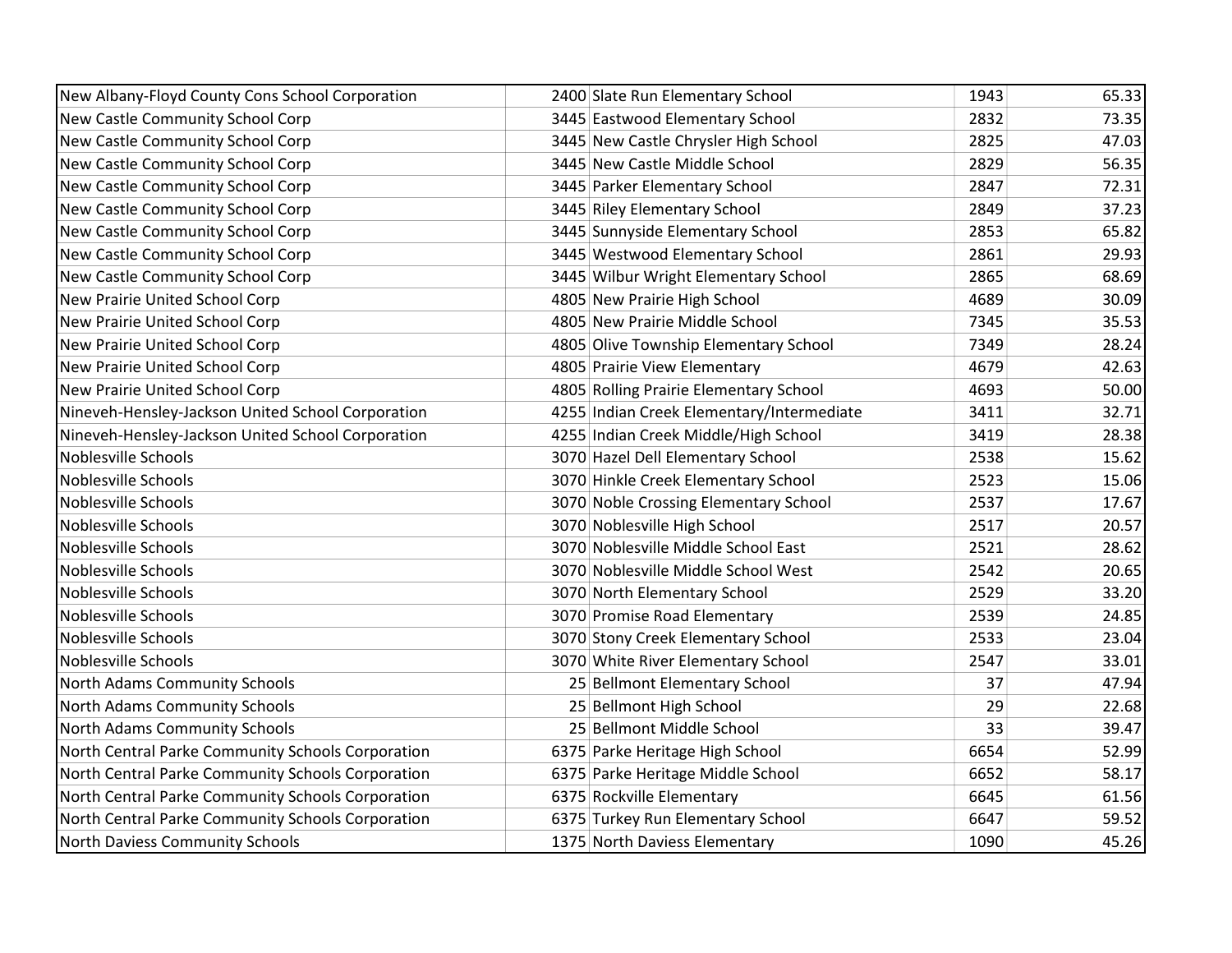| North Daviess Community Schools    | 1375 North Daviess High School               | 1121 | 42.45 |
|------------------------------------|----------------------------------------------|------|-------|
| North Gibson School Corp           | 2735 Princeton Community High School         | 2249 | 43.69 |
| North Gibson School Corp           | 2735 Princeton Community Intermediate School | 2223 | 55.80 |
| North Gibson School Corp           | 2735 Princeton Community Primary School      | 2257 | 56.53 |
| North Gibson School Corp           | 2735 Princeton Middle School                 | 2225 | 47.70 |
| North Harrison Comm School Corp    | 3180 Morgan Elementary School                | 2621 | 44.00 |
| North Harrison Comm School Corp    | 3180 North Harrison Elementary School        | 2633 | 40.72 |
| North Harrison Comm School Corp    | 3180 North Harrison High School              | 2629 | 36.28 |
| North Harrison Comm School Corp    | 3180 North Harrison Middle School            | 2625 | 44.40 |
| North Judson-San Pierre Schools    | 7515 North Judson Jr-Sr High School          | 7849 | 45.10 |
| North Judson-San Pierre Schools    | 7515 North Judson-San Pierre Elementary      | 7851 | 50.00 |
| North Knox School Corporation      | 4315 North Knox Intermediate School          | 3545 | 56.99 |
| North Knox School Corporation      | 4315 North Knox Jr. / Sr. High School        | 3537 | 54.81 |
| North Knox School Corporation      | 4315 North Knox Primary School               | 3521 | 55.59 |
| North Lawrence Community Schools   | 5075 Bedford Junior High School              | 4905 | 54.32 |
| North Lawrence Community Schools   | 5075 Bedford North Lawrence High School      | 4911 | 42.32 |
| North Lawrence Community Schools   | 5075 Lincoln Elementary School               | 4909 | 64.75 |
| North Lawrence Community Schools   | 5075 Needmore Elementary School              | 4864 | 38.46 |
| North Lawrence Community Schools   | 5075 Oolitic K-8 Campus                      | 4885 | 48.30 |
| North Lawrence Community Schools   | 5075 Parkview School                         | 4932 | 53.50 |
| North Lawrence Community Schools   | 5075 Shawswick Elementary                    | 4889 | 50.61 |
| North Miami Community Schools      | 5620 North Miami Elementary School           | 6051 | 38.46 |
| North Miami Community Schools      | 5620 North Miami Jr.-Sr. H.S.                | 6049 | 47.36 |
| North Montgomery Community Schools | 5835 North Montgomery High School            | 6271 | 32.44 |
| North Montgomery Community Schools | 5835 Northridge Middle School                | 6244 | 33.33 |
| North Montgomery Community Schools | 5835 Pleasant Hill Elementary                | 6240 | 30.95 |
| North Montgomery Community Schools | 5835 Sommer Elementary School                | 6243 | 41.46 |
| North Montgomery Community Schools | 5835 Sugar Creek Elementary                  | 6246 | 35.02 |
| North Newton School Corp           | 5945 Lake Village Elementary                 | 6405 | 43.03 |
| North Newton School Corp           | 5945 Lincoln Elementary                      | 6409 | 63.60 |
| North Newton School Corp           | 5945 Morocco Elementary                      | 6397 | 52.41 |
| North Newton School Corp           | 5945 North Newton Jr-Sr High School          | 6411 | 45.17 |
| North Putnam Community School      | 6715 Bainbridge Elem. School                 | 7041 | 48.61 |
| North Putnam Community School      | 6715 North Putnam High School                | 7061 | 41.47 |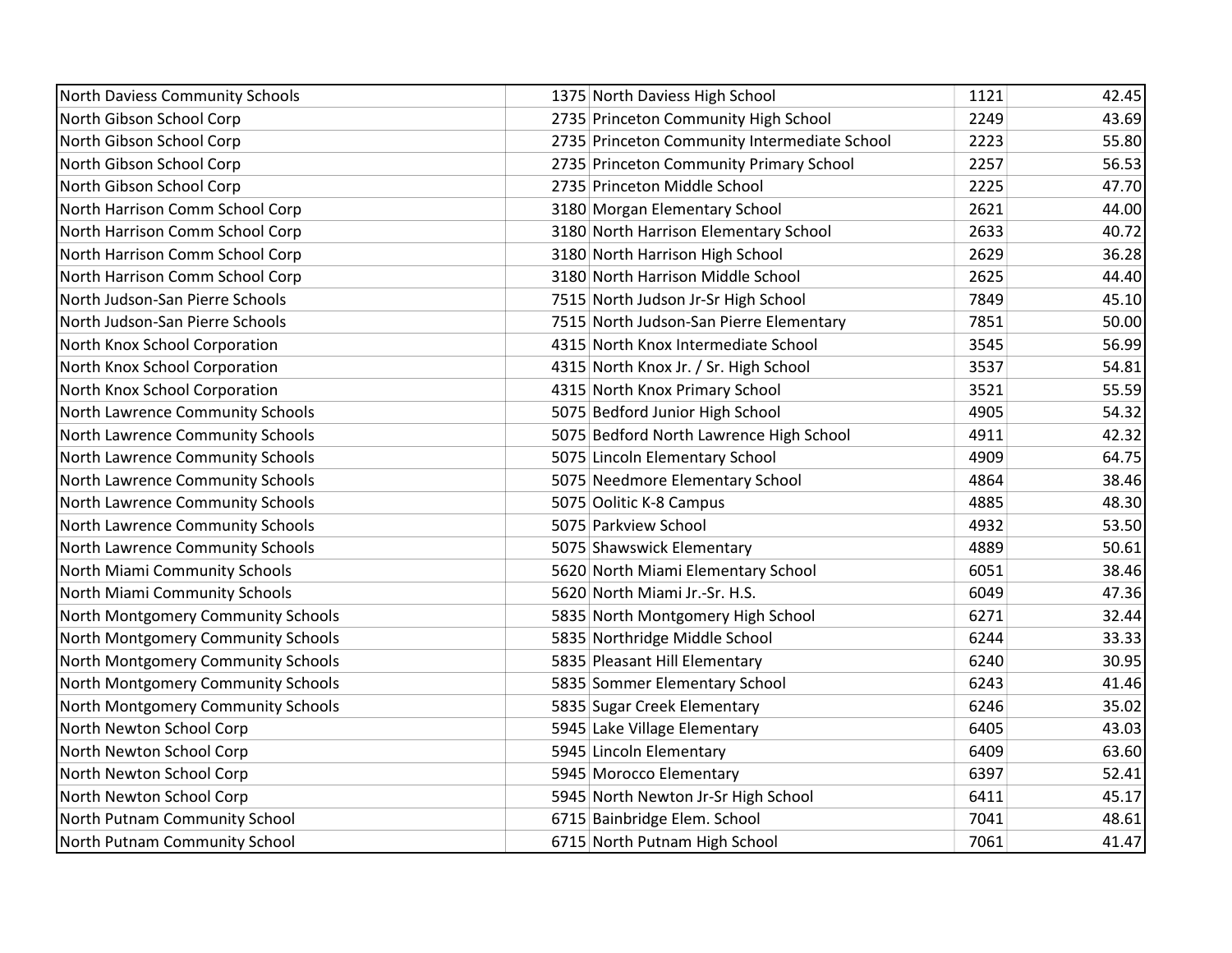| North Putnam Community School                 | 6715 North Putnam Middle School           | 7049 | 44.23 |
|-----------------------------------------------|-------------------------------------------|------|-------|
| North Putnam Community School                 | 6715 Roachdale Elementary School          | 7045 | 53.85 |
| North Spencer County School Corp              | 7385 Chrisney Elementary School           | 7751 | 44.44 |
| North Spencer County School Corp              | 7385 David Turnham Ed Center              | 7753 | 48.41 |
| North Spencer County School Corp              | 7385 Heritage Hills High School           | 7759 | 30.82 |
| North Spencer County School Corp              | 7385 Lincoln Trail Elementary School      | 7767 | 28.08 |
| North Spencer County School Corp              | 7385 Nancy Hanks Elementary School        | 7755 | 20.63 |
| North Vermillion Community School Corporation | 8010 North Vermillion Elementary          | 8403 | 50.13 |
| North Vermillion Community School Corporation | 8010 North Vermillion High School         | 8394 | 46.20 |
| North White School Corp                       | 8515 North White Elementary               | 9119 | 80.20 |
| North White School Corp                       | 8515 North White High School              | 9135 | 73.68 |
| North White School Corp                       | 8515 North White Middle School            | 9122 | 77.96 |
| Northeast Dubois County Schools               | 2040 Northeast Dubois Elementary          | 1577 | 24.66 |
| Northeast Dubois County Schools               | 2040 Northeast Dubois Intermediate School | 1549 | 22.71 |
| Northeast Dubois County Schools               | 2040 Northeast Dubois Jr/Sr High          | 1545 | 23.02 |
| Northeast School Corporation                  | 7645 North Central Jr./Sr. High School    | 7917 | 46.70 |
| Northeast School Corporation                  | 7645 Northeast East Elementary School     | 7941 | 58.48 |
| Northeast School Corporation                  | 7645 Northeast North Elementary School    | 7921 | 64.68 |
| Northeastern Wayne Schools                    | 8375 Northeastern Elementary School       | 8928 | 45.67 |
| Northeastern Wayne Schools                    | 8375 Northeastern Jr.-Sr. High School     | 8927 | 38.29 |
| Northern Wells Community Schools              | 8435 Lancaster Elem. School               | 9085 | 30.41 |
| Northern Wells Community Schools              | 8435 Norwell High School                  | 9087 | 22.56 |
| Northern Wells Community Schools              | 8435 Norwell Middle School                | 9088 | 28.70 |
| Northern Wells Community Schools              | 8435 Ossian Elementary School             | 9081 | 29.03 |
| Northwest Allen County Schools                | 225 Arcola School                         | 69   | 26.63 |
| Northwest Allen County Schools                | 225 Carroll High School                   | 91   | 11.33 |
| Northwest Allen County Schools                | 225 Carroll Middle School                 | 90   | 19.38 |
| Northwest Allen County Schools                | 225 Cedar Canyon Elementary               | 95   | 6.59  |
| Northwest Allen County Schools                | 225 Eel River Elementary                  | 96   | 17.06 |
| Northwest Allen County Schools                | 225 Hickory Center                        | 87   | 17.85 |
| Northwest Allen County Schools                | 225 Huntertown School                     | 89   | 28.82 |
| Northwest Allen County Schools                | 225 Maple Creek Middle School             | 79   | 9.38  |
| Northwest Allen County Schools                | 225 Oak View Elementary School            | 94   | 7.78  |
| Northwest Allen County Schools                | 225 Perry Hill School                     | 92   | 10.28 |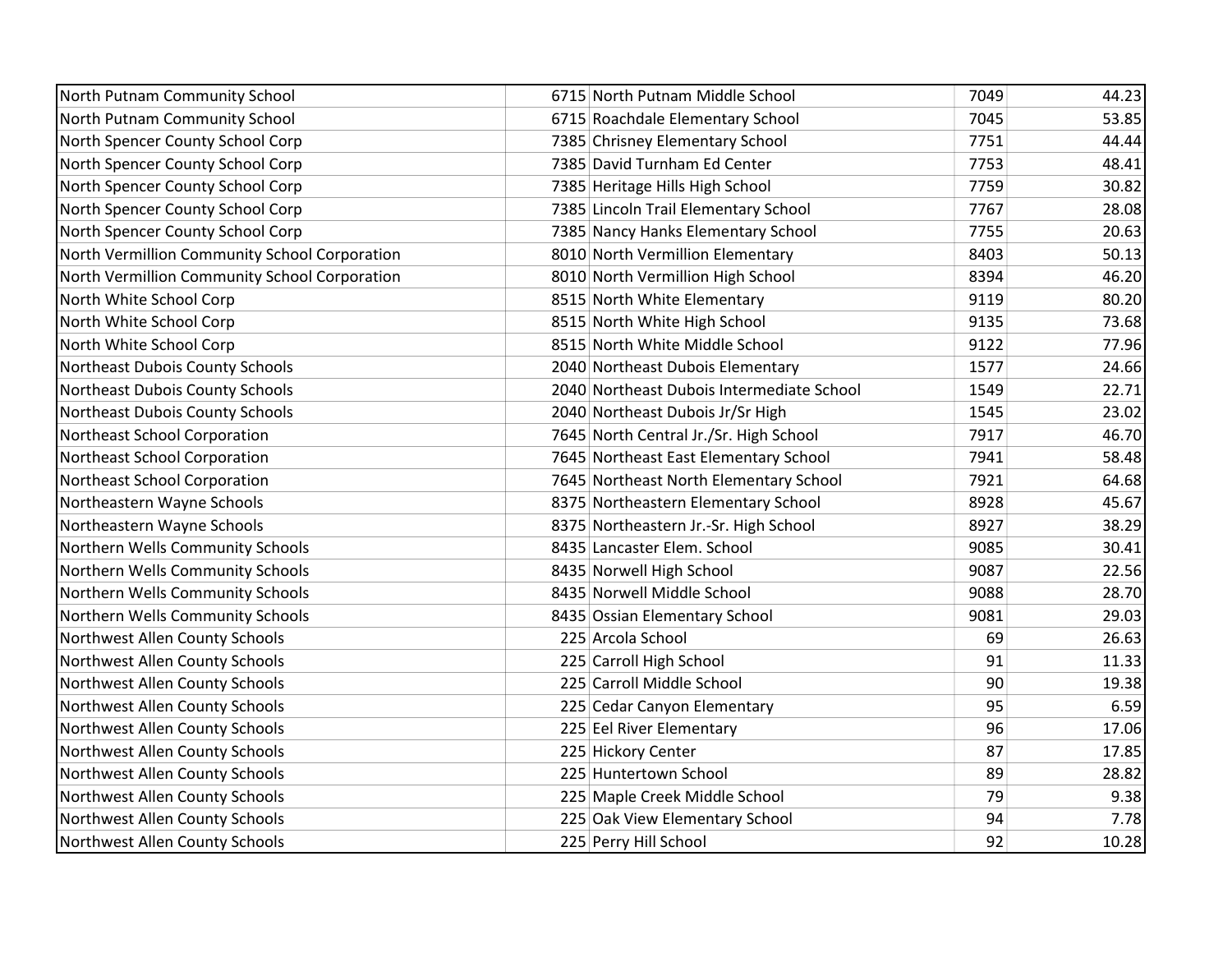| Northwest Hendricks Schools                        | 3295 North Salem Elementary School | 2685 | 26.67 |
|----------------------------------------------------|------------------------------------|------|-------|
| Northwest Hendricks Schools                        | 3295 Pittsboro Elementary School   | 2725 | 21.24 |
| Northwest Hendricks Schools                        | 3295 Pittsboro Primary School      | 2684 | 19.06 |
| Northwest Hendricks Schools                        | 3295 Tri West Sr High School       | 2731 | 15.95 |
| Northwest Hendricks Schools                        | 3295 Tri-West Middle School        | 2682 | 20.43 |
| Northwestern Consolidated School Dist of Shelby Co | 7350 Triton Central High School    | 7689 | 29.16 |
| Northwestern Consolidated School Dist of Shelby Co | 7350 Triton Elementary School      | 7691 | 36.17 |
| Northwestern Consolidated School Dist of Shelby Co | 7350 Triton Middle School          | 7697 | 35.44 |
| Northwestern School Corporation                    | 3470 Howard Elementary School      | 2905 | 51.39 |
| Northwestern School Corporation                    | 3470 Northwestern Elementary       | 2904 | 22.55 |
| Northwestern School Corporation                    | 3470 Northwestern Jr. High School  | 2907 | 24.91 |
| Northwestern School Corporation                    | 3470 Northwestern Sr. High         | 2897 | 23.28 |
| Oak Hill United School Corp                        | 5625 Converse Elementary School    | 6073 | 41.51 |
| Oak Hill United School Corp                        | 5625 Oak Hill High School          | 6069 | 33.21 |
| Oak Hill United School Corp                        | 5625 Oak Hill Junior High School   | 2305 | 39.38 |
| Oak Hill United School Corp                        | 5625 Swayzee Elementary School     | 2306 | 40.86 |
| Oak Hill United School Corp                        | 5625 Sweetser Elementary School    | 6081 | 42.06 |
| Oregon-Davis School Corp                           | 7495 Oregon-Davis Elementary       | 7818 | 64.73 |
| Oregon-Davis School Corp                           | 7495 Oregon-Davis Jr/Sr High       | 7831 | 55.32 |
| <b>Orleans Community Schools</b>                   | 6145 Orleans Elementary School     | 6577 | 55.03 |
| <b>Orleans Community Schools</b>                   | 6145 Orleans Jr/Sr High School     | 6573 | 49.87 |
| Paoli Community School Corporation                 | 6155 Paoli Jr.-Sr. High School     | 6581 | 48.61 |
| Paoli Community School Corporation                 | 6155 Throop Elementary School      | 6587 | 55.04 |
| Penn-Harris-Madison School Corp                    | 7175 Bittersweet Elementary        | 7379 | 22.24 |
| Penn-Harris-Madison School Corp                    | 7175 Discovery Middle School       | 7372 | 12.70 |
| Penn-Harris-Madison School Corp                    | 7175 Disney Elementary             | 7323 | 48.43 |
| Penn-Harris-Madison School Corp                    | 7175 Elm Road Elementary           | 7361 | 28.85 |
| Penn-Harris-Madison School Corp                    | 7175 Elsie Rogers Elementary       | 7365 | 33.24 |
| Penn-Harris-Madison School Corp                    | 7175 Grissom Middle School         | 7336 | 35.26 |
| Penn-Harris-Madison School Corp                    | 7175 Horizon Elementary School     | 7383 | 13.20 |
| Penn-Harris-Madison School Corp                    | 7175 Madison Elementary School     | 7341 | 26.67 |
| Penn-Harris-Madison School Corp                    | 7175 Mary Frank Elementary         | 7329 | 15.22 |
| Penn-Harris-Madison School Corp                    | 7175 Meadow's Edge Elementary      | 7386 | 37.38 |
| Penn-Harris-Madison School Corp                    | 7175 Moran Elementary              | 7377 | 31.32 |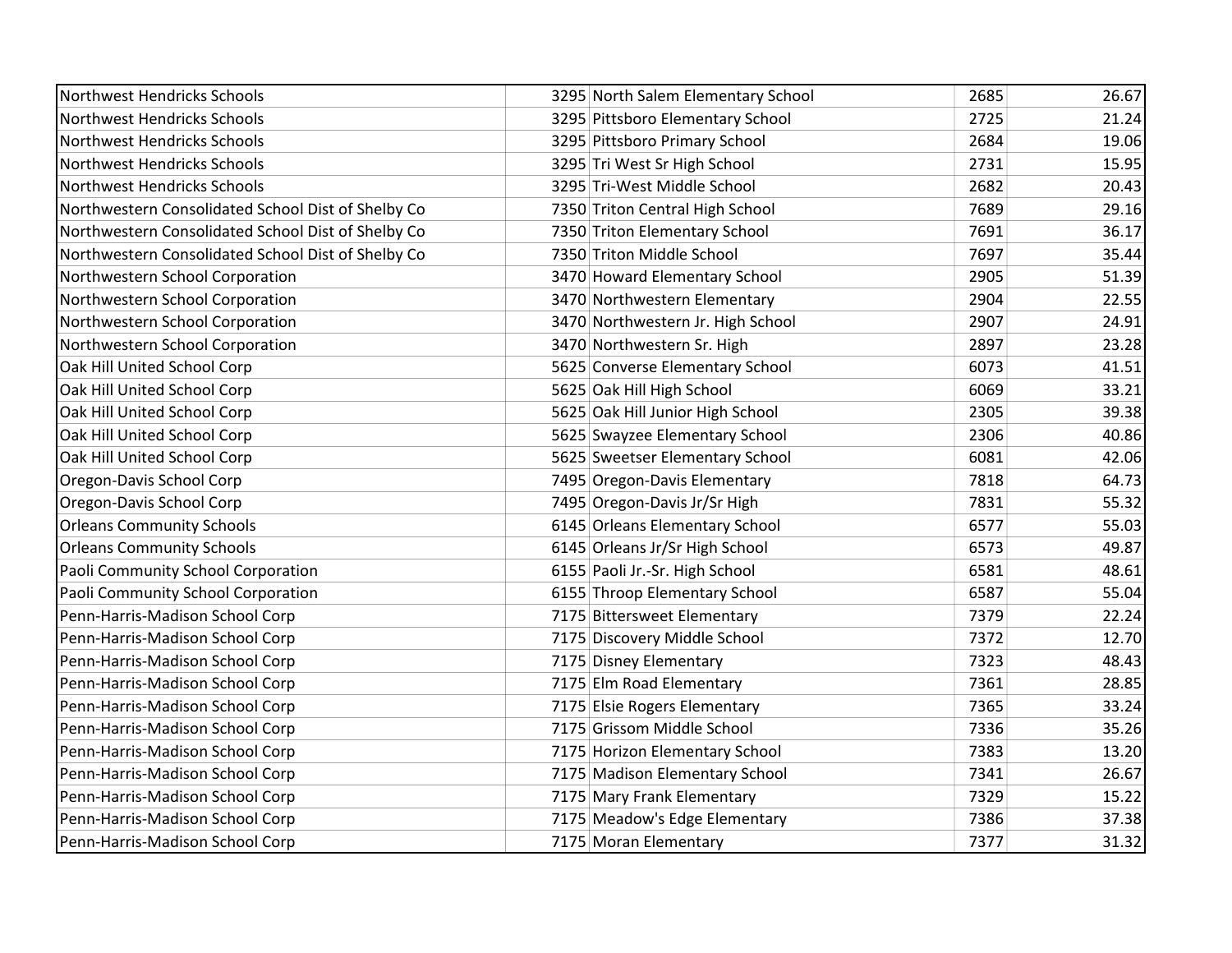| Penn-Harris-Madison School Corp  | 7175 Northpoint Elementary School         | 7390 | 8.42  |
|----------------------------------|-------------------------------------------|------|-------|
| Penn-Harris-Madison School Corp  | 7175 Penn High School                     | 7353 | 18.47 |
| Penn-Harris-Madison School Corp  | 7175 Prairie Vista                        | 7324 | 14.48 |
| Penn-Harris-Madison School Corp  | 7175 Schmucker Middle School              | 7334 | 27.58 |
| Perry Central Community Schools  | 6325 Perry Central Elementary School      | 6705 | 37.19 |
| Perry Central Community Schools  | 6325 Perry Central Jr.-Sr. High School    | 6708 | 33.05 |
| Perry Township Schools           | 5340 Abraham Lincoln Elem. School         | 5337 | 82.62 |
| Perry Township Schools           | 5340 Clinton Young Elem. School           | 5325 | 86.68 |
| Perry Township Schools           | 5340 Douglas MacArthur                    | 5338 | 69.45 |
| Perry Township Schools           | 5340 Glenns Valley Elem. School           | 5333 | 72.92 |
| Perry Township Schools           | 5340 Henry Burkhart Elem.                 | 5321 | 81.83 |
| Perry Township Schools           | 5340 Homecroft Elem. School               | 5345 | 75.20 |
| Perry Township Schools           | 5340 Jeremiah Gray - Edison Elementary    | 5366 | 65.46 |
| Perry Township Schools           | 5340 Mary Bryan Elem. School              | 5322 | 75.75 |
| Perry Township Schools           | 5340 Meridian 6th Grade Academy           | 5312 | 66.02 |
| Perry Township Schools           | 5340 Perry Meridian High School           | 5307 | 58.50 |
| Perry Township Schools           | 5340 Perry Meridian Middle School         | 5319 | 65.32 |
| Perry Township Schools           | 5340 Rosa Parks Elementary                | 5372 | 55.48 |
| Perry Township Schools           | 5340 Southport 6th Grade Academy          | 5310 | 76.52 |
| Perry Township Schools           | 5340 Southport Elementary School          | 5347 | 82.60 |
| Perry Township Schools           | 5340 Southport High School                | 5309 | 69.22 |
| Perry Township Schools           | 5340 Southport Middle School              | 5315 | 72.35 |
| Perry Township Schools           | 5340 Winchester Village Elem.             | 5351 | 87.50 |
| Peru Community Schools           | 5635 Blair Pointe Upper Elementary School | 6093 | 54.03 |
| <b>Peru Community Schools</b>    | 5635 Elmwood Primary Learning Center      | 6097 | 61.72 |
| Peru Community Schools           | 5635 Peru High School                     | 6085 | 42.68 |
| Peru Community Schools           | 5635 Peru Jr. High School                 | 6089 | 54.40 |
| Pike County School Corp          | 6445 Petersburg Elementary School         | 6809 | 52.47 |
| Pike County School Corp          | 6445 Pike Central JR/SR High School       | 6763 | 40.34 |
| Pike County School Corp          | 6445 Winslow Elementary School            | 6808 | 52.63 |
| Pioneer Regional School Corp     | 775 Pioneer Elementary                    | 649  | 98.73 |
| Pioneer Regional School Corp     | 775 Pioneer Jr.-Sr. High School           | 645  | 35.73 |
| Plainfield Community School Corp | 3330 Brentwood Elementary School          | 2763 | 38.68 |
| Plainfield Community School Corp | 3330 Central Elementary School            | 2751 | 24.95 |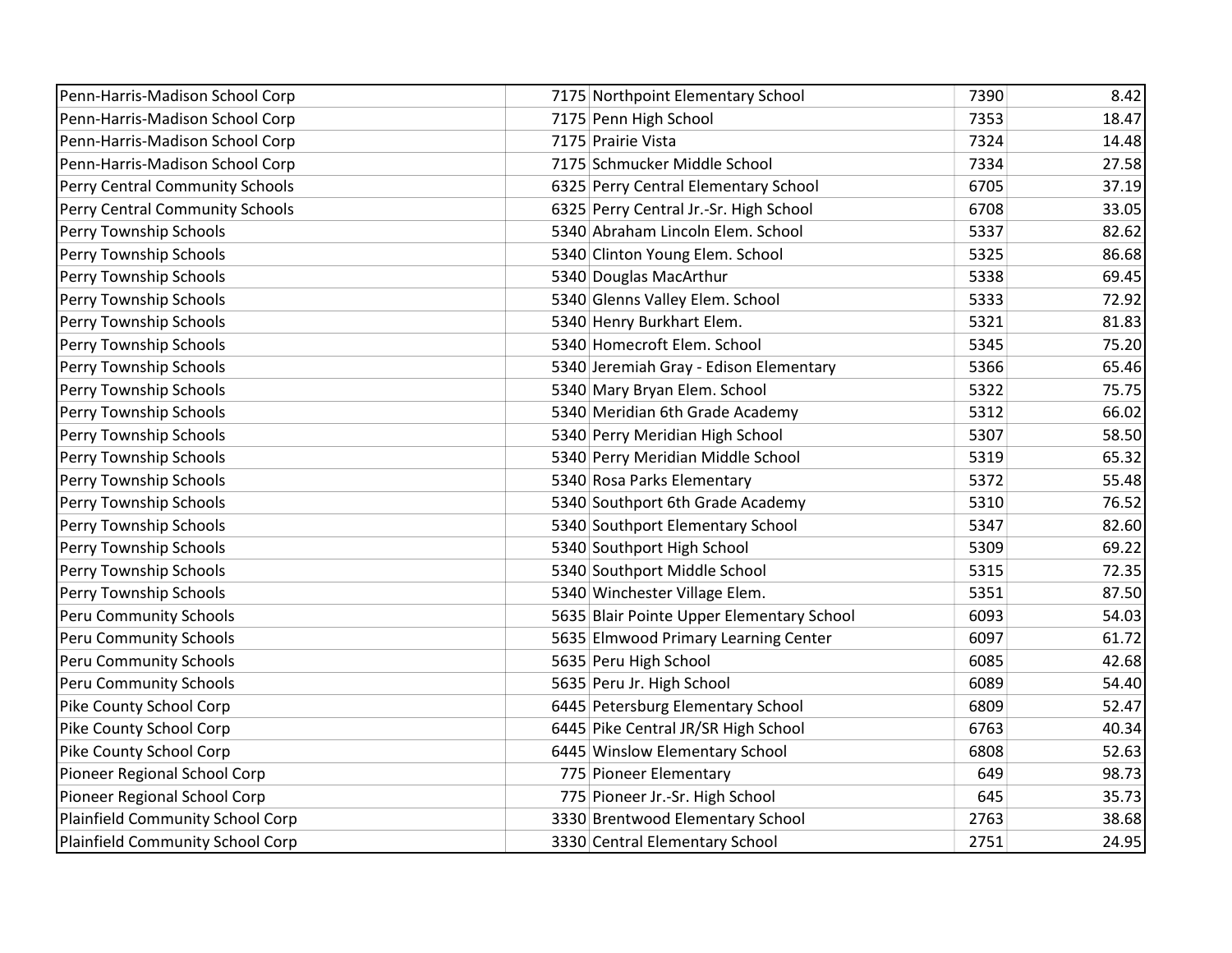| Plainfield Community School Corp         | 3330 Clarks Creek Elementary            | 2748 | 31.05 |
|------------------------------------------|-----------------------------------------|------|-------|
| Plainfield Community School Corp         | 3330 Little Quakers Academy             | 2753 | 18.40 |
| <b>Plainfield Community School Corp</b>  | 3330 Plainfield Community Middle School | 2750 | 27.60 |
| Plainfield Community School Corp         | 3330 Plainfield Sr High                 | 2749 | 23.02 |
| Plainfield Community School Corp         | 3330 Van Buren Elementary School        | 2761 | 31.20 |
| <b>Plymouth Community School Corp</b>    | 5485 Jefferson Elementary School        | 5961 | 69.01 |
| <b>Plymouth Community School Corp</b>    | 5485 Lincoln Junior High School         | 5949 | 47.69 |
| <b>Plymouth Community School Corp</b>    | 5485 Menominee Elementary School        | 5933 | 54.80 |
| Plymouth Community School Corp           | 5485 Plymouth High School               | 5945 | 28.82 |
| Plymouth Community School Corp           | 5485 Riverside Intermediate School      | 5956 | 54.85 |
| <b>Plymouth Community School Corp</b>    | 5485 Washington Elementary School       | 5965 | 60.07 |
| <b>Plymouth Community School Corp</b>    | 5485 Webster Elementary School          | 5969 | 57.02 |
| Portage Township Schools                 | 6550 Aylesworth Elementary School       | 6857 | 63.49 |
| Portage Township Schools                 | 6550 Central Elementary School          | 6865 | 67.54 |
| Portage Township Schools                 | 6550 Crisman Elementary School          | 6861 | 58.60 |
| Portage Township Schools                 | 6550 Ethel Jones Elementary School      | 6869 | 51.86 |
| Portage Township Schools                 | 6550 Fegely Middle School               | 6859 | 60.35 |
| Portage Township Schools                 | 6550 Kyle Elementary School             | 6874 | 49.04 |
| Portage Township Schools                 | 6550 Myers Elementary School            | 6877 | 63.25 |
| Portage Township Schools                 | 6550 Portage High School -East          | 6853 | 55.92 |
| Portage Township Schools                 | 6550 Saylor Elementary School           | 6876 | 71.28 |
| Portage Township Schools                 | 6550 South Haven Elementary School      | 6879 | 58.63 |
| Portage Township Schools                 | 6550 Willowcreek Middle School          | 6871 | 55.00 |
| Porter Township Schools                  | 6520 Boone Grove Elementary School      | 6837 | 29.80 |
| Porter Township Schools                  | 6520 Boone Grove High School            | 6838 | 22.36 |
| Porter Township Schools                  | 6520 Boone Grove Jr High School         | 6839 | 23.58 |
| Porter Township Schools                  | 6520 Porter Lake Elementary School      | 6840 | 25.17 |
| <b>Prairie Heights Community Schools</b> | 4515 Prairie Heights Elementary         | 3686 | 41.54 |
| Prairie Heights Community Schools        | 4515 Prairie Heights High School        | 3690 | 29.74 |
| <b>Prairie Heights Community Schools</b> | 4515 Prairie Heights Middle School      | 3688 | 48.43 |
| Randolph Central School Corp             | 6825 Baker Elementary School            | 7133 | 57.38 |
| Randolph Central School Corp             | 6825 Deerfield School                   | 7146 | 52.90 |
| Randolph Central School Corp             | 6825 Driver Middle School               | 7129 | 48.05 |
| Randolph Central School Corp             | 6825 Willard Elementary School          | 7145 | 57.07 |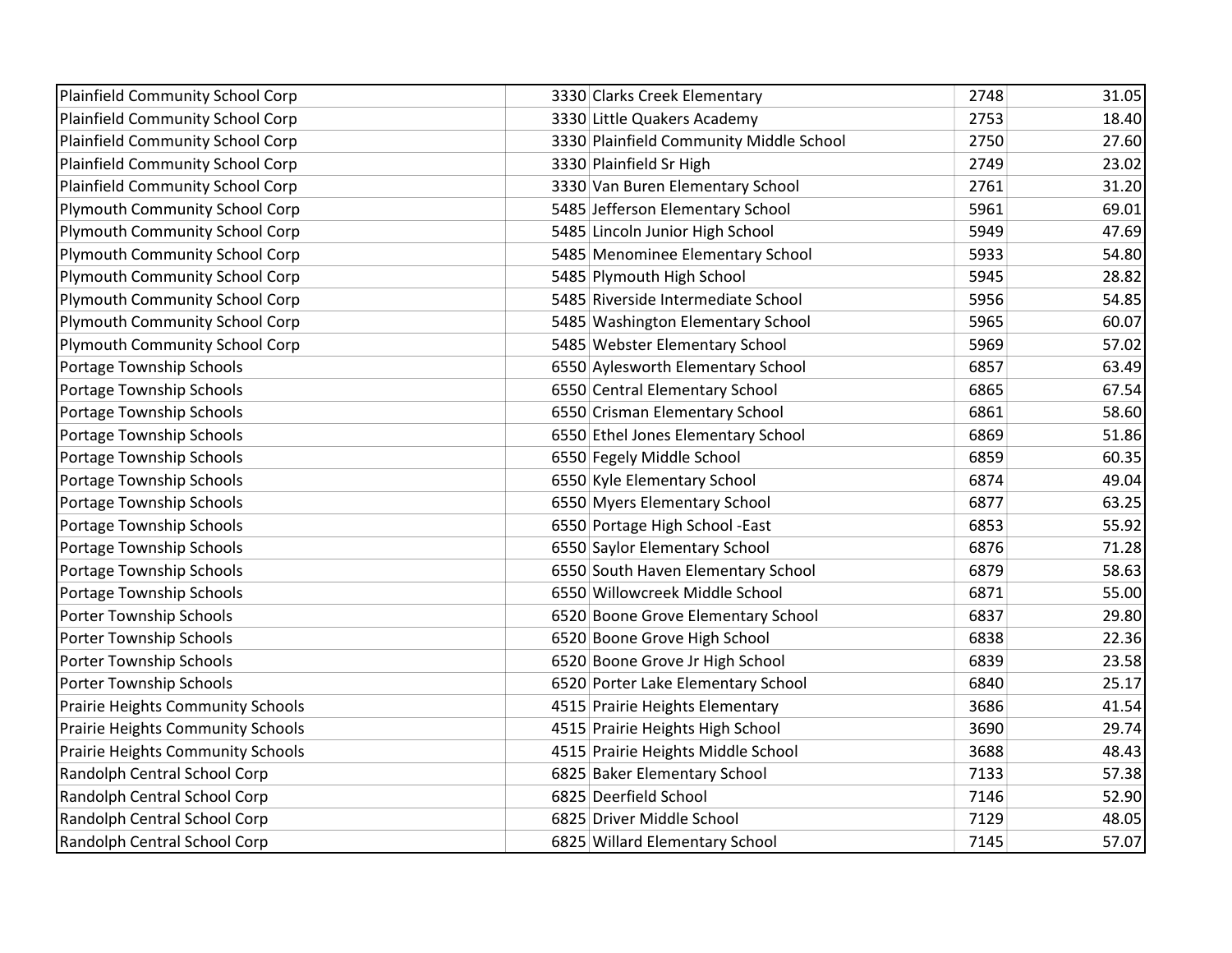| Randolph Central School Corp                              | 6825 Winchester Community High School         | 7125 | 47.55 |
|-----------------------------------------------------------|-----------------------------------------------|------|-------|
| Randolph Eastern School Corp                              | 6835 North Side Elementary School             | 7164 | 68.39 |
| Randolph Eastern School Corp                              | 6835 Union City Community Jr.-Sr. High School | 7161 | 55.22 |
| Randolph Southern School Corp                             | 6805 Randolph Southern Elementary             | 7113 | 55.19 |
| Randolph Southern School Corp                             | 6805 Randolph Southern Jr-Sr High             | 7121 | 47.09 |
| Rensselaer Central School Corp                            | 3815 Rensselaer Central Primary School        | 3213 | 50.32 |
| Rensselaer Central School Corp                            | 3815 Rensselaer High School                   | 3201 | 36.90 |
| Rensselaer Central School Corp                            | 3815 Rensselaer Middle School                 | 3221 | 43.96 |
| Rensselaer Central School Corp                            | 3815 Van Rensselaer Elem. School              | 3205 | 48.39 |
| Richland Bean Blossom Community School Corporation        | 5705 Edgewood High School                     | 6146 | 29.41 |
| Richland Bean Blossom Community School Corporation        | 5705 Edgewood Intermediate School             | 6153 | 35.89 |
| Richland Bean Blossom Community School Corporation        | 5705 Edgewood Junior High School              | 6147 | 34.86 |
| <b>Richland Bean Blossom Community School Corporation</b> | 5705 Edgewood Primary School                  | 6151 | 35.10 |
| <b>Richmond Community Schools</b>                         | 8385 Charles Elementary                       | 9013 | 48.09 |
| <b>Richmond Community Schools</b>                         | 8385 Crestdale Elementary                     | 9014 | 68.43 |
| <b>Richmond Community Schools</b>                         | 8385 Dennis Intermediate School               | 9001 | 67.66 |
| <b>Richmond Community Schools</b>                         | 8385 Fairview Elementary                      | 9017 | 82.97 |
| <b>Richmond Community Schools</b>                         | 8385 Richmond Senior High School              | 8993 | 53.00 |
| <b>Richmond Community Schools</b>                         | 8385 Starr Elementary School                  | 9038 | 77.82 |
| <b>Richmond Community Schools</b>                         | 8385 Test Intermediate School                 | 8997 | 65.52 |
| <b>Richmond Community Schools</b>                         | 8385 Vaile Elementary School                  | 9045 | 80.70 |
| <b>Richmond Community Schools</b>                         | 8385 Westview Elementary                      | 9053 | 61.54 |
| <b>Richmond Community Schools</b>                         | 8385 Youth Services                           | 9056 | 87.27 |
| Rising Sun-Ohio County Community School Corporation       | 6080 Ohio County Elem-Middle School           | 6511 | 49.21 |
| Rising Sun-Ohio County Community School Corporation       | 6080 Rising Sun High School                   | 6513 | 35.27 |
| <b>River Forest Community School Corp</b>                 | 4590 Henry S. Evans Elementary School         | 3797 | 82.83 |
| <b>River Forest Community School Corp</b>                 | 4590 John I. Meister Elementary School        | 3805 | 73.57 |
| <b>River Forest Community School Corp</b>                 | 4590 River Forest Jr/ Senior High School      | 3791 | 68.66 |
| <b>Rochester Community School Corp</b>                    | 2645 Columbia Elementary School               | 2181 | 51.19 |
| <b>Rochester Community School Corp</b>                    | 2645 Riddle Elementary School                 | 2185 | 53.19 |
| <b>Rochester Community School Corp</b>                    | 2645 Rochester High School                    | 2173 | 49.32 |
| Rochester Community School Corp                           | 2645 Rochester Middle School                  | 2177 | 54.39 |
| <b>Rossville Consolidated Schools</b>                     | 1180 Rossville Elementary School              | 1033 | 32.09 |
| <b>Rossville Consolidated Schools</b>                     | 1180 Rossville Jr.-Sr. High School            | 1021 | 24.30 |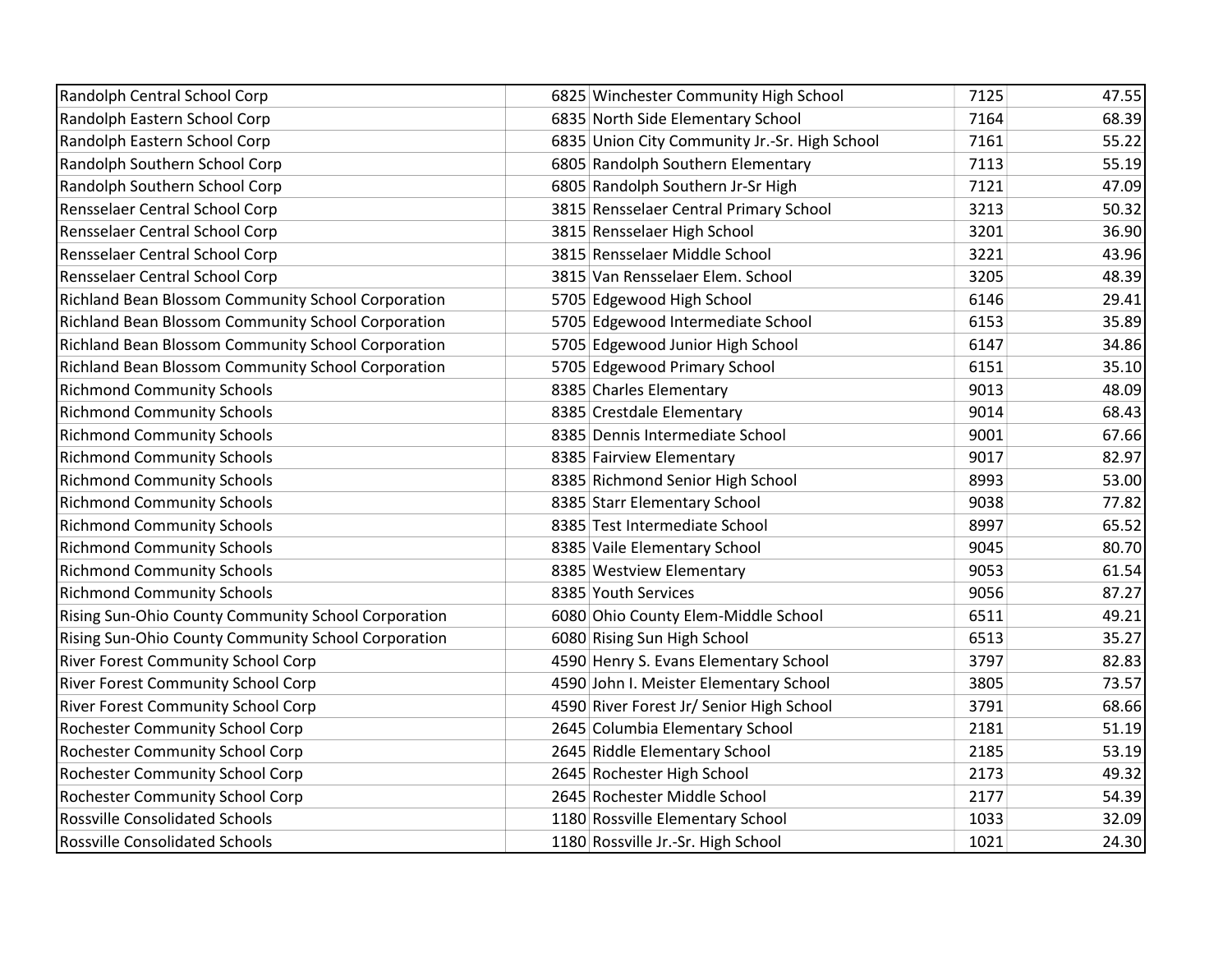| <b>Rush County Schools</b>         | 6995 Arlington School                   | 7253 | 52.83 |
|------------------------------------|-----------------------------------------|------|-------|
| <b>Rush County Schools</b>         | 6995 Benjamin Rush Middle School        | 7290 | 55.15 |
| <b>Rush County Schools</b>         | 6995 Milroy Elementary School           | 7233 | 52.03 |
| <b>Rush County Schools</b>         | 6995 Rushville Consolidated High School | 7285 | 52.95 |
| <b>Rush County Schools</b>         | 6995 Rushville Elementary East          | 7271 | 62.67 |
| <b>Rush County Schools</b>         | 6995 Rushville Elementary West          | 7272 | 61.74 |
| <b>Salem Community Schools</b>     | 8205 Bradie Shrum Elementary Sch        | 8864 | 58.84 |
| <b>Salem Community Schools</b>     | 8205 Salem High School                  | 8857 | 42.25 |
| <b>Salem Community Schools</b>     | 8205 Salem Middle School                | 8861 | 54.50 |
| School City of East Chicago        | 4670 Carrie Gosch Elementary            | 3937 | 74.59 |
| School City of East Chicago        | 4670 Central High School                | 3924 | 70.54 |
| School City of East Chicago        | 4670 Harrison Elementary School         | 3941 | 72.56 |
| School City of East Chicago        | 4670 J.L. Block Jr. High School         | 3963 | 69.54 |
| School City of East Chicago        | 4670 Lincoln Elementary School          | 3945 | 84.16 |
| School City of East Chicago        | 4670 McKinley Elementary School         | 3953 | 66.74 |
| <b>School City of East Chicago</b> | 4670 Washington Elementary School       | 3961 | 77.28 |
| <b>School City of Hammond</b>      | 4710 Clark Middle/High School           | 4411 | 54.55 |
| <b>School City of Hammond</b>      | 4710 Edison Elementary School           | 4449 | 59.15 |
| <b>School City of Hammond</b>      | 4710 Eggers Middle School               | 4425 | 64.84 |
| <b>School City of Hammond</b>      | 4710 Franklin Elementary School         | 4451 | 48.46 |
| School City of Hammond             | 4710 Gavit Middle/High School           | 4413 | 55.41 |
| <b>School City of Hammond</b>      | 4710 Hammond High School                | 4415 | 63.74 |
| <b>School City of Hammond</b>      | 4710 Harding Elementary School          | 4453 | 60.52 |
| <b>School City of Hammond</b>      | 4710 Hess Elementary School             | 4422 | 62.54 |
| <b>School City of Hammond</b>      | 4710 Irving Elementary School           | 4455 | 67.28 |
| <b>School City of Hammond</b>      | 4710 Jefferson Elementary School        | 4457 | 56.07 |
| <b>School City of Hammond</b>      | 4710 Kenwood Elementary School          | 4459 | 50.58 |
| <b>School City of Hammond</b>      | 4710 Lincoln Elementary School          | 4463 | 62.22 |
| <b>School City of Hammond</b>      | 4710 Maywood Elementary School          | 4465 | 74.87 |
| <b>School City of Hammond</b>      | 4710 Morton Elementary School           | 4469 | 64.14 |
| <b>School City of Hammond</b>      | 4710 Morton High School                 | 4417 | 53.46 |
| <b>School City of Hammond</b>      | 4710 O'Bannon Elementary School         | 4484 | 68.75 |
| <b>School City of Hammond</b>      | 4710 Scott Middle School                | 4433 | 58.50 |
| <b>School City of Hammond</b>      | 4710 Wallace Elementary School          | 4479 | 70.74 |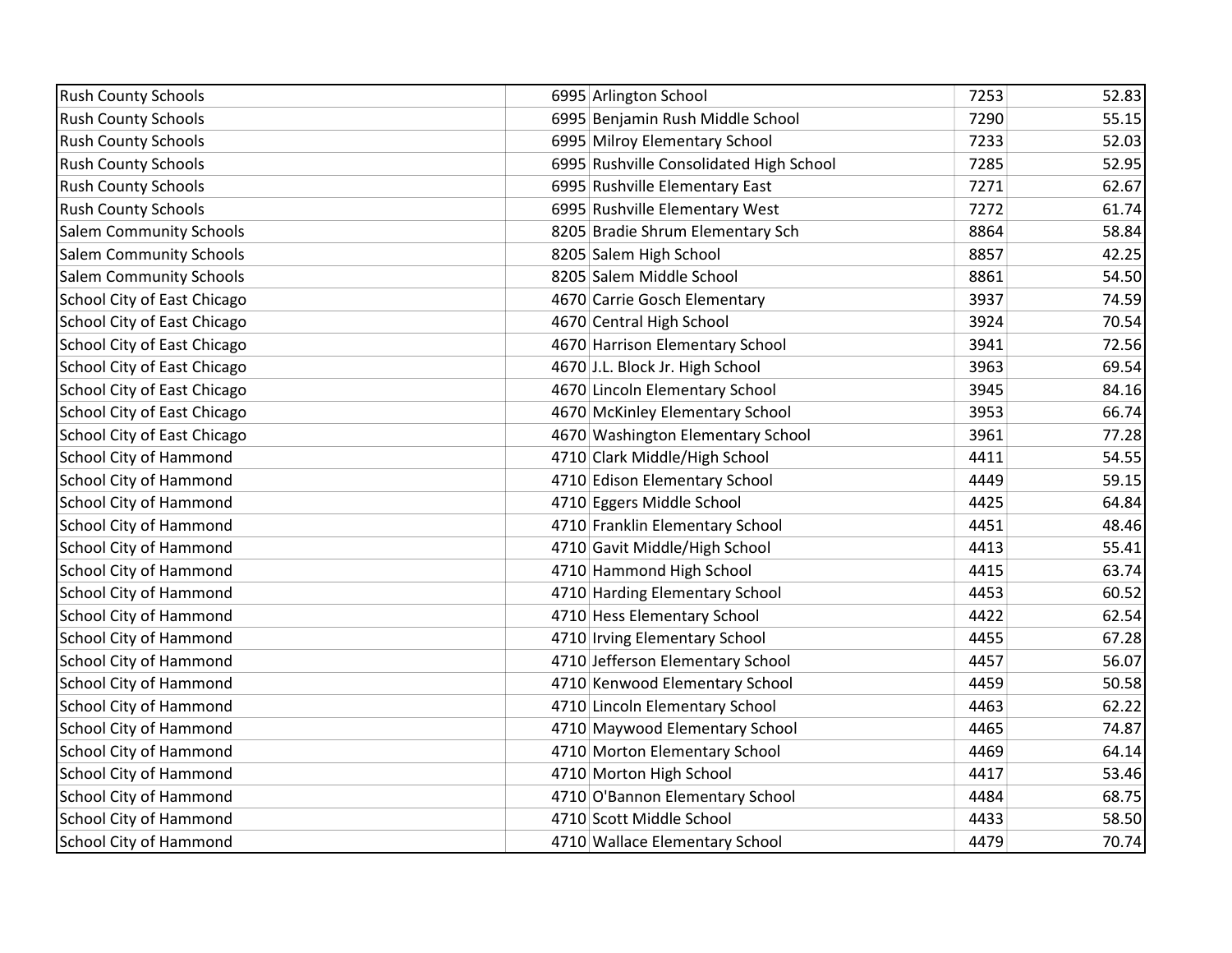| School City of Hobart         | 4730 George Earle Elementary School       | 4311 | 48.00 |
|-------------------------------|-------------------------------------------|------|-------|
| School City of Hobart         | 4730 Hobart High School                   | 4305 | 46.01 |
| <b>School City of Hobart</b>  | 4730 Hobart Middle School                 | 4309 | 50.11 |
| <b>School City of Hobart</b>  | 4730 Joan Martin Elementary School        | 4327 | 41.04 |
| School City of Hobart         | 4730 Liberty Elementary School            | 4317 | 47.76 |
| <b>School City of Hobart</b>  | 4730 Veterans Elementary at Mundell       | 4325 | 48.92 |
| School City of Mishawaka      | 7200 Battell Elementary                   | 7469 | 65.74 |
| School City of Mishawaka      | 7200 Beiger Elementary                    | 7473 | 65.07 |
| School City of Mishawaka      | 7200 Emmons Elementary                    | 7481 | 69.65 |
| School City of Mishawaka      | 7200 Hums Elementary                      | 7459 | 34.76 |
| School City of Mishawaka      | 7200 LaSalle Elementary                   | 7485 | 78.02 |
| School City of Mishawaka      | 7200 Liberty Elementary                   | 7478 | 65.42 |
| School City of Mishawaka      | 7200 Mishawaka High School                | 7461 | 51.21 |
| School City of Mishawaka      | 7200 Twin Branch Elementary               | 7499 | 48.29 |
| School City of Mishawaka      | 7200 Young Middle School                  | 7465 | 63.75 |
| <b>School City of Whiting</b> | 4760 Nathan Hale Elementary               | 4361 | 63.23 |
| <b>School City of Whiting</b> | 4760 Whiting High School                  | 4353 | 61.93 |
| <b>School City of Whiting</b> | 4760 Whiting Middle School                | 4356 | 68.40 |
| School Town of Highland       | 4720 Highland High School                 | 4281 | 35.44 |
| School Town of Highland       | 4720 Highland Middle School               | 4283 | 40.50 |
| School Town of Highland       | 4720 Johnston (Judith Morton) Elem School | 4285 | 47.51 |
| School Town of Highland       | 4720 Merkley (Mildred) Elem School        | 4290 | 49.10 |
| School Town of Highland       | 4720 Southridge Elem School               | 4301 | 37.38 |
| School Town of Highland       | 4720 Warren (Allen J) Elem School         | 4303 | 41.79 |
| <b>School Town of Munster</b> | 4740 Ernest R. Elliott Elementary         | 4341 | 22.52 |
| <b>School Town of Munster</b> | 4740 Frank H. Hammond Elementary School   | 4343 | 10.27 |
| School Town of Munster        | 4740 James B. Eads Elementary School      | 4337 | 27.29 |
| <b>School Town of Munster</b> | 4740 Munster High School                  | 4332 | 19.46 |
| School Town of Munster        | 4740 Wilbur Wright Middle School          | 4333 | 20.49 |
| Scott Co School Dist #1       | 7230 Austin Elementary School             | 7630 | 58.09 |
| Scott Co School Dist #1       | 7230 Austin High School                   | 7629 | 43.97 |
| Scott County School Dist #2   | 7255 Johnson Elementary School            | 7633 | 70.45 |
| Scott County School Dist #2   | 7255 Lexington Elementary                 | 7637 | 57.08 |
| Scott County School Dist #2   | 7255 Scottsburg Elementary                | 7649 | 69.76 |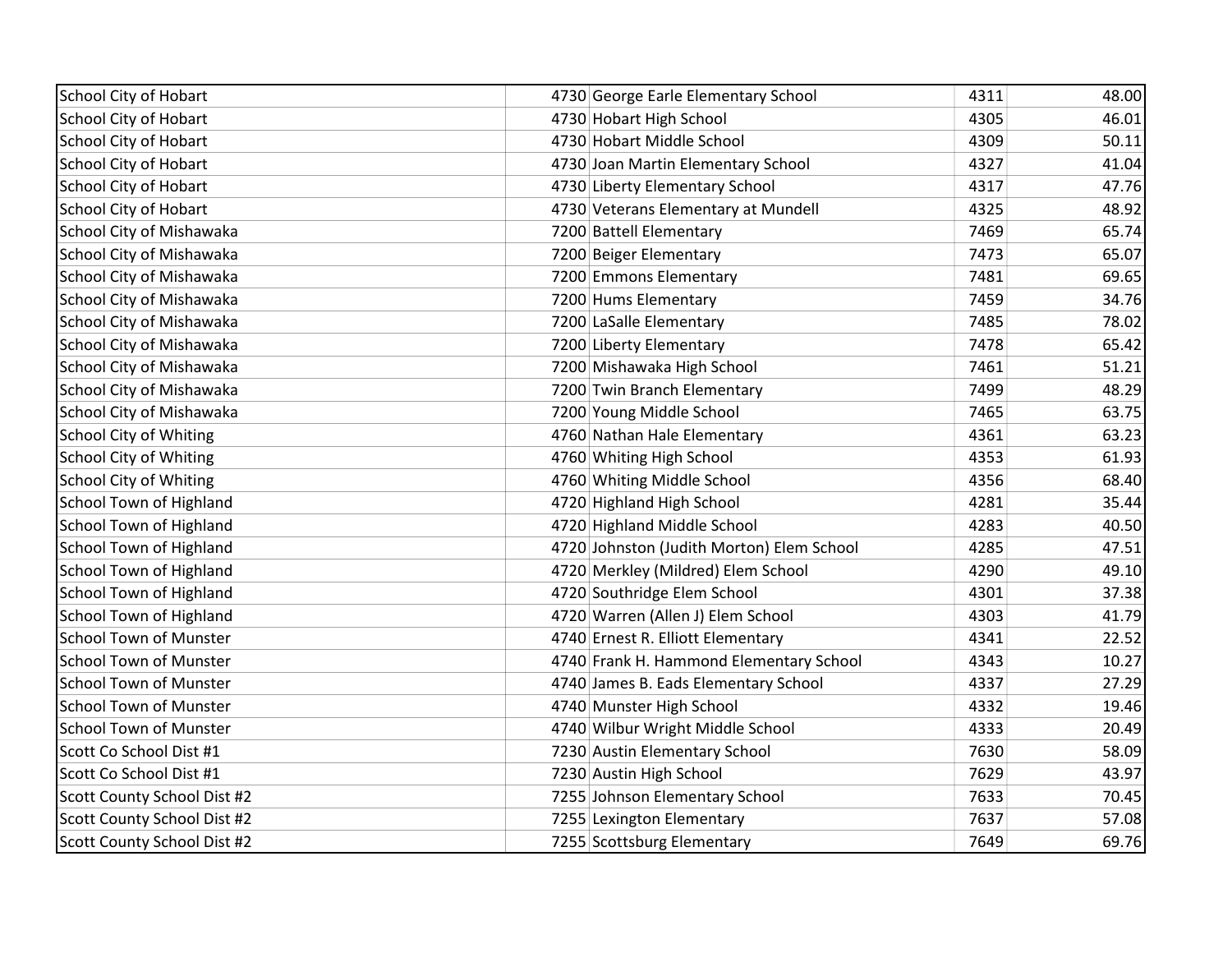| Scott County School Dist #2            | 7255 Scottsburg Middle School         | 7645 | 59.20 |
|----------------------------------------|---------------------------------------|------|-------|
| Scott County School Dist #2            | 7255 Scottsburg Senior High           | 7641 | 49.74 |
| Scott County School Dist #2            | 7255 Vienna-Finley Elementary         | 7653 | 46.96 |
| <b>Seymour Community Schools</b>       | 3675 Brown Elementary School          | 3135 | 33.24 |
| Seymour Community Schools              | 3675 Cortland Elementary School       | 3105 | 34.27 |
| Seymour Community Schools              | 3675 Emerson Elementary School        | 3141 | 41.49 |
| <b>Seymour Community Schools</b>       | 3675 Seymour High School              | 3133 | 46.88 |
| <b>Seymour Community Schools</b>       | 3675 Seymour Middle School            | 3138 | 59.93 |
| <b>Seymour Community Schools</b>       | 3675 Seymour-Jackson Elem. School     | 3153 | 35.81 |
| Seymour Community Schools              | 3675 Seymour-Redding Elem. School     | 3157 | 59.63 |
| <b>Shelby Eastern Schools</b>          | 7285 Morristown Elementary School     | 7663 | 46.82 |
| <b>Shelby Eastern Schools</b>          | 7285 Morristown Jr.-Sr. High School   | 7661 | 35.96 |
| <b>Shelby Eastern Schools</b>          | 7285 Waldron Elementary School        | 7667 | 45.93 |
| <b>Shelby Eastern Schools</b>          | 7285 Waldron Jr.-Sr. High School      | 7665 | 40.64 |
| Shelbyville Central Schools            | 7365 Coulston Elementary School       | 7725 | 61.59 |
| Shelbyville Central Schools            | 7365 Golden Bear School               | 7723 | 35.71 |
| Shelbyville Central Schools            | 7365 Loper Elementary School          | 7733 | 49.92 |
| Shelbyville Central Schools            | 7365 Shelbyville Junior High School   | 7721 | 57.17 |
| Shelbyville Central Schools            | 7365 Shelbyville Senior High          | 7717 | 47.23 |
| Shelbyville Central Schools            | 7365 T.A. Hendricks Elementary School | 7729 | 62.50 |
| Shenandoah School Corporation          | 3435 Shenandoah Elementary School     | 2815 | 39.90 |
| Shenandoah School Corporation          | 3435 Shenandoah Jr.-Sr. High School   | 2817 | 27.75 |
| <b>Sheridan Community Schools</b>      | 3055 Sheridan Elementary School       | 2465 | 38.63 |
| <b>Sheridan Community Schools</b>      | 3055 Sheridan High School             | 2463 | 37.57 |
| <b>Sheridan Community Schools</b>      | 3055 Sheridan Middle School           | 6780 | 40.77 |
| <b>Shoals Community School Corp</b>    | 5520 Shoals Community Elem. School    | 5989 | 63.84 |
| <b>Shoals Community School Corp</b>    | 5520 Shoals Community M.S & H.S.      | 5985 | 56.46 |
| Silver Creek School Corporation        | 945 Silver Creek Elementary School    | 789  | 22.87 |
| <b>Silver Creek School Corporation</b> | 945 Silver Creek High School          | 777  | 16.40 |
| <b>Silver Creek School Corporation</b> | 945 Silver Creek Middle School        | 781  | 23.26 |
| <b>Silver Creek School Corporation</b> | 945 Silver Creek Primary School       | 818  | 29.64 |
| <b>Smith-Green Community Schools</b>   | 8625 Churubusco Elementary School     | 9197 | 27.45 |
| <b>Smith-Green Community Schools</b>   | 8625 Churubusco Jr/Sr. High School    | 9193 | 25.62 |
| <b>South Adams Schools</b>             | 35 South Adams Elementary             | 25   | 33.33 |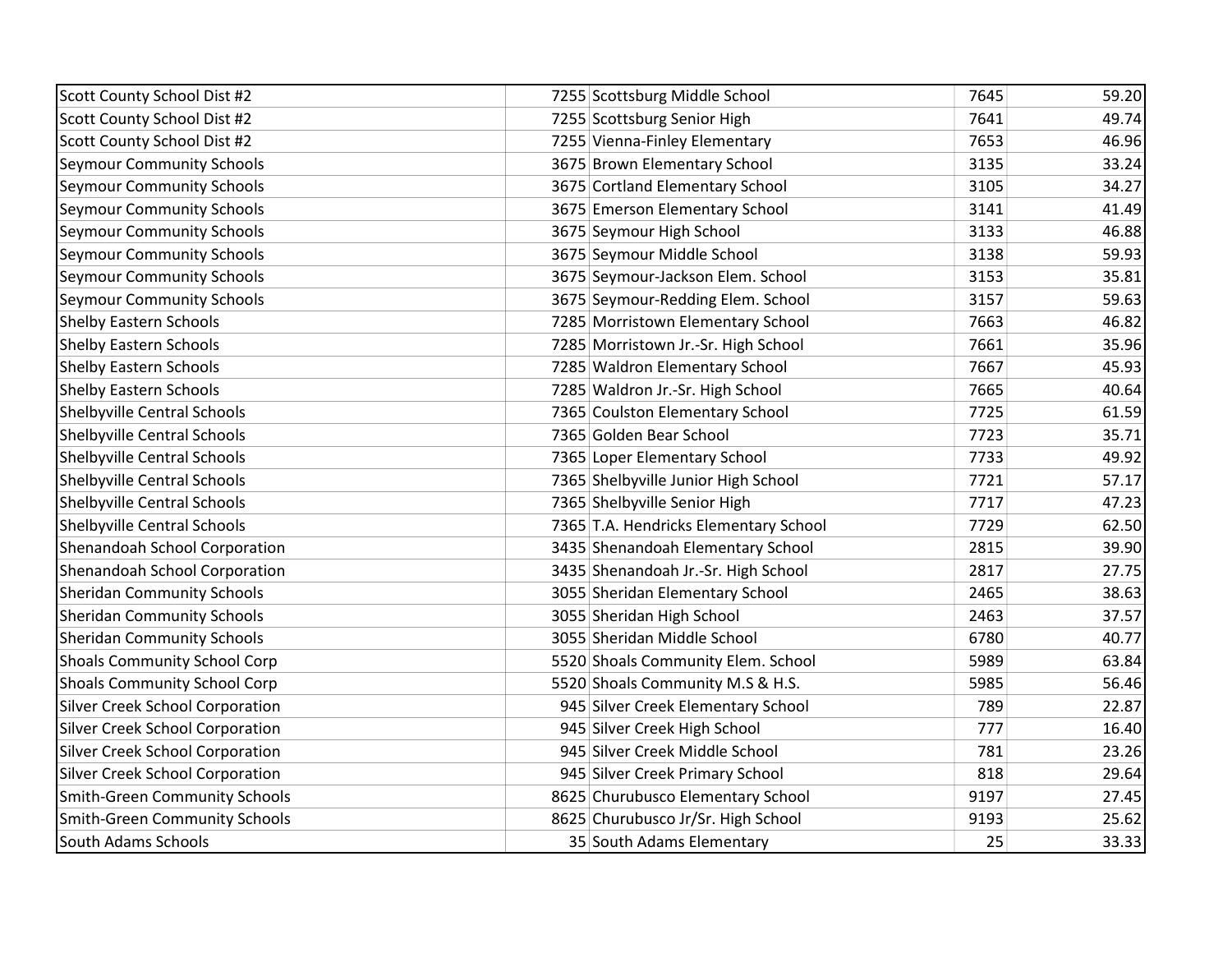| <b>South Adams Schools</b>       | 35 South Adams Jr-Sr School              | 23   | 23.05 |
|----------------------------------|------------------------------------------|------|-------|
| <b>South Adams Schools</b>       | 35 South Adams Middle School             | 17   | 31.42 |
| South Bend Community School Corp | 7205 Adams High School                   | 7505 | 57.47 |
| South Bend Community School Corp | 7205 Clay High School                    | 7421 | 53.60 |
| South Bend Community School Corp | 7205 Clay International Academy          | 7425 | 57.24 |
| South Bend Community School Corp | 7205 Coquillard Elementary School        | 7533 | 75.56 |
| South Bend Community School Corp | 7205 Darden Elementary School            | 7435 | 66.08 |
| South Bend Community School Corp | 7205 Dickinson Fine Arts School          | 7559 | 73.95 |
| South Bend Community School Corp | 7205 Edison Middle School                | 7537 | 65.41 |
| South Bend Community School Corp | 7205 Harrison Elementary School          | 7545 | 74.19 |
| South Bend Community School Corp | 7205 Hay Elementary School               | 7313 | 65.90 |
| South Bend Community School Corp | 7205 Jackson PLTW Academy                | 7510 | 71.84 |
| South Bend Community School Corp | 7205 Jefferson Traditional School        | 7549 | 49.33 |
| South Bend Community School Corp | 7205 Kennedy Primary Academy School      | 7555 | 40.23 |
| South Bend Community School Corp | 7205 Lafayette Primary School            | 7557 | 85.71 |
| South Bend Community School Corp | 7205 LaSalle Intermediate Academy School | 7512 | 59.65 |
| South Bend Community School Corp | 7205 Lincoln Elementary School           | 7561 | 78.63 |
| South Bend Community School Corp | 7205 Madison Steam Academy               | 7573 | 77.63 |
| South Bend Community School Corp | 7205 Marquette Montessori School         | 7577 | 56.00 |
| South Bend Community School Corp | 7205 Marshall Traditional School         | 7546 | 40.69 |
| South Bend Community School Corp | 7205 McKinley Elementary School          | 7569 | 63.62 |
| South Bend Community School Corp | 7205 Monroe Elementary School            | 7585 | 76.00 |
| South Bend Community School Corp | 7205 Muessel Elementary School           | 7593 | 83.83 |
| South Bend Community School Corp | 7205 Navarre Middle School               | 7597 | 71.77 |
| South Bend Community School Corp | 7205 Nuner Fine Arts Academy             | 7601 | 69.98 |
| South Bend Community School Corp | 7205 Riley High School                   | 7513 | 49.82 |
| South Bend Community School Corp | 7205 Rise Up Academy                     | 7534 | 68.65 |
| South Bend Community School Corp | 7205 Studebaker School                   | 7617 | 70.03 |
| South Bend Community School Corp | 7205 Swanson Traditional School          | 7441 | 32.27 |
| South Bend Community School Corp | 7205 Tarkington Elementary School        | 7621 | 61.08 |
| South Bend Community School Corp | 7205 Warren Elementary School            | 7417 | 61.38 |
| South Bend Community School Corp | 7205 Washington High School              | 7517 | 67.34 |
| South Bend Community School Corp | 7205 Wilson Elementary School            | 7588 | 73.22 |
| South Central Community Schools  | 4940 South Central Elementary School     | 4734 | 30.74 |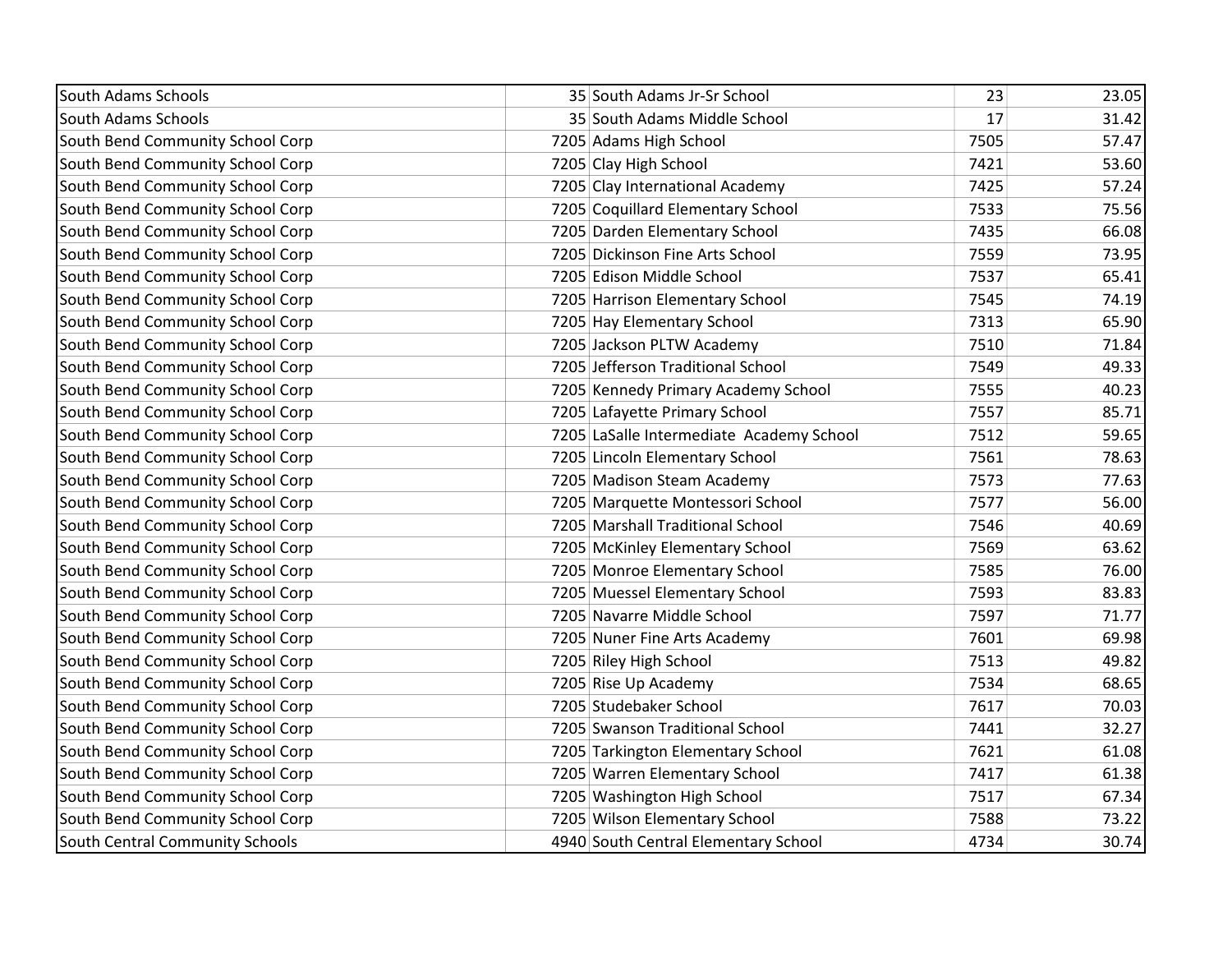| South Central Community Schools    | 4940 South Central Jr.-Sr. High School | 4737 | 27.86 |
|------------------------------------|----------------------------------------|------|-------|
| South Dearborn Community Schools   | 1600 Aurora Elementary School          | 1197 | 54.18 |
| South Dearborn Community Schools   | 1600 Dillsboro School                  | 1141 | 44.39 |
| South Dearborn Community Schools   | 1600 Manchester School                 | 1165 | 39.00 |
| South Dearborn Community Schools   | 1600 Moores Hill School                | 1169 | 56.93 |
| South Dearborn Community Schools   | 1600 South Dearborn High School        | 1179 | 36.44 |
| South Dearborn Community Schools   | 1600 South Dearborn Middle School      | 1172 | 49.44 |
| South Gibson School Corp           | 2765 Fort Branch Community School      | 2214 | 26.75 |
| South Gibson School Corp           | 2765 Gibson Southern High School       | 2211 | 16.16 |
| South Gibson School Corp           | 2765 Haubstadt Public School           | 2205 | 10.16 |
| South Gibson School Corp           | 2765 Owensville Public School          | 2241 | 36.89 |
| South Harrison Community Schools   | 3190 Corydon Central High              | 2640 | 40.38 |
| South Harrison Community Schools   | 3190 Corydon Central Jr. High School   | 2643 | 44.01 |
| South Harrison Community Schools   | 3190 Corydon Elementary School         | 2645 | 49.92 |
| South Harrison Community Schools   | 3190 Corydon Intermediate School       | 2663 | 48.10 |
| South Harrison Community Schools   | 3190 Heth-Washington Grade School      | 2653 | 72.93 |
| South Harrison Community Schools   | 3190 New Middletown Grade School       | 2649 | 45.36 |
| South Harrison Community Schools   | 3190 South Central Elementary School   | 2667 | 47.88 |
| South Harrison Community Schools   | 3190 South Central Jr.-Sr. High        | 2670 | 39.25 |
| South Henry School Corp            | 3415 Tri Jr-Sr High School             | 2773 | 38.90 |
| South Henry School Corp            | 3415 Tri-Elementary School             | 2777 | 51.22 |
| South Knox School Corp             | 4325 South Knox Elementary School      | 3489 | 37.82 |
| South Knox School Corp             | 4325 South Knox Middle-High School     | 3490 | 28.64 |
| South Madison Community Schools    | 5255 East Elementary School            | 4935 | 35.88 |
| South Madison Community Schools    | 5255 Maple Ridge Elementary School     | 5064 | 37.14 |
| South Madison Community Schools    | 5255 Pendleton Heights High School     | 5053 | 28.55 |
| South Madison Community Schools    | 5255 Pendleton Heights Middle School   | 5057 | 29.20 |
| South Madison Community Schools    | 5255 Pendleton South Elementary School | 5061 | 28.62 |
| South Montgomery Community Schools | 5845 Ladoga Elementary School          | 6233 | 43.41 |
| South Montgomery Community Schools | 5845 New Market Elem. School           | 6269 | 33.64 |
| South Montgomery Community Schools | 5845 Southmont Jr. High School         | 6261 | 29.83 |
| South Montgomery Community Schools | 5845 Southmont Senior High School      | 6257 | 25.64 |
| South Montgomery Community Schools | 5845 Walnut Elementary School          | 6258 | 40.76 |
| South Newton School Corp           | 5995 South Newton Elementary           | 6431 | 59.55 |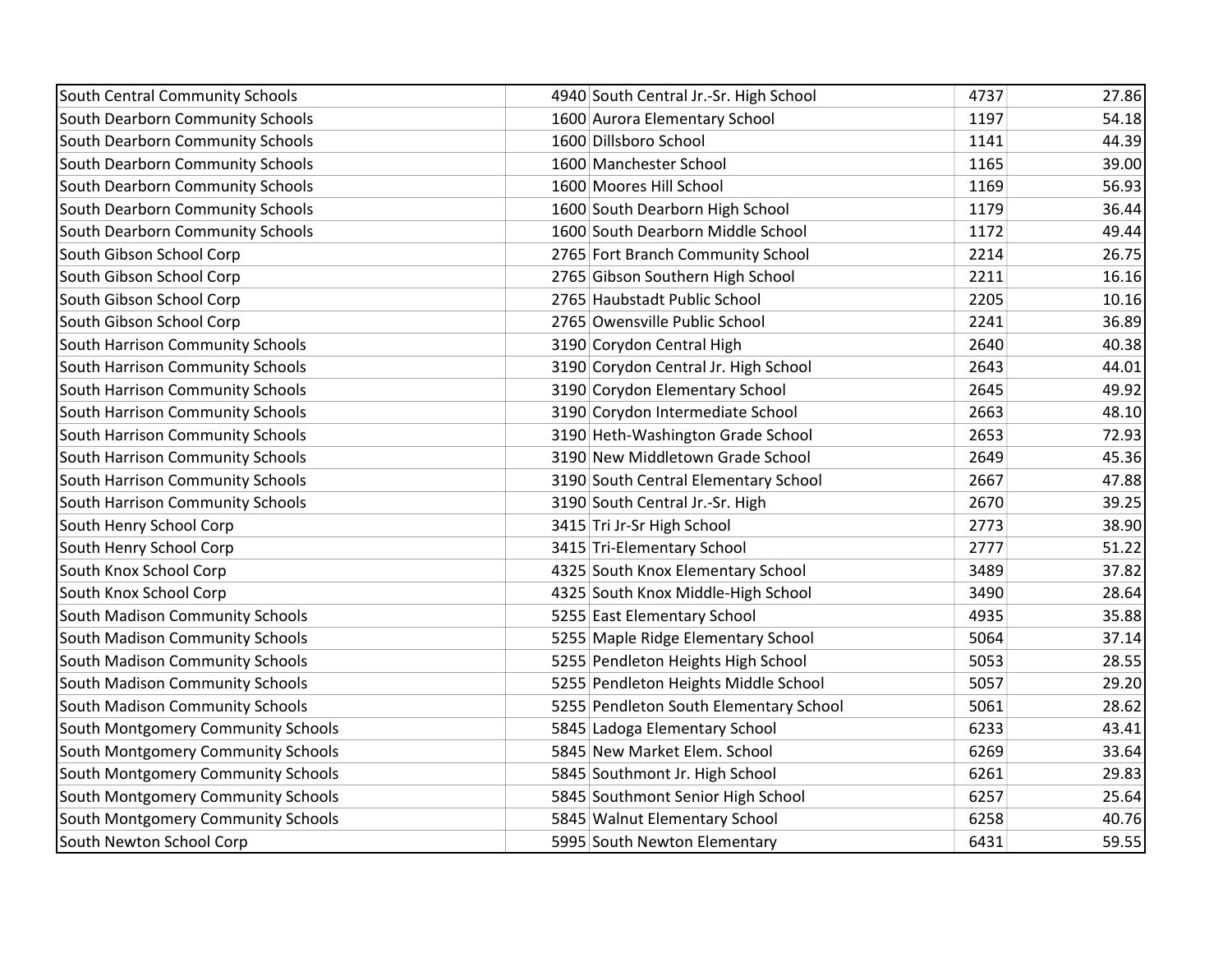| South Newton School Corp                      | 5995 South Newton Middle/High School    | 6417 | 49.47 |
|-----------------------------------------------|-----------------------------------------|------|-------|
| South Putnam Community School Corp            | 6705 Central Elementary School          | 7055 | 47.29 |
| South Putnam Community School Corp            | 6705 Fillmore Elementary School         | 7057 | 40.43 |
| South Putnam Community School Corp            | 6705 South Putnam High School           | 7071 | 41.23 |
| South Ripley Community School Corp            | 6865 South Ripley Elementary School     | 7178 | 54.41 |
| South Ripley Community School Corp            | 6865 South Ripley Jr.-Sr. High School   | 7182 | 50.41 |
| South Spencer Co School Corp                  | 7445 Luce Elementary                    | 7789 | 36.00 |
| South Spencer Co School Corp                  | 7445 Rockport Elementary                | 7803 | 59.78 |
| South Spencer Co School Corp                  | 7445 South Spencer High School          | 7795 | 38.60 |
| South Spencer Co School Corp                  | 7445 South Spencer Middle School        | 7797 | 42.97 |
| South Vermillion Community School Corporation | 8020 Central Elementary School          | 8409 | 63.40 |
| South Vermillion Community School Corporation | 8020 Ernie Pyle Elementary School       | 8431 | 60.66 |
| South Vermillion Community School Corporation | 8020 South Vermillion High School       | 8432 | 48.04 |
| South Vermillion Community School Corporation | 8020 South Vermillion Middle School     | 8434 | 55.80 |
| South Vermillion Community School Corporation | 8020 Van Duyn Elementary School         | 8435 | 50.42 |
| Southeast Dubois County Schools               | 2100 Cedar Crest Intermediate School    | 1586 | 26.90 |
| Southeast Dubois County Schools               | 2100 Ferdinand Elementary School        | 1581 | 21.66 |
| Southeast Dubois County Schools               | 2100 Forest Park High School            | 1583 | 21.13 |
| Southeast Dubois County Schools               | 2100 Pine Ridge Elementary School       | 1563 | 35.90 |
| Southeast Fountain School Corp                | 2455 Fountain Central Jr.-Sr. High      | 2022 | 45.59 |
| Southeast Fountain School Corp                | 2455 Southeast Fountain Elem. School    | 2021 | 49.74 |
| Southern Wells Community Schools              | 8425 Southern Wells Elementary School   | 9057 | 41.13 |
| Southern Wells Community Schools              | 8425 Southern Wells Jr.-Sr. High School | 9058 | 36.86 |
| Southwest Dubois County Schools               | 2110 Holland Elementary School          | 1529 | 26.34 |
| Southwest Dubois County Schools               | 2110 Huntingburg Elementary School      | 1590 | 44.03 |
| Southwest Dubois County Schools               | 2110 Southridge High School             | 1588 | 28.54 |
| Southwest Dubois County Schools               | 2110 Southridge Middle School           | 1587 | 35.89 |
| Southwest Parke Community Schools             | 6260 Montezuma Grade School             | 6629 | 56.42 |
| Southwest Parke Community Schools             | 6260 Riverton Parke High School         | 6627 | 50.97 |
| Southwest Parke Community Schools             | 6260 Rosedale Grade School              | 6621 | 34.30 |
| Southwest School Corp                         | 7715 Carlisle Elem.-Jr. High School     | 7953 | 64.41 |
| Southwest School Corp                         | 7715 Sullivan Elementary School         | 7965 | 44.51 |
| Southwest School Corp                         | 7715 Sullivan High School               | 7957 | 39.88 |
| Southwest School Corp                         | 7715 Sullivan Jr. High School           | 7961 | 42.12 |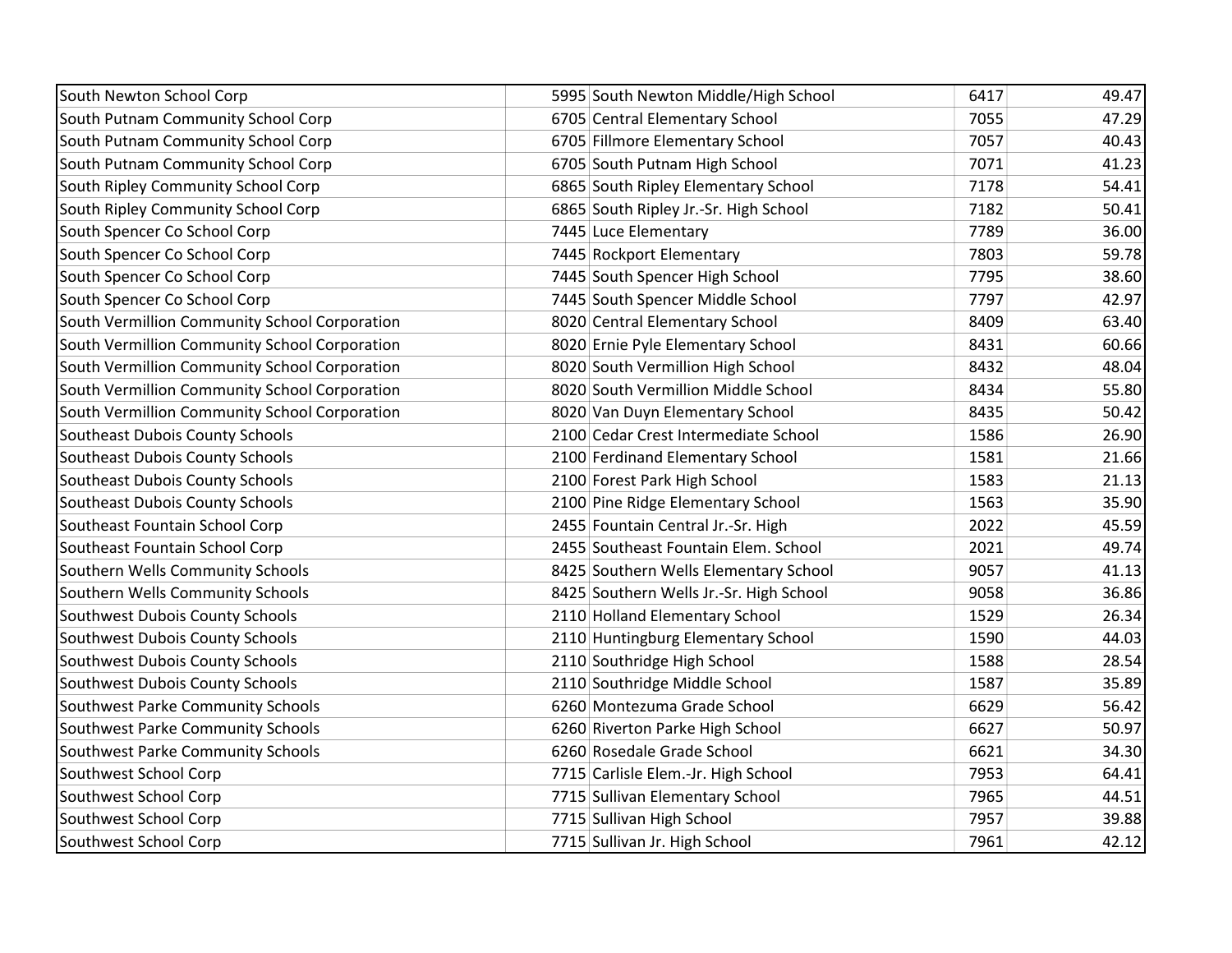| Southwestern Cons School Dist                       | 7360 Southwestern Elementary School      | 7703 | 39.93 |
|-----------------------------------------------------|------------------------------------------|------|-------|
| Southwestern Cons School Dist                       | 7360 Southwestern High School            | 7701 | 32.10 |
| Southwestern Jefferson Co. Consolidated School Corp | 4000 Southwestern Elementary School      | 3341 | 60.28 |
| Southwestern Jefferson Co. Consolidated School Corp | 4000 Southwestern Middle and High School | 3337 | 46.30 |
| Speedway Public Schools                             | 5400 Arthur C. Newby Elementary          | 5901 | 57.45 |
| Speedway Public Schools                             | 5400 Carl G. Fisher Elementary           | 5897 | 36.20 |
| Speedway Public Schools                             | 5400 Frank H. Wheeler Elementary         | 5905 | 46.73 |
| Speedway Public Schools                             | 5400 James A. Allison Elementary School  | 5893 | 61.32 |
| Speedway Public Schools                             | 5400 Speedway High School                | 5891 | 29.94 |
| Speedway Public Schools                             | 5400 Speedway Junior High School         | 5889 | 50.86 |
| Spencer-Owen Comm Schools                           | 6195 Gosport Elementary School           | 6605 | 58.21 |
| Spencer-Owen Comm Schools                           | 6195 McCormick's Creek Elementary        | 6619 | 47.70 |
| Spencer-Owen Comm Schools                           | 6195 Owen Valley High School             | 6613 | 41.27 |
| Spencer-Owen Comm Schools                           | 6195 Owen Valley Middle School           | 6597 | 46.59 |
| Spencer-Owen Comm Schools                           | 6195 Patricksburg Elementary School      | 6601 | 69.70 |
| Spencer-Owen Comm Schools                           | 6195 Spencer Elementary School           | 6617 | 50.00 |
| <b>Springs Valley Community Schools</b>             | 6160 Springs Valley Elementary School    | 6591 | 55.87 |
| <b>Springs Valley Community Schools</b>             | 6160 Springs Valley High School          | 6589 | 46.54 |
| <b>Sunman-Dearborn Community Schools</b>            | 1560 Bright Elementary School            | 1193 | 19.85 |
| <b>Sunman-Dearborn Community Schools</b>            | 1560 East Central High School            | 7213 | 19.67 |
| <b>Sunman-Dearborn Community Schools</b>            | 1560 North Dearborn Elementary School    | 1189 | 21.13 |
| <b>Sunman-Dearborn Community Schools</b>            | 1560 Sunman Elementary School            | 7211 | 40.31 |
| <b>Sunman-Dearborn Community Schools</b>            | 1560 Sunman-Dearborn Middle School       | 1190 | 23.31 |
| <b>Switzerland County School Corp</b>               | 7775 Jefferson-Craig Elem. School        | 7985 | 50.35 |
| <b>Switzerland County School Corp</b>               | 7775 Switzerland County Elem. School     | 7994 | 51.54 |
| <b>Switzerland County School Corp</b>               | 7775 Switzerland County Jr.-Sr. H.S.     | 7993 | 50.12 |
| <b>Switzerland County School Corp</b>               | 7775 Switzerland County Middle School    | 7987 | 37.84 |
| <b>Taylor Community School Corp</b>                 | 3460 Taylor Elementary                   | 2895 | 69.03 |
| <b>Taylor Community School Corp</b>                 | 3460 Taylor High School                  | 2894 | 51.87 |
| <b>Taylor Community School Corp</b>                 | 3460 Taylor Middle School                | 2896 | 61.77 |
| Tell City-Troy Township School Corporation          | 6350 Tell City Junior-Senior High School | 6741 | 45.28 |
| Tell City-Troy Township School Corporation          | 6350 William Tell Elementary School      | 6745 | 49.30 |
| <b>Tippecanoe School Corporation</b>                | 7865 Battle Ground Elementary School     | 8024 | 34.35 |
| <b>Tippecanoe School Corporation</b>                | 7865 Battle Ground Middle School         | 8025 | 32.78 |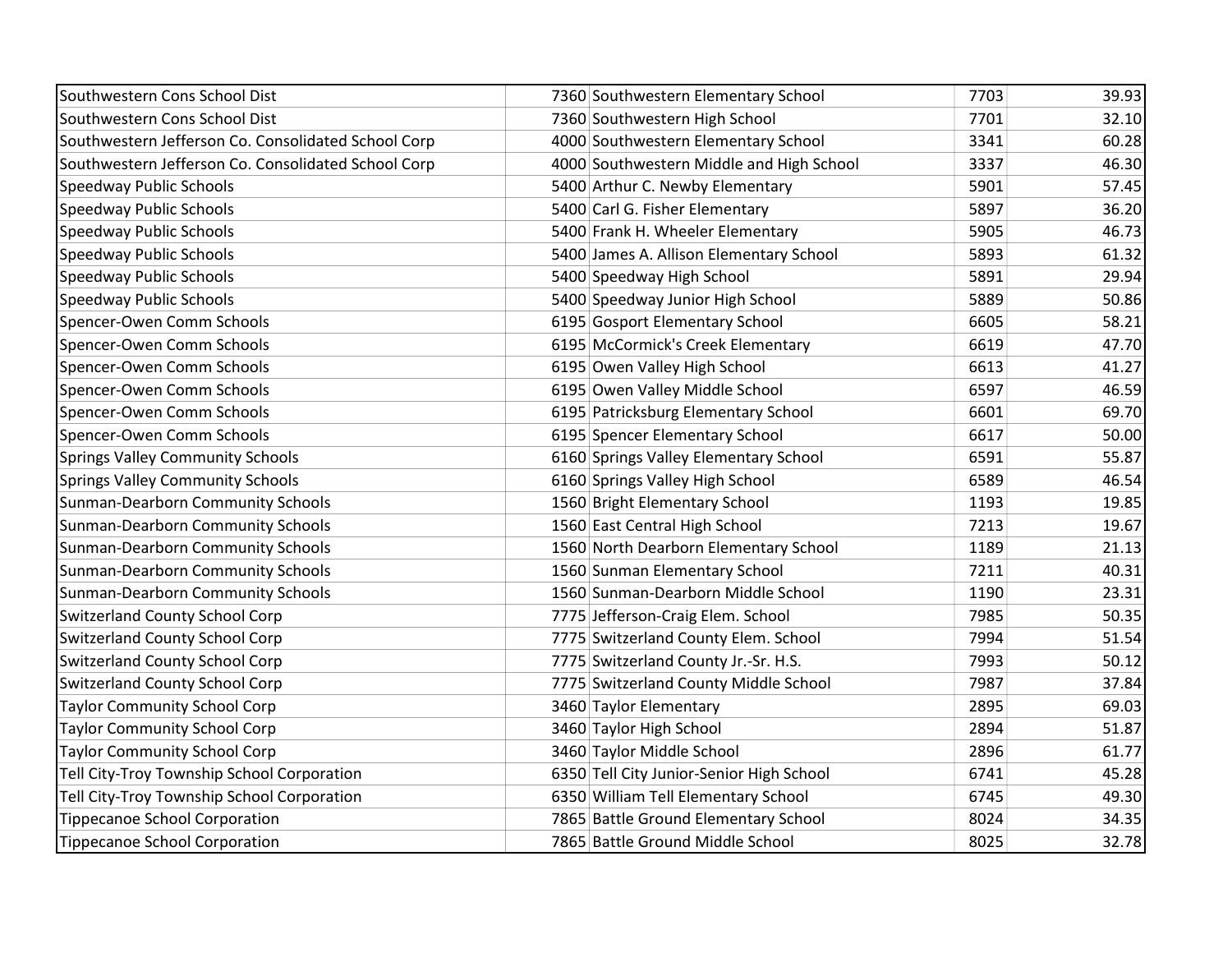| <b>Tippecanoe School Corporation</b> | 7865 Burnett Creek Elementary School | 8019 | 27.83 |
|--------------------------------------|--------------------------------------|------|-------|
| Tippecanoe School Corporation        | 7865 Dayton Elementary School        | 8017 | 46.20 |
| Tippecanoe School Corporation        | 7865 East Tipp Middle School         | 8033 | 22.63 |
| Tippecanoe School Corporation        | 7865 Harrison High School            | 8029 | 26.68 |
| Tippecanoe School Corporation        | 7865 Hershey Elementary School       | 8007 | 18.34 |
| Tippecanoe School Corporation        | 7865 James Cole Elementary School    | 8035 | 35.56 |
| Tippecanoe School Corporation        | 7865 Klondike Elementary School      | 8042 | 39.90 |
| Tippecanoe School Corporation        | 7865 Klondike Middle School          | 8041 | 35.88 |
| <b>Tippecanoe School Corporation</b> | 7865 Mayflower Elementary School     | 8005 | 55.38 |
| <b>Tippecanoe School Corporation</b> | 7865 McCutcheon High School          | 8003 | 37.51 |
| Tippecanoe School Corporation        | 7865 Mintonye Elementary School      | 8009 | 26.01 |
| Tippecanoe School Corporation        | 7865 Southwestern Middle School      | 8045 | 36.51 |
| Tippecanoe School Corporation        | 7865 Wainwright Middle School        | 8026 | 40.57 |
| Tippecanoe School Corporation        | 7865 Wea Ridge Elementary School     | 8021 | 45.94 |
| Tippecanoe School Corporation        | 7865 Wea Ridge Middle School         | 8049 | 46.39 |
| Tippecanoe School Corporation        | 7865 Woodland Elementary School      | 8111 | 45.37 |
| Tippecanoe School Corporation        | 7865 Wyondotte Elementary            | 8006 | 26.03 |
| Tippecanoe Valley School Corp        | 4445 Akron School                    | 2139 | 53.87 |
| <b>Tippecanoe Valley School Corp</b> | 4445 Mentone School                  | 3603 | 57.08 |
| Tippecanoe Valley School Corp        | 4445 Tippecanoe Valley High School   | 3602 | 49.91 |
| Tippecanoe Valley School Corp        | 4445 Tippecanoe Valley Middle School | 3619 | 55.64 |
| <b>Tipton Community School Corp</b>  | 7945 Tipton Elementary School        | 8163 | 46.61 |
| <b>Tipton Community School Corp</b>  | 7945 Tipton High School              | 8177 | 35.97 |
| <b>Tipton Community School Corp</b>  | 7945 Tipton Middle School            | 8167 | 42.19 |
| Tri Creek School Corporation         | 4645 Lake Prairie Elementary School  | 3845 | 22.05 |
| Tri Creek School Corporation         | 4645 Lowell Middle School            | 3851 | 28.83 |
| <b>Tri Creek School Corporation</b>  | 4645 Lowell Senior High School       | 3865 | 25.53 |
| <b>Tri Creek School Corporation</b>  | 4645 Oak Hill Elementary School      | 3753 | 30.37 |
| <b>Tri Creek School Corporation</b>  | 4645 Three Creeks Elementary School  | 3848 | 30.67 |
| <b>Tri-Central Community Schools</b> | 7935 Tri Central Elementary School   | 8154 | 44.60 |
| <b>Tri-Central Community Schools</b> | 7935 Tri Central Jr.-Sr. High School | 8155 | 44.08 |
| <b>Tri-County School Corporation</b> | 8535 Tri-County Intermediate School  | 9143 | 44.86 |
| <b>Tri-County School Corporation</b> | 8535 Tri-County Middle-Sr. H.S.      | 9141 | 35.10 |
| <b>Tri-County School Corporation</b> | 8535 Tri-County Primary School       | 3170 | 40.82 |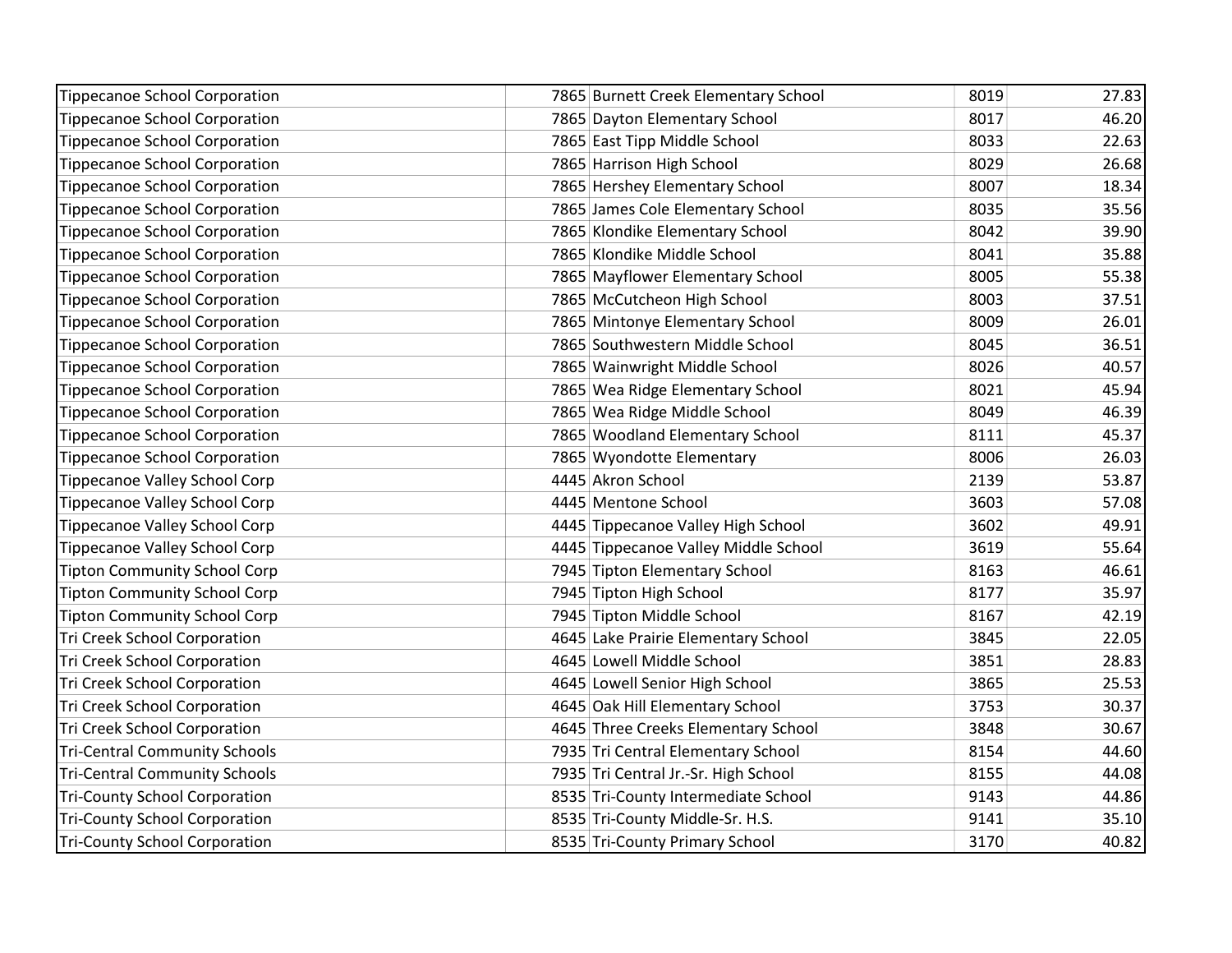| <b>Triton School Corp</b>                         | 5495 Triton Elementary School           | 5922 | 48.64 |
|---------------------------------------------------|-----------------------------------------|------|-------|
| <b>Triton School Corp</b>                         | 5495 Triton Jr.-Sr. High School         | 5923 | 37.78 |
| Tri-Township Consolidated School Corporation      | 4915 LaCrosse School                    | 4692 | 31.13 |
| Tri-Township Consolidated School Corporation      | 4915 Wanatah School                     | 4696 | 41.28 |
| Twin Lakes School Corporation                     | 8565 Eastlawn Elementary School         | 9129 | 60.78 |
| Twin Lakes School Corporation                     | 8565 Meadowlawn Elementary School       | 9163 | 65.50 |
| Twin Lakes School Corporation                     | 8565 Oaklawn Elementary School          | 9157 | 68.00 |
| Twin Lakes School Corporation                     | 8565 Roosevelt Middle School            | 9153 | 60.57 |
| Twin Lakes School Corporation                     | 8565 Twin Lakes High School             | 9149 | 29.28 |
| Union County/College Corner Joint School District | 7950 Liberty Elementary School          | 8209 | 57.58 |
| Union County/College Corner Joint School District | 7950 Union County High School           | 8193 | 42.40 |
| Union County/College Corner Joint School District | 7950 Union County Middle School         | 8206 | 54.42 |
| Union County/College Corner Joint School District | 7950 Union Elementary School            | 8213 | 47.77 |
| <b>Union School Corporation</b>                   | 6795 Union Elementary School            | 7117 | 66.23 |
| <b>Union School Corporation</b>                   | 6795 Union Jr.-Sr. High School          | 7119 | 57.72 |
| <b>Union Township Schools</b>                     | 6530 John Simatovich Elementary School  | 6846 | 44.44 |
| <b>Union Township Schools</b>                     | 6530 Union Center Elementary School     | 6845 | 20.16 |
| <b>Union Township Schools</b>                     | 6530 Wheeler HS/Union Twp. Middle       | 6841 | 24.33 |
| Union-North United School Corp                    | 7215 LaVille Elementary School          | 7400 | 53.91 |
| Union-North United School Corp                    | 7215 LaVille Jr/Sr. High School         | 7399 | 53.28 |
| <b>Valparaiso Community Schools</b>               | 6560 Ben Franklin Middle School         | 6885 | 23.03 |
| <b>Valparaiso Community Schools</b>               | 6560 Central Elementary                 | 6891 | 47.45 |
| <b>Valparaiso Community Schools</b>               | 6560 Cooks Corners Elementary School    | 6897 | 19.83 |
| <b>Valparaiso Community Schools</b>               | 6560 Flint Lake Elementary School       | 6893 | 44.55 |
| <b>Valparaiso Community Schools</b>               | 6560 Heavilin Elementary School         | 6903 | 11.87 |
| <b>Valparaiso Community Schools</b>               | 6560 Memorial Elementary School         | 6913 | 25.11 |
| <b>Valparaiso Community Schools</b>               | 6560 Northview Elementary School        | 6917 | 26.36 |
| <b>Valparaiso Community Schools</b>               | 6560 Parkview Elementary School         | 6921 | 48.13 |
| <b>Valparaiso Community Schools</b>               | 6560 Thomas Jefferson Elementary School | 6888 | 43.02 |
| <b>Valparaiso Community Schools</b>               | 6560 Thomas Jefferson Middle School     | 6887 | 42.07 |
| <b>Valparaiso Community Schools</b>               | 6560 Valparaiso High School             | 6881 | 25.60 |
| Vigo County School Corp                           | 8030 Consolidated Elementary School     | 8497 | 51.34 |
| Vigo County School Corp                           | 8030 Davis Park Elementary School       | 8505 | 89.17 |
| Vigo County School Corp                           | 8030 Deming Elementary School           | 8509 | 94.71 |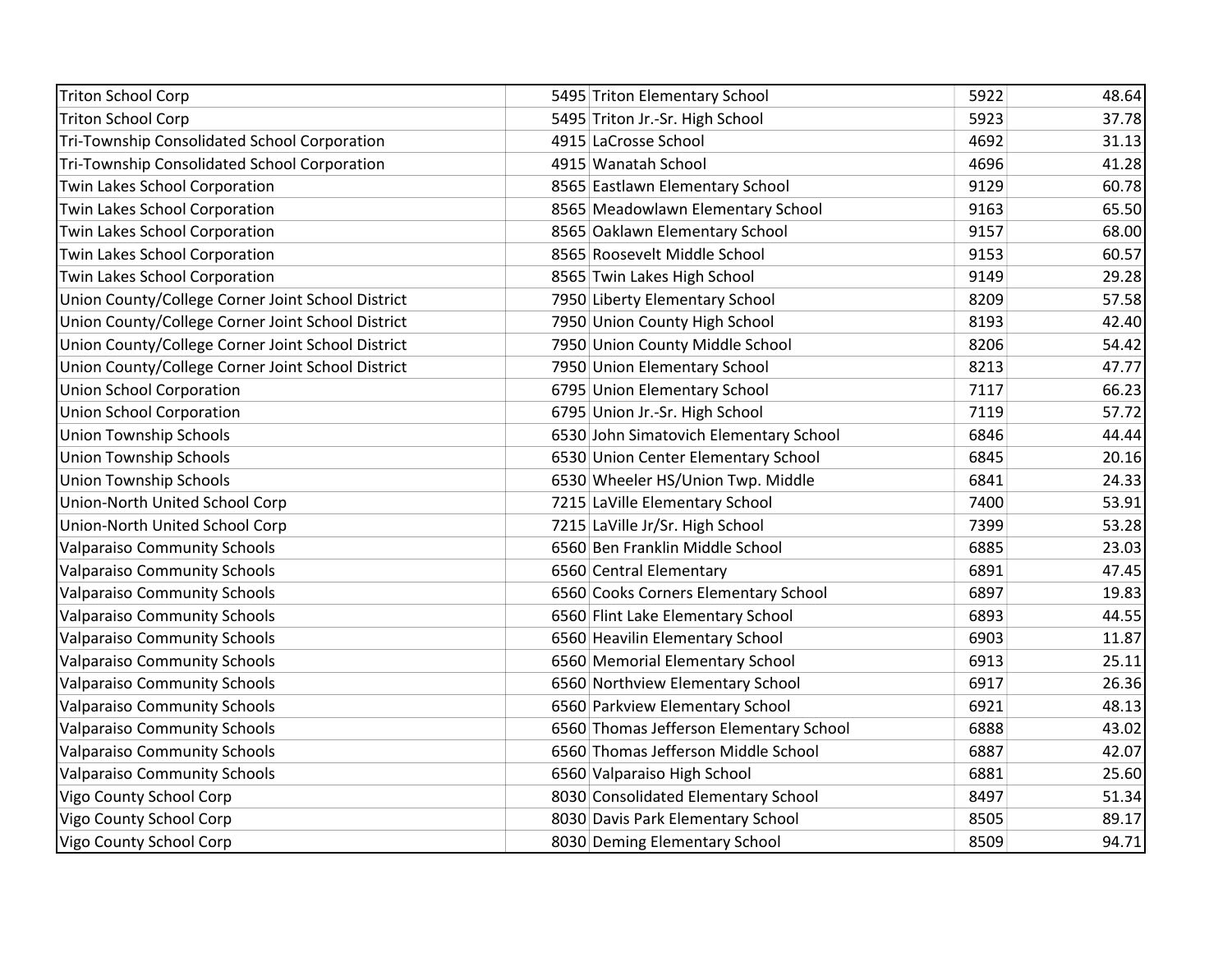| Vigo County School Corp                | 8030 DeVaney Elementary School          | 8510 | 57.25 |
|----------------------------------------|-----------------------------------------|------|-------|
| Vigo County School Corp                | 8030 Dixie Bee Elementary School        | 8511 | 35.69 |
| Vigo County School Corp                | 8030 Farrington Grove Elementary        | 8517 | 82.11 |
| Vigo County School Corp                | 8030 Fayette Elementary School          | 8521 | 43.50 |
| Vigo County School Corp                | 8030 Franklin Elementary School         | 8533 | 92.15 |
| Vigo County School Corp                | 8030 Fuqua Elementary School            | 8537 | 80.63 |
| Vigo County School Corp                | 8030 Honey Creek Middle School          | 8445 | 37.50 |
| Vigo County School Corp                | 8030 Hoosier Prairie Elementary School  | 8543 | 49.26 |
| Vigo County School Corp                | 8030 Lost Creek Elementary School       | 8549 | 42.35 |
| Vigo County School Corp                | 8030 Meadows Elementary School          | 8561 | 75.57 |
| Vigo County School Corp                | 8030 Otter Creek Middle School          | 8477 | 59.48 |
| Vigo County School Corp                | 8030 Quabache Elementary School         | 8575 | 73.19 |
| Vigo County School Corp                | 8030 Riley Elementary School            | 8593 | 29.03 |
| Vigo County School Corp                | 8030 Rio Grande Elementary School       | 8525 | 50.44 |
| Vigo County School Corp                | 8030 Sarah Scott Middle School          | 8481 | 83.05 |
| Vigo County School Corp                | 8030 Sugar Grove Elementary School      | 8605 | 65.97 |
| Vigo County School Corp                | 8030 Terre Haute North Vigo High School | 8441 | 45.46 |
| Vigo County School Corp                | 8030 Terre Haute South Vigo High School | 8457 | 42.93 |
| Vigo County School Corp                | 8030 Terre Town Elementary School       | 8607 | 78.64 |
| Vigo County School Corp                | 8030 Washington Alternative School      | 8611 | 78.42 |
| Vigo County School Corp                | 8030 West Vigo Elementary School        | 8609 | 83.64 |
| Vigo County School Corp                | 8030 West Vigo Middle/High School       | 8461 | 53.96 |
| Vigo County School Corp                | 8030 Woodrow Wilson Middle School       | 8485 | 58.39 |
| <b>Vincennes Community School Corp</b> | 4335 Benjamin Franklin School           | 3509 | 36.55 |
| Vincennes Community School Corp        | 4335 Clark Middle School                | 3557 | 55.03 |
| Vincennes Community School Corp        | 4335 Francis Vigo School                | 3581 | 58.28 |
| Vincennes Community School Corp        | 4335 James Whitcomb Riley Elem. School  | 3573 | 74.85 |
| <b>Vincennes Community School Corp</b> | 4335 Lincoln High School                | 3553 | 49.28 |
| Vincennes Community School Corp        | 4335 Tecumseh-Harrison School           | 3577 | 67.71 |
| <b>Vincennes Community School Corp</b> | 4335 Washington Learning Academy        | 4319 | 67.74 |
| <b>Wabash City Schools</b>             | 8060 O.J. Neighbours Elementary School  | 8706 | 56.57 |
| <b>Wabash City Schools</b>             | 8060 Wabash Middle School               | 8694 | 58.60 |
| <b>Wabash City Schools</b>             | 8060 Wabash Sr. High School             | 8693 | 49.79 |
| <b>Wa-Nee Community Schools</b>        | 2285 Nappanee Elementary School         | 1743 | 39.56 |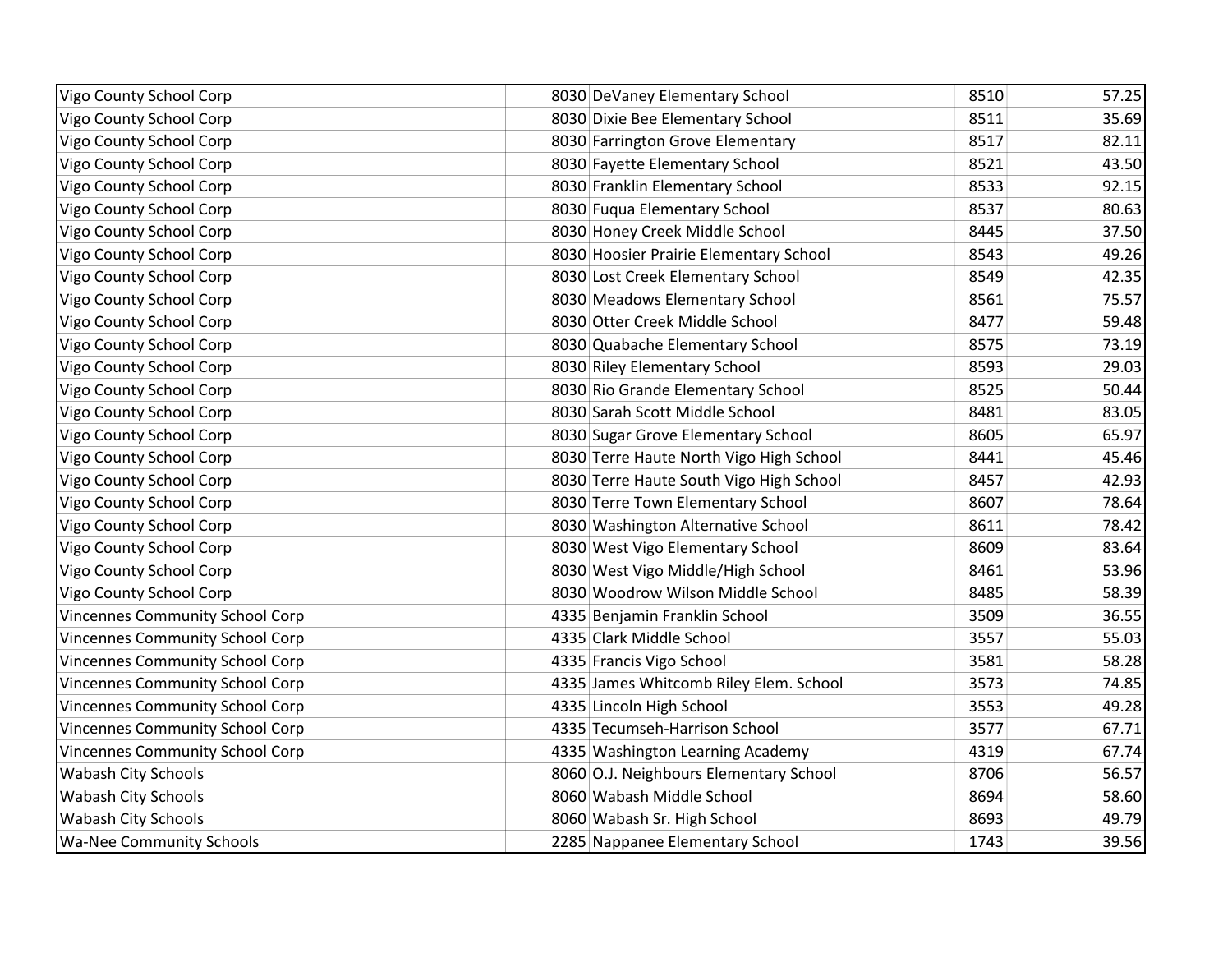| <b>Wa-Nee Community Schools</b>     | 2285 Northwood High School        | 1737 | 26.37 |
|-------------------------------------|-----------------------------------|------|-------|
| <b>Wa-Nee Community Schools</b>     | 2285 Northwood Middle School      | 1669 | 32.34 |
| <b>Wa-Nee Community Schools</b>     | 2285 Wakarusa Elementary School   | 1735 | 27.00 |
| <b>Wa-Nee Community Schools</b>     | 2285 Woodview Elementary School   | 1747 | 36.10 |
| <b>Warrick County School Corp</b>   | 8130 Boonville High School        | 8789 | 42.63 |
| <b>Warrick County School Corp</b>   | 8130 Boonville Middle School      | 8793 | 44.15 |
| <b>Warrick County School Corp</b>   | 8130 Castle High School           | 8809 | 20.33 |
| <b>Warrick County School Corp</b>   | 8130 Castle North Middle School   | 8775 | 19.01 |
| <b>Warrick County School Corp</b>   | 8130 Castle South Middle School   | 8760 | 33.10 |
| <b>Warrick County School Corp</b>   | 8130 Chandler Elementary School   | 8813 | 45.24 |
| <b>Warrick County School Corp</b>   | 8130 Elberfeld Elementary School  | 8769 | 30.41 |
| <b>Warrick County School Corp</b>   | 8130 John H. Castle Elem. School  | 8764 | 15.22 |
| <b>Warrick County School Corp</b>   | 8130 Loge Elementary School       | 8777 | 44.94 |
| <b>Warrick County School Corp</b>   | 8130 Lynnville Elementary School  | 8773 | 35.45 |
| <b>Warrick County School Corp</b>   | 8130 Newburgh Elementary School   | 8817 | 28.82 |
| <b>Warrick County School Corp</b>   | 8130 Oakdale Elementary School    | 8801 | 58.33 |
| <b>Warrick County School Corp</b>   | 8130 Sharon Elementary School     | 8819 | 44.85 |
| <b>Warrick County School Corp</b>   | 8130 Tecumseh JR/SR High School   | 8772 | 26.00 |
| <b>Warrick County School Corp</b>   | 8130 Tennyson Elementary School   | 8785 | 70.13 |
| <b>Warrick County School Corp</b>   | 8130 Yankeetown Elementary School | 8761 | 35.59 |
| <b>Warsaw Community Schools</b>     | 4415 Claypool Elementary School   | 3589 | 63.87 |
| <b>Warsaw Community Schools</b>     | 4415 Edgewood Middle School       | 3653 | 38.98 |
| <b>Warsaw Community Schools</b>     | 4415 Eisenhower Elementary School | 3608 | 34.66 |
| <b>Warsaw Community Schools</b>     | 4415 Harrison Elementary School   | 3610 | 51.73 |
| <b>Warsaw Community Schools</b>     | 4415 Jefferson Elementary School  | 3661 | 50.00 |
| <b>Warsaw Community Schools</b>     | 4415 Lakeview Middle School       | 3607 | 53.16 |
| <b>Warsaw Community Schools</b>     | 4415 Leesburg Elementary School   | 3613 | 59.05 |
| <b>Warsaw Community Schools</b>     | 4415 Lincoln Elementary School    | 3665 | 50.32 |
| <b>Warsaw Community Schools</b>     | 4415 Madison Elementary School    | 3673 | 41.92 |
| <b>Warsaw Community Schools</b>     | 4415 Warsaw High School           | 3647 | 40.78 |
| <b>Warsaw Community Schools</b>     | 4415 Washington Elementary School | 3677 | 41.05 |
| <b>Washington Community Schools</b> | 1405 Griffith Elementary School   | 1133 | 71.03 |
| <b>Washington Community Schools</b> | 1405 Lena Dunn Elementary School  | 1103 | 78.39 |
| <b>Washington Community Schools</b> | 1405 North Elementary School      | 1129 | 52.09 |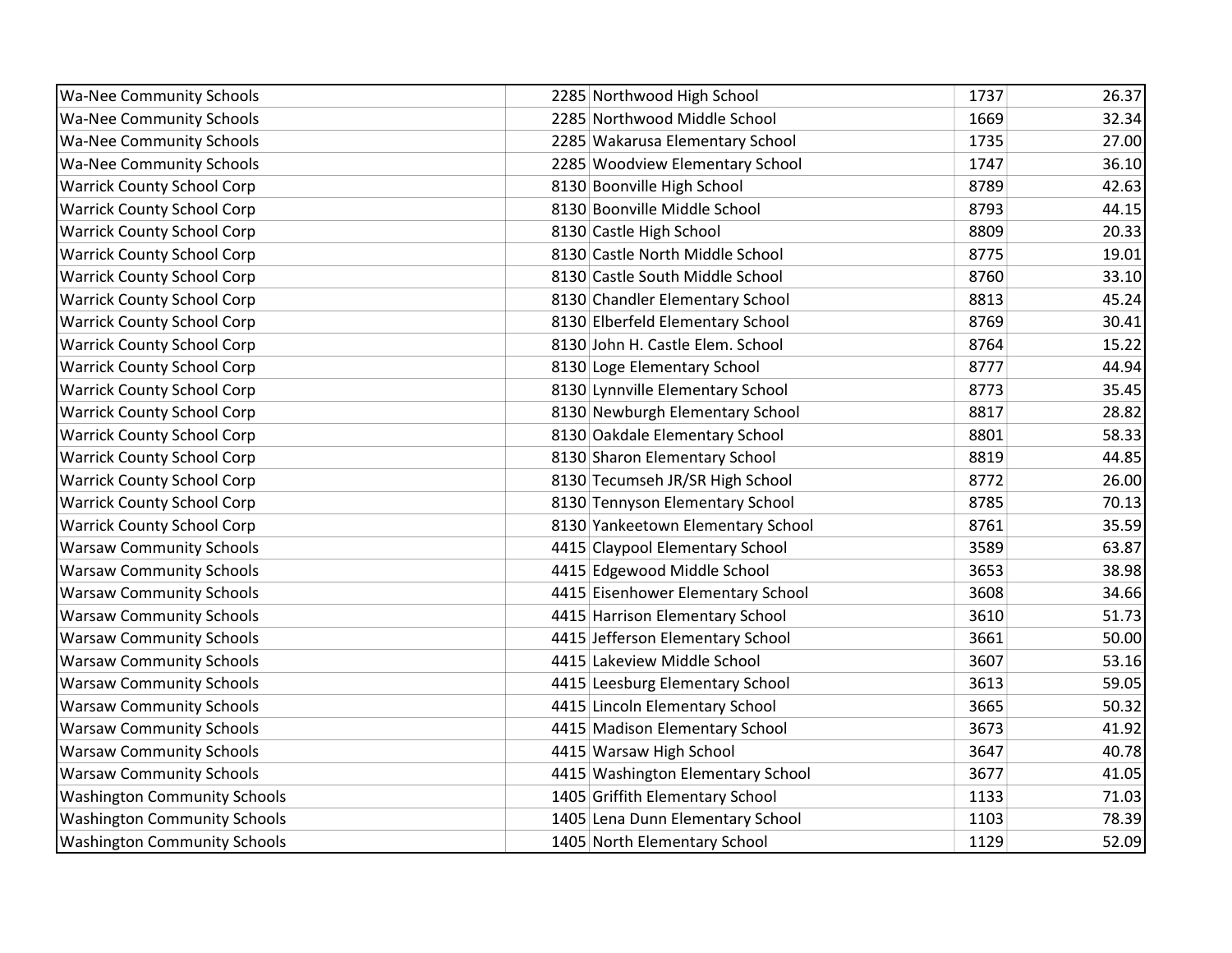| <b>Washington Community Schools</b>           | 1405 Veale Elementary School                | 1105 | 21.82 |
|-----------------------------------------------|---------------------------------------------|------|-------|
| <b>Washington Community Schools</b>           | 1405 Washington Jr.- Sr. High School        | 1125 | 59.30 |
| <b>Wawasee Community School Corp</b>          | 4345 Milford School                         | 3635 | 51.51 |
| <b>Wawasee Community School Corp</b>          | 4345 North Webster Elementary School        | 3625 | 46.94 |
| <b>Wawasee Community School Corp</b>          | 4345 Syracuse Elementary School             | 3637 | 49.80 |
| <b>Wawasee Community School Corp</b>          | 4345 Wawasee High School                    | 3639 | 38.25 |
| <b>Wawasee Community School Corp</b>          | 4345 Wawasee Middle School                  | 3630 | 46.91 |
| <b>Wes-Del Community School Corporation</b>   | 1885 Wes-Del Elementary School              | 1413 | 61.03 |
| <b>Wes-Del Community School Corporation</b>   | 1885 Wes-Del Middle/Senior High School      | 1372 | 50.33 |
| <b>Wes-Del Community School Corporation</b>   | 1885 Wes-Del Preschool                      | 1412 | 30.77 |
| <b>West Central School Corp</b>               | 6630 West Central Elem. School              | 7027 | 58.98 |
| <b>West Central School Corp</b>               | 6630 West Central Middle/Senior High School | 7031 | 48.15 |
| West Lafayette Community School Corporation   | 7875 West Lafayette Elementary School       | 8138 | 21.48 |
| West Lafayette Community School Corporation   | 7875 West Lafayette Intermediate School     | 8135 | 19.24 |
| West Lafayette Community School Corporation   | 7875 West Lafayette Jr Sr. High School      | 8129 | 15.34 |
| West Noble School Corporation                 | 6065 West Noble Elementary School           | 6510 | 59.63 |
| <b>West Noble School Corporation</b>          | 6065 West Noble High School                 | 6489 | 46.24 |
| <b>West Noble School Corporation</b>          | 6065 West Noble Middle School               | 6509 | 53.74 |
| West Noble School Corporation                 | 6065 West Noble Primary                     | 6491 | 56.82 |
| West Washington School Corp                   | 8220 West Washington Elementary School      | 8894 | 51.59 |
| West Washington School Corp                   | 8220 West Washington High School            | 8869 | 40.91 |
| Western Boone Co Community School Corporation | 615 Granville Wells Elementary School       | 521  | 24.65 |
| Western Boone Co Community School Corporation | 615 Thorntown Elementary School             | 537  | 26.34 |
| Western Boone Co Community School Corporation | 615 Western Boone Jr-Sr High School         | 539  | 21.39 |
| <b>Western School Corporation</b>             | 3490 Western High School                    | 2921 | 51.23 |
| <b>Western School Corporation</b>             | 3490 Western Intermediate School            | 2923 | 52.27 |
| <b>Western School Corporation</b>             | 3490 Western Middle School                  | 2922 | 66.45 |
| <b>Western School Corporation</b>             | 3490 Western Primary School                 | 2935 | 53.08 |
| Western Wayne Schools                         | 8355 Lincoln Middle School                  | 8965 | 50.00 |
| Western Wayne Schools                         | 8355 Lincoln Senior High School             | 8961 | 43.20 |
| Western Wayne Schools                         | 8355 Western Wayne Elementary School        | 8971 | 69.11 |
| Westfield Washington Schools                  | 3030 Carey Ridge Elementary                 | 2494 | 13.05 |
| <b>Westfield Washington Schools</b>           | 3030 Maple Glen Elementary School           | 2504 | 12.41 |
| <b>Westfield Washington Schools</b>           | 3030 Monon Trail Elementary                 | 2498 | 25.54 |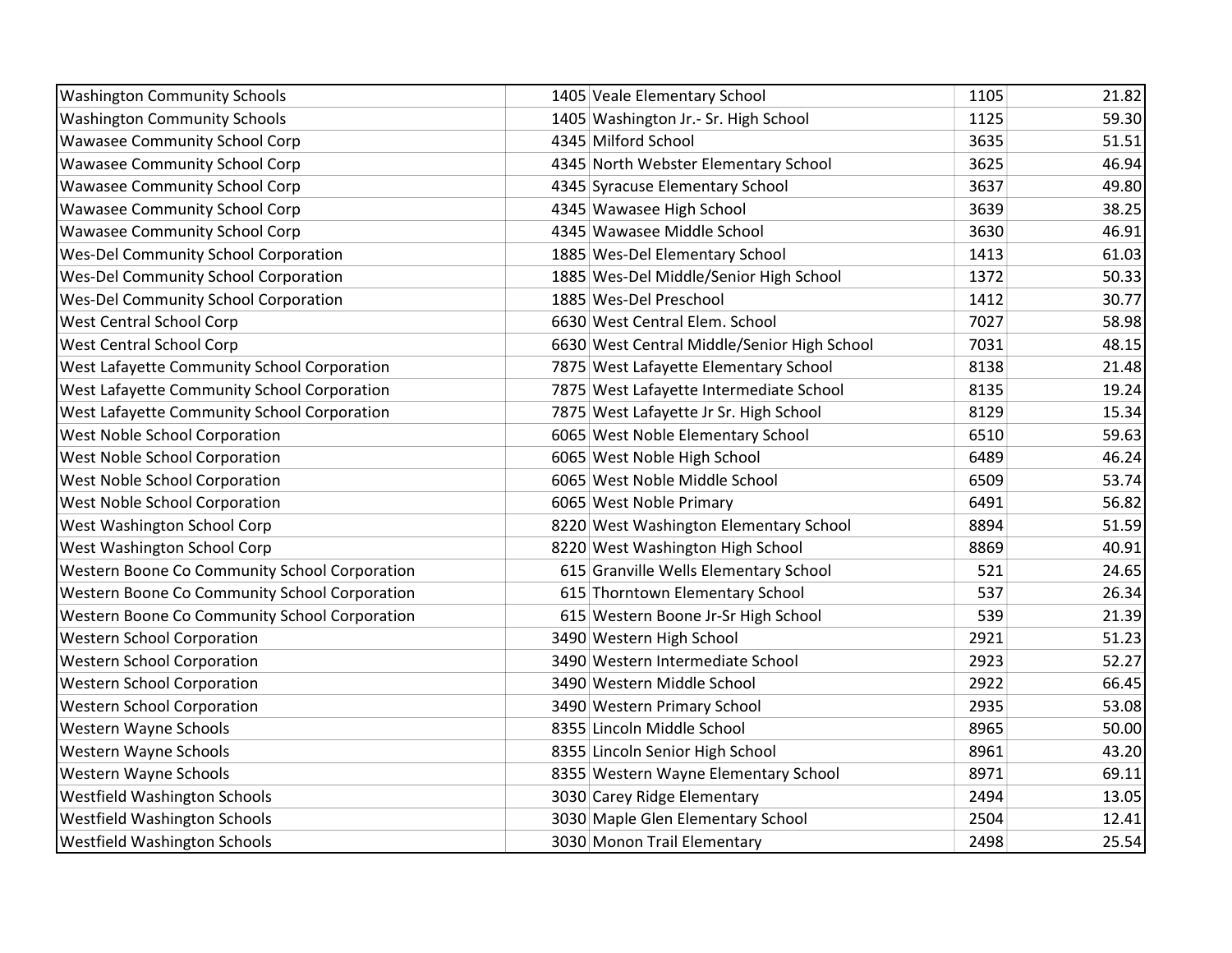| Westfield Washington Schools        | 3030 Oak Trace Elementary School          | 2496 | 7.49  |
|-------------------------------------|-------------------------------------------|------|-------|
| <b>Westfield Washington Schools</b> | 3030 Shamrock Elementary School           | 2492 | 4.94  |
| Westfield Washington Schools        | 3030 Washington Elementary School         | 2495 | 23.70 |
| <b>Westfield Washington Schools</b> | 3030 Westfield High School                | 2493 | 13.61 |
| <b>Westfield Washington Schools</b> | 3030 Westfield Intermediate School        | 2503 | 15.72 |
| <b>Westfield Washington Schools</b> | 3030 Westfield Middle School              | 2491 | 16.73 |
| <b>Westview School Corporation</b>  | 4525 Meadowview Elementary                | 3704 | 20.10 |
| <b>Westview School Corporation</b>  | 4525 Shipshewana-Scott Elementary         | 3714 | 21.49 |
| <b>Westview School Corporation</b>  | 4525 Topeka Elementary School             | 3698 | 37.41 |
| <b>Westview School Corporation</b>  | 4525 Westview Elementary School           | 3702 | 26.49 |
| <b>Westview School Corporation</b>  | 4525 Westview Jr.-Sr. High School         | 3697 | 27.73 |
| White River Valley School Corp      | 2980 White River Valley Elementary School | 2460 | 54.77 |
| White River Valley School Corp      | 2980 White River Valley High School       | 2429 | 47.28 |
| White River Valley School Corp      | 2980 White River Valley Middle School     | 2457 | 49.80 |
| Whitko Community School Corp        | 4455 Pierceton Elementary School          | 3642 | 54.09 |
| Whitko Community School Corp        | 4455 South Whitley Elementary School      | 9173 | 41.20 |
| Whitko Community School Corp        | 4455 Whitko High School                   | 9191 | 34.99 |
| <b>Whitley County Cons Schools</b>  | 8665 Coesse School                        | 9179 | 23.49 |
| <b>Whitley County Cons Schools</b>  | 8665 Columbia City High School            | 9187 | 20.24 |
| <b>Whitley County Cons Schools</b>  | 8665 Indian Springs Middle School         | 9180 | 28.00 |
| <b>Whitley County Cons Schools</b>  | 8665 Little Turtle Elementary School      | 9178 | 30.20 |
| <b>Whitley County Cons Schools</b>  | 8665 Mary Raber School                    | 9196 | 45.29 |
| <b>Whitley County Cons Schools</b>  | 8665 Northern Heights School              | 9186 | 27.46 |
| <b>Yorktown Community Schools</b>   | 1910 Pleasant View Elementary School      | 1395 | 35.95 |
| <b>Yorktown Community Schools</b>   | 1910 Yorktown Elementary School           | 1393 | 33.96 |
| <b>Yorktown Community Schools</b>   | 1910 Yorktown High School                 | 1389 | 29.77 |
| <b>Yorktown Community Schools</b>   | 1910 Yorktown Middle School               | 1387 | 36.19 |
| Zionsville Community Schools        | 630 Boone Meadow                          | 544  | 7.65  |
| Zionsville Community Schools        | 630 Eagle Elementary School               | 514  | 12.31 |
| Zionsville Community Schools        | 630 Pleasant View Elementary              | 517  | 4.34  |
| Zionsville Community Schools        | 630 Stonegate Elementary School           | 542  | 9.07  |
| Zionsville Community Schools        | 630 Union Elementary School               | 541  | 3.32  |
| Zionsville Community Schools        | 630 Zionsville High School                | 512  | 8.43  |
| Zionsville Community Schools        | 630 Zionsville Middle School              | 511  | 5.72  |